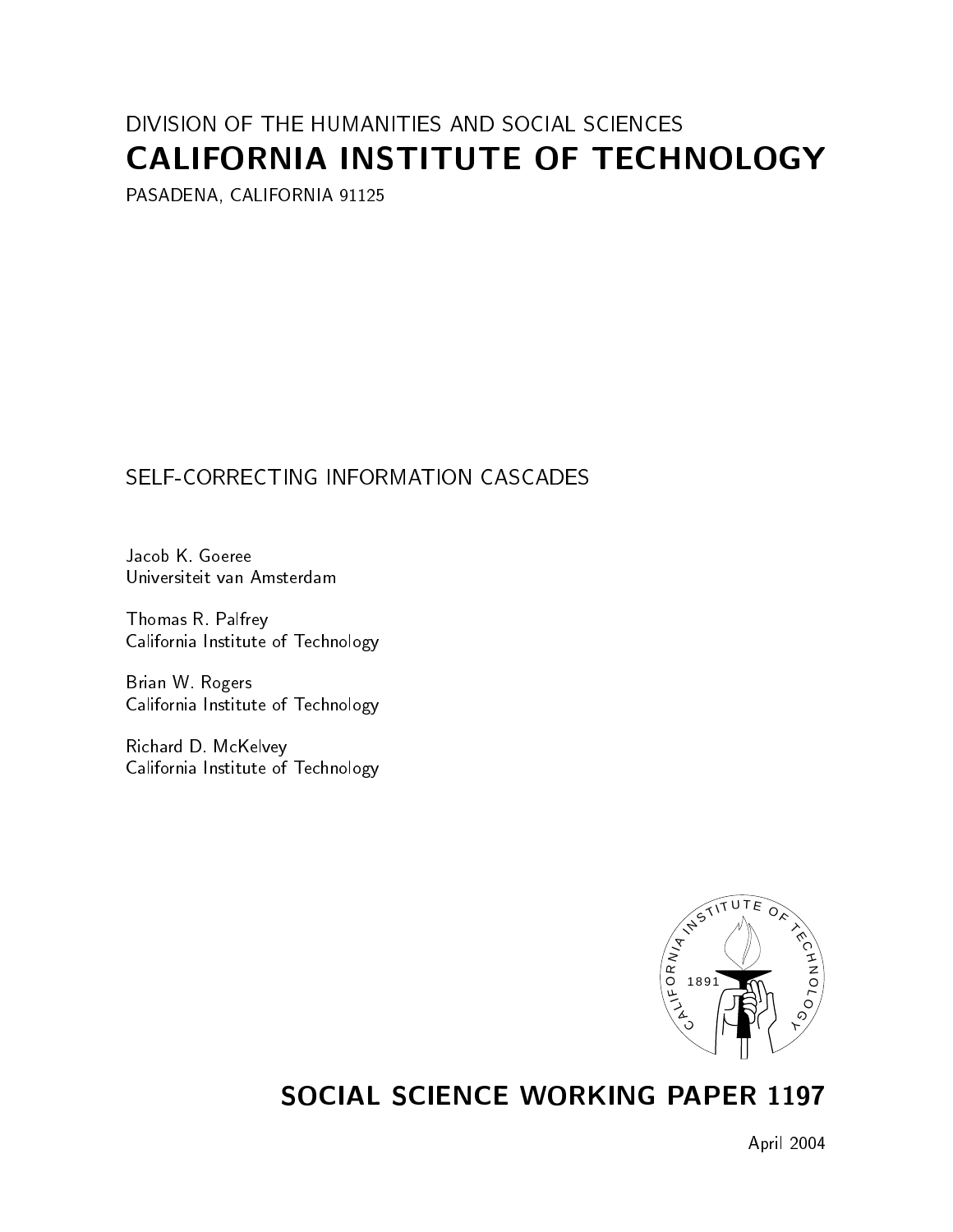# Self-correcting Information Cascades<sup>1</sup>

Jacob K. Goeree, Thomas R. Palfrey, Brian W. Rogers, and Richard D. McKelvey<sup>2</sup>

#### Abstract

In laboratory experiments, information cascades are ephemeral phenomena, collapsing soon after they form, and then reforming again. These formation/collapse/reformation cycles occur frequently and repeatedly. Cascades may be reversed (collapse followed by a cascade on a different state) and more often than not, such a reversal is self-correcting: the cascade switches from the incorrect to the correct state. Past experimental work focused on relatively short horizons, where these interesting dynamics are rarely observed. We present experiments with a longer horizon, and also investigate the effect of signal informativeness. We propose a theoretical model, based on quantal response equilibrium, where temporary and self-correcting cascades arise as equilibrium phenomena. The model also predicts the systematic differences we observe experimentally in the dynamics, as a function of signal informativeness. We extend the basic model to include a parameter measuring base rate neglect and find it to be a statistically significant factor in the dynamics, resulting in somewhat faster rates of social learning.

JEL classification numbers: C92, D82, D83 Key words: social learning, information cascades, laboratory experiments

<sup>&</sup>lt;sup>1</sup>Financial support from the National Science Foundation (SBR-0098400 and SES-0079301) and the Alfred P. Sloan Foundation is gratefully acknowledged. The theory and experimental design was partially completed, and pilot experiments were conducted in collaboration with Richard McKelvey, who died in April 2002. He is not responsible for any errors in the paper. We acknowledge helpful comments from Bogacen Celen, Terry Sovinsky, seminar participants at UCLA, NYU, Harvard University, Universitat Autonoma de Barcelona, University of Edinburgh, Washington University, the 2003 annual meeting of ESA in Pittsburgh, the 2003 Malaga Workshop on Social Choice and Welfare Economics, the 2003 SAET meetings in Rhodos, and the 2003 ESSET meetings in Gerzensee. We thank Iva Rashkova for research assistance.

<sup>2</sup>Goeree: CREED, Faculteit voor Economie en Econometrie, Universiteit van Amsterdam, Roetersstraat 11, 1018 WB Amsterdam, The Netherlands. Palfrey and Rogers: Division of Humanities and Social Sciences, California Institute of Technology, Mail code 228-77, Pasadena, CA 91125, USA. McKelvey: Deceased.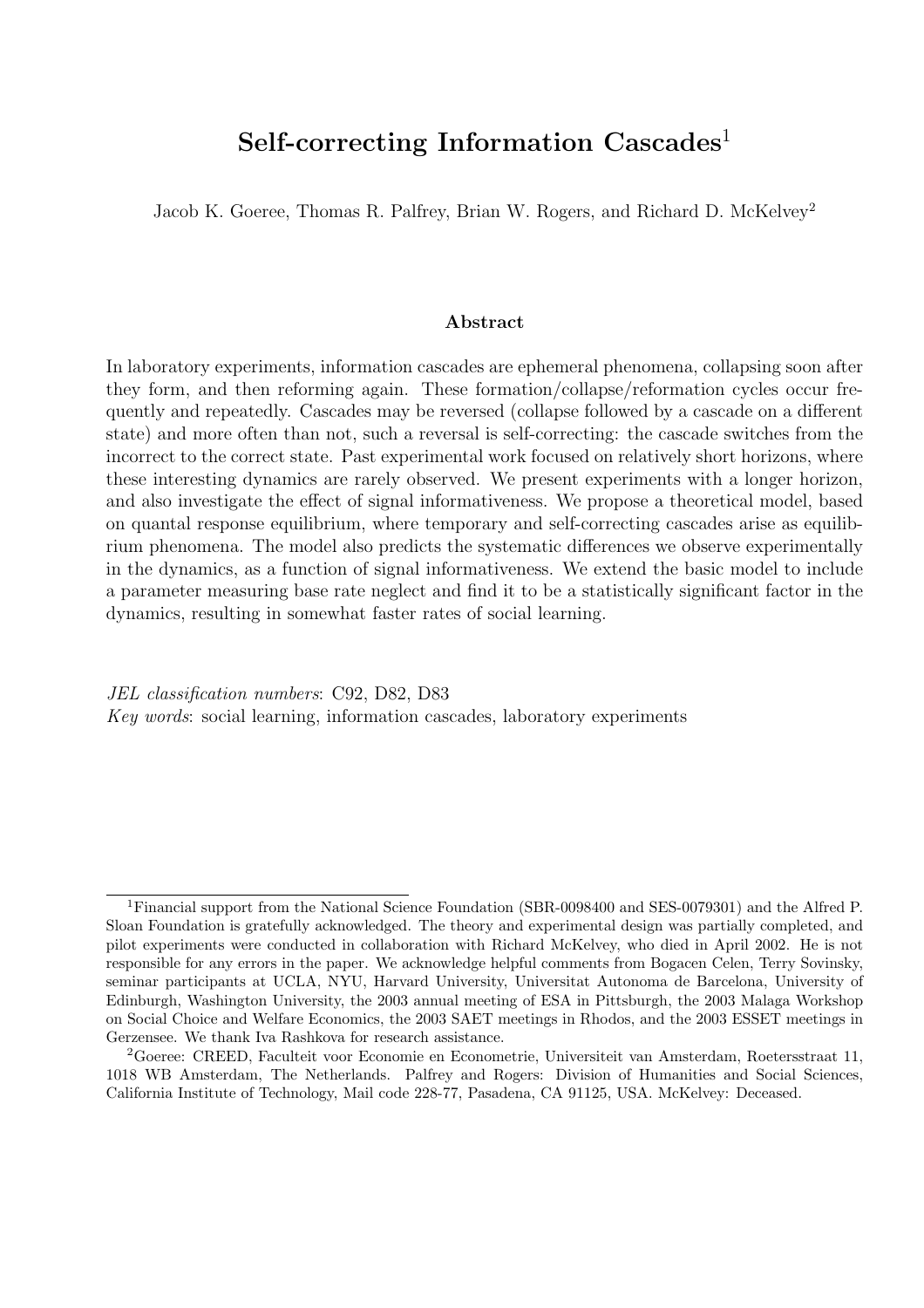"Those who err in mind will know the truth," Isaiah  $29:24<sup>1</sup>$ 

## 1. Introduction

In an information cascade, a sequence of imperfectly informed decision makers each of whom observes all previous decisions, quickly reach a point at which they rationally ignore their private information. Hence, after a few decisions, learning ceases as subsequent decision makers infer nothing new from observing any of the actions. Information cascades are predicted to occur despite the wealth of information available and despite the common interest of all decision makers. This result, if robust to variations in the basic model, has obvious and pernicious implications for economic welfare, and raises problematic issues for various applications of mass information aggregation, such as stock market bubbles and crashes, bank runs, technology adoption, mass hysteria, and political campaigns.

In this paper, we reconsider the canonical model of information cascades for which some laboratory data (from short sequences) exist, see Anderson and Holt (1997) henceforth denoted by  $AH^2$ . There are two equally likely states of nature, two signals, two actions, and T decision makers. Nature moves first and chooses a state, and then reveals to each decision maker a private signal about the state. The probability a decision maker receives a correct signal is  $q > 1/2$ in both states of the world. Decision makers choose sequentially, with each decision maker observing all previous actions (and her private signal). A decision maker receives a payoff of 1 if she chooses the correct action and 0 otherwise. In this environment, learning never progresses very far in a Nash or Sequential Equilibrium. In fact, regardless of  $T$ , the beliefs of all decision makers before considering their private information (or, equivalently, the beliefs of an external observer) are confined to a narrow interval centered around the initial prior.

In previous experimental data, however, there are numerous and repeated action choices that are inconsistent with Nash equilibrium given the realized signals, by nearly all subjects.

<sup>1</sup>New American Standard Bible (1962).

<sup>&</sup>lt;sup>2</sup>Subsequent studies by Anderson  $(2001)$ , Hung and Plott  $(2001)$ , Domowitz and Hung  $(2003)$ , Nöth and Weber (2003), and others replicate the AH findings and include additional treatments.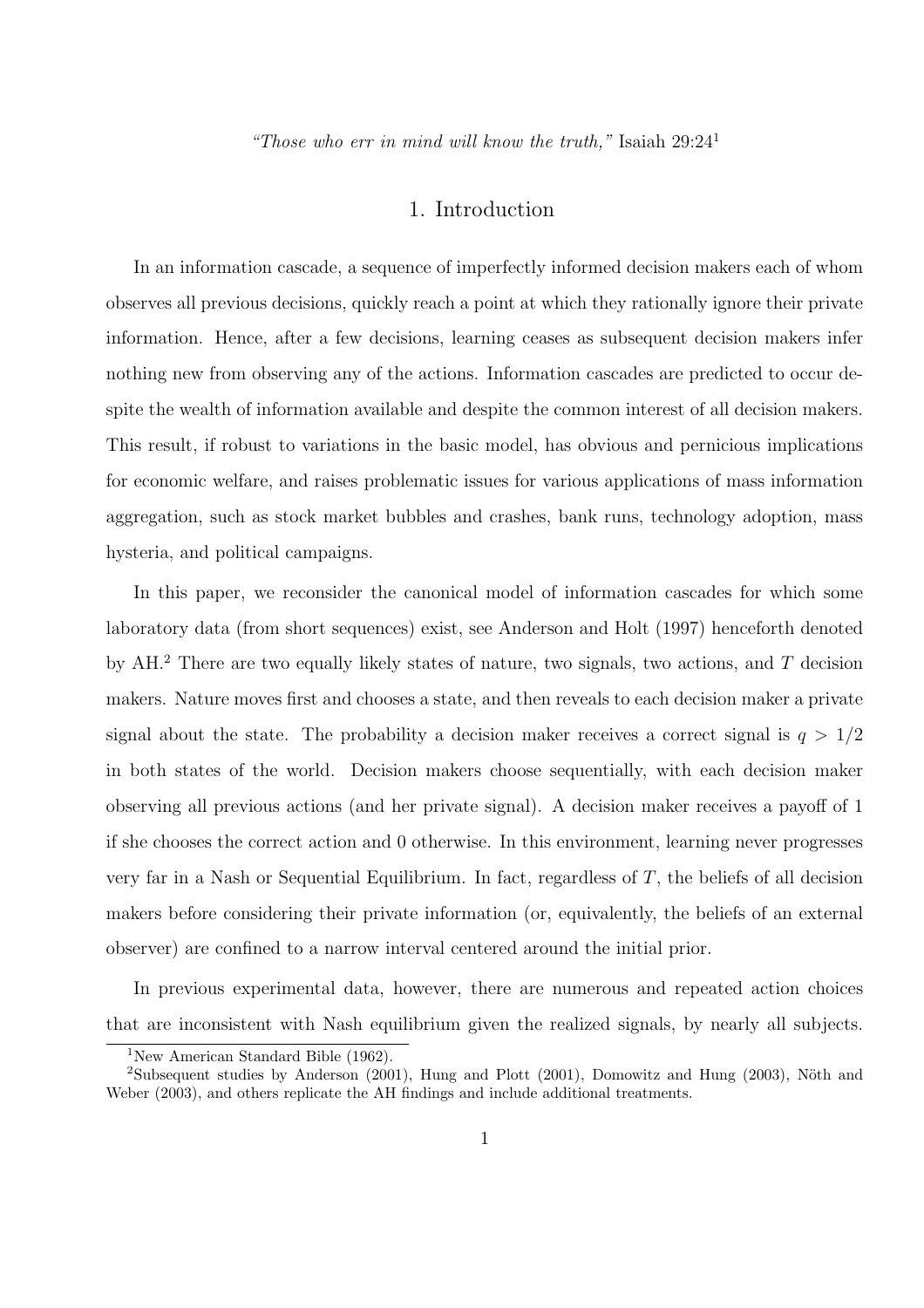|                                  | $q = 5/9$ | $q = 5/9$ | $q = 6/9$ | $q = 6/9$ |
|----------------------------------|-----------|-----------|-----------|-----------|
|                                  | $T = 20$  | $T = 40$  | $T = 20$  | $T = 40$  |
| # sequences                      | 116       | 56        | 90        | 60        |
| # sequences with pure cascades   | 5         | 0         | 12        | 8         |
| # sequences without cascades     | 0         |           | 0         | 0         |
| # sequences with broken cascades | 111       | 56        | 78        | 52        |

Table 1. Percentages of (broken) cascades in our data.

AH observe that in their experiment with  $q = 2/3$  and  $T = 6$ , more than 25% of the time subjects make a choice against the cascade after receiving a contradictory signal. And nearly 5% of subjects who receive a signal consistent with the cascade choose the opposite action. In the experiments reported below we vary the signal precision,  $q = 5/9$  and  $q = 6/9$ , and the number of decision makers,  $T = 20$  and  $T = 40$ . With this many decision makers we should observe cascades arising in 100% of the sequences according to the theoretical model of Bikhchandani, Hirschleifer, and Welch (1992). However, with  $T = 40$ , for instance, a cascade arises and persists in only 8 out of 116 sequences  $(< 7\%)$ .

Table 1 indicates a few ways in which the standard theory misses badly. At a minimum, a reasonable theory should explain two systematic features of the data. First, off-the-Nashequilibrium-path actions occur with significant probability. The theory as it stands does not place adequate restrictions off the equilibrium path. Second, deviations from equilibrium are systematic, indicating that such behavior is informative! Why? Because going off the equilibrium path (i.e., choosing an action opposite to the cascade) happens much more frequently if the player received a signal contradicting the cascade choices, see Table 2. Indeed, when a break occurs, the observed frequency with which the received signal was contradictory is  $84\%$ .<sup>3</sup> This should come as no surprise as a deviation following a confirmatory signal is a worse deviation (e.g., in terms of expected payoffs, and also intuitively) than a deviation following a contradictory signal.

<sup>&</sup>lt;sup>3</sup>When averaged over the four treatments. In the  $(q = \frac{5}{9}, T = 20)$ ,  $(q = \frac{5}{9}, T = 40)$ ,  $(q = \frac{6}{9}, T = 20)$ , and  $(q = \frac{6}{9}, T = 40)$  treatments the numbers are 87%, 78%, 87%, and 82% respectively.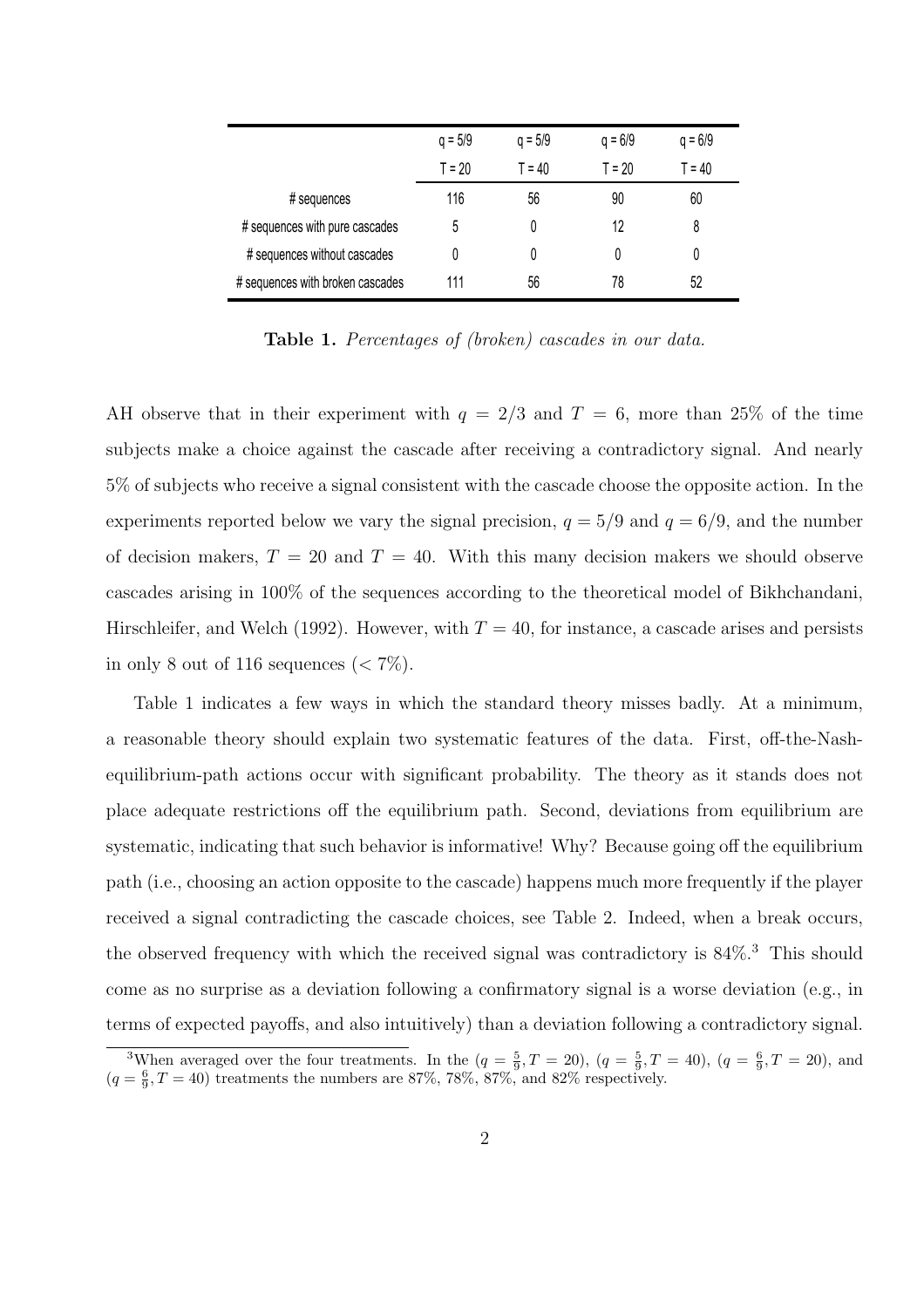|           |                              | T=20 |          |                              | T=40 |          |
|-----------|------------------------------|------|----------|------------------------------|------|----------|
|           | Decision \ Signal Confirming |      | Contrary | Decision \ Signal Confirming |      | Contrary |
| $q = 5/9$ | Don't Break                  | 633  | 348      | Don't Break                  | 555  | 291      |
|           | <b>Break</b>                 | 41   | 283      | <b>Break</b>                 | 86   | 302      |
|           |                              |      |          |                              |      |          |
|           | Decision \ Signal Confirming |      | Contrary | Decision \ Signal Confirming |      | Contrary |
| $q = 6/9$ | Don't Break                  | 575  | 304      | Don't Break                  | 1150 | 605      |
|           | <b>Break</b>                 | 26   | 175      | <b>Break</b>                 | 30   | 138      |
|           |                              |      |          |                              |      |          |

Table 2. Frequency of confirmatory/contrary signals when cascades are (not) broken.

An alternative approach to the perfect Bayesian equilibrium is to consider models which admit a random component to behavior. The introduction of a random component ensures that all paths can be reached with positive probability, so Bayes' rule places restrictions on future rational inferences and behavior when a deviation from a cascade occurs. We consider such a model, quantal response equilibrium (QRE), where deviations from optimal play occur according to a statistical process and players take these deviations into account when making inferences and decisions. In a QRE, deviations or mistakes are payoff dependent in the sense that the likelihood of a mistake is inversely related to its cost.<sup>4</sup> We demonstrate that QRE predicts the temporary and self-correcting nature of cascades and also predicts the systematic differences we observe experimentally in the dynamics, as a function of signal informativeness.

The remainder of the paper is organized as follows. Section 2 presents the basic model and theoretical results. Section 3 describes the experimental design. Section 4 contains an analysis of the data. Section 5 presents an econometric analysis of the basic model and develops extensions to better explain the data. Section 6 discusses efficiency properties and section 7 concludes. Appendix A contains proofs and Appendix B contains a program for estimation and estimation results.

<sup>&</sup>lt;sup>4</sup>We only consider *monotone* quantal response equilibrium, where choice probabilities are monotone in expected utilities, see McKelvey and Palfrey (1995, 1998).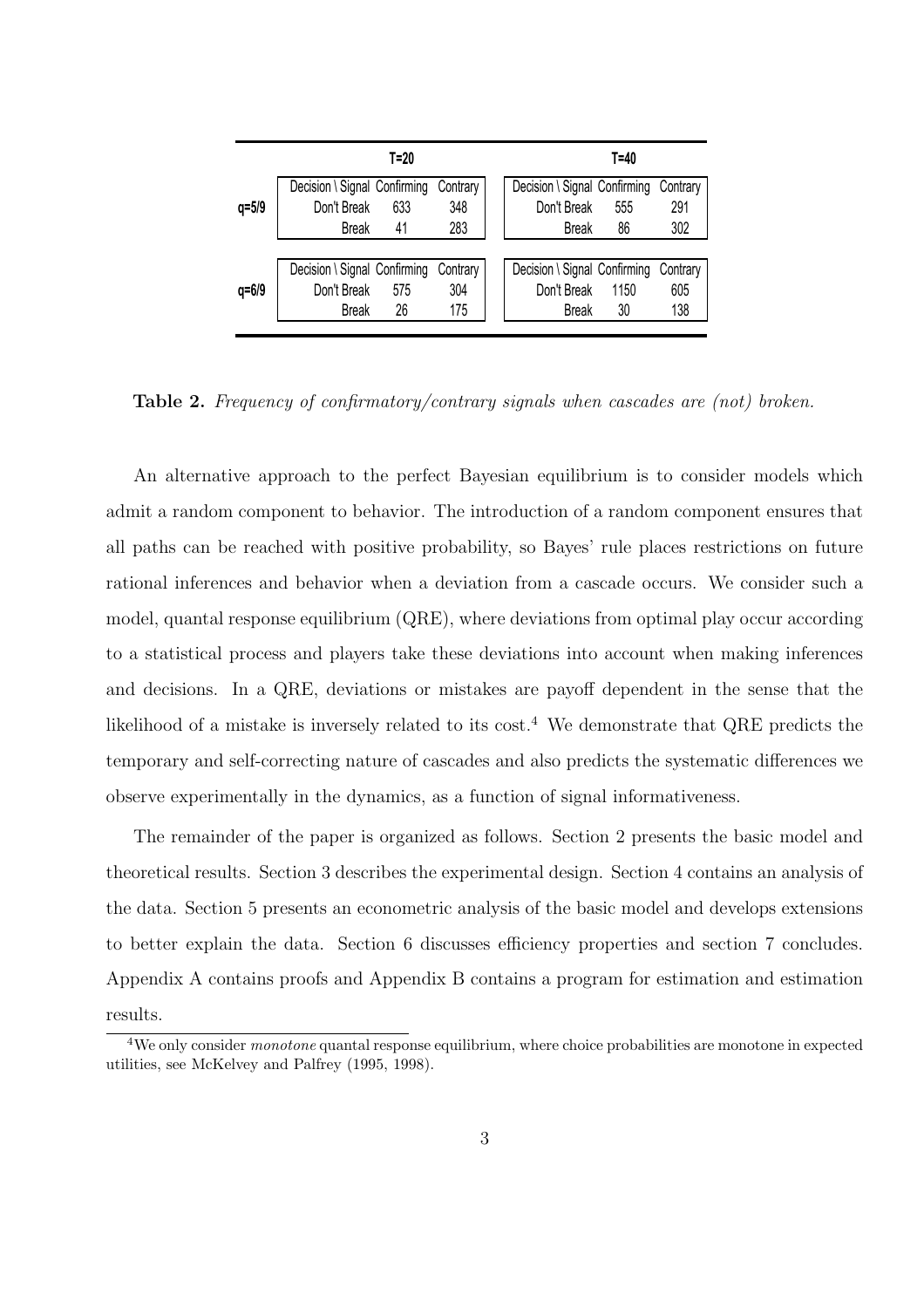## 2. The Basic Model

There is a finite set  $\mathcal{T} = \{1, 2, ..., T\}$  of agents who sequentially choose between one of two alternatives, A and B. For each  $t \in \mathcal{T}$  let  $c_t \in \{A, B\}$  denote agent t's choice. One of the alternatives is selected by nature as "correct," and an agent receives a payoff of 1 only when she selects this alternative, otherwise she gets 0. The correct alternative (or state of the world), denoted by  $\omega \in \{A, B\}$ , is unknown to the agents who have common prior beliefs that  $\omega = A$ or  $\omega = B$  with probability  $\frac{1}{2}$ . Further, they receive conditionally independent private signals  $s_t$ regarding the better alternative. If  $\omega = A$  then  $s_t = a$  with probability  $q > 1/2$  and  $s_t = b$  with probability 1 – q. Likewise, when  $\omega = B$ ,  $s_t = b$  with probability q and  $s_t = a$  with probability  $1 - q$ .

We will be concerned with the evolution of agents' beliefs, and how these beliefs co-evolve with actions. Agent  $t$  observes the actions of all her predecessors, but not their types. Thus a history  $H_t$  for agent t is simply a sequence  $\{c_1, \ldots, c_{t-1}\}$  of choices by agents  $1, \cdots, t-1$ , with  $H_1 = \emptyset$ . Agents care about the history only to the extent that it is informative about which alternative is correct. So let  $p_t \equiv P(\omega = A|H_t)$  denote the (common knowledge) posterior belief that A is correct given the choice history  $H_t$ , with  $p_1 \equiv \frac{1}{2}$  $\frac{1}{2}$ , the initial prior. We first determine agent t's private posterior beliefs given the public beliefs  $p_t$  and given her signal  $s_t$ . Applying Bayes' rule shows that if  $s_t = a$ , agent t believes that alternative A is correct with probability

$$
\pi_t^a(p_t) \equiv P(\omega = A | H_t, s_t = a) = \frac{q p_t}{q p_t + (1 - q)(1 - p_t)}.
$$
\n(2.1)

Likewise,

$$
\pi_t^b(p_t) \equiv P(\omega = A | H_t, s_t = b) = \frac{(1-q)p_t}{(1-q)p_t + q(1-p_t)}
$$
\n(2.2)

is the probability with which agent t believes that A is correct if her private signal is  $s_t = b$ . A direct computation verifies that  $\pi_t^a(p_t) > p_t > \pi_t^b(p_t)$  for all  $0 < p_t < 1$ . In other words, for any interior public belief an agent believes more strongly that  $\omega = A$  after observing an a signal than after observing a b signal.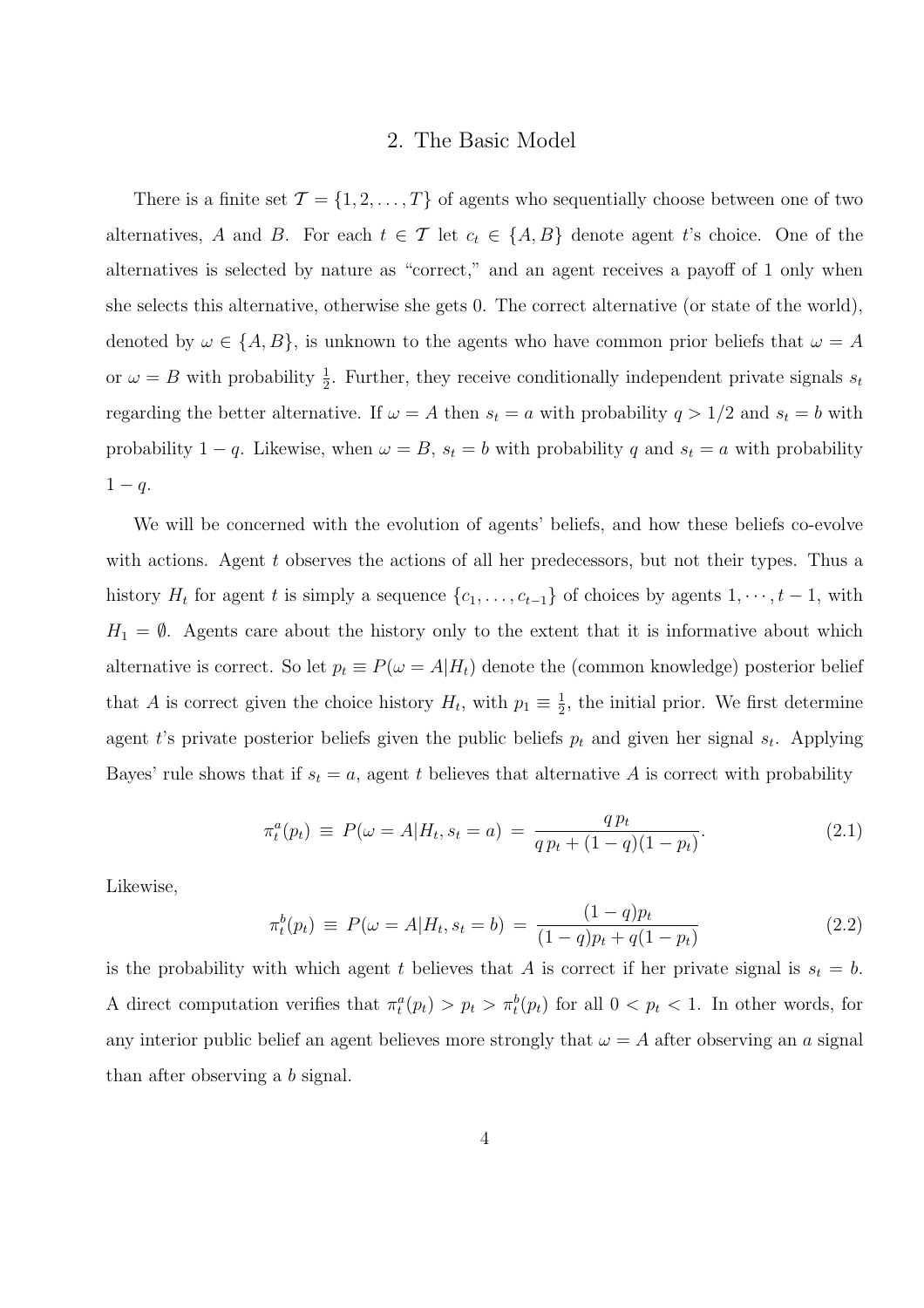#### 2.1. Nash Equilibrium

Following Bikhchandani, Hirshleifer, and Welch (1992) and Banerjee (1992) we first discuss optimal behavior under the assumption that full rationality is common knowledge. Given that each agent's private information is of the same precision, and the initial prior puts equal mass on both states, indifference occurs with positive probability resulting in a multiplicity of sequential equilibria.<sup>5</sup> This multiplicity is potentially relevant for interpreting data from information cascade experiments, since the restrictions on action sequences are minimal. Indeed, below we illustrate how any action sequence is consistent with some sequential equilibrium for some sequence of signals. For field data, where signals cannot be directly observed, this means there are essentially no restrictions imposed by the Nash equilibrium. Furthermore, implications about behavior off the equilibrium path are quite ambiguous.

As an example to see that any action sequence is consistent with equilibrium, suppose the following sequence of actions is observed in the first four periods of an information cascade game:  $\{A, A, A, B\}$ . What (outsider) posterior beliefs are consistent with these actions if we assume they are generated by equilibrium behavior? There are three restrictions derived from equilibrium behavior that drive possible beliefs. The first is that player 1 must have observed signal a. Next the second and third players must have been using strategies that are uninformative (follow player 1 regardless of signal, which is a weak best response), otherwise choosing action B could not have been optimal for player 4. Third, since the intervening A choices by players 2 and 3 were uninformative, player 4 must have observed a b signal. Notice that extending this argument implies that, for an outsider who cannot observe the private information of the players, any sequence of actions is consistent with some equilibrium for some realization of signals. Fortunately, with experimental data, the outside observer (i.e., the experimenter) has the luxury of observing both signals and actions, and hence can place some restrictions on the data, although these restrictions are limited.<sup>6</sup>

<sup>&</sup>lt;sup>5</sup>This multiplicity is non-generic and occurs because of the symmetric information structure (uniform prior, symmetric signal technology).

<sup>&</sup>lt;sup>6</sup>The above argument also holds for Perfect Bayesian Equilibrium and Sequential Equilibrium since these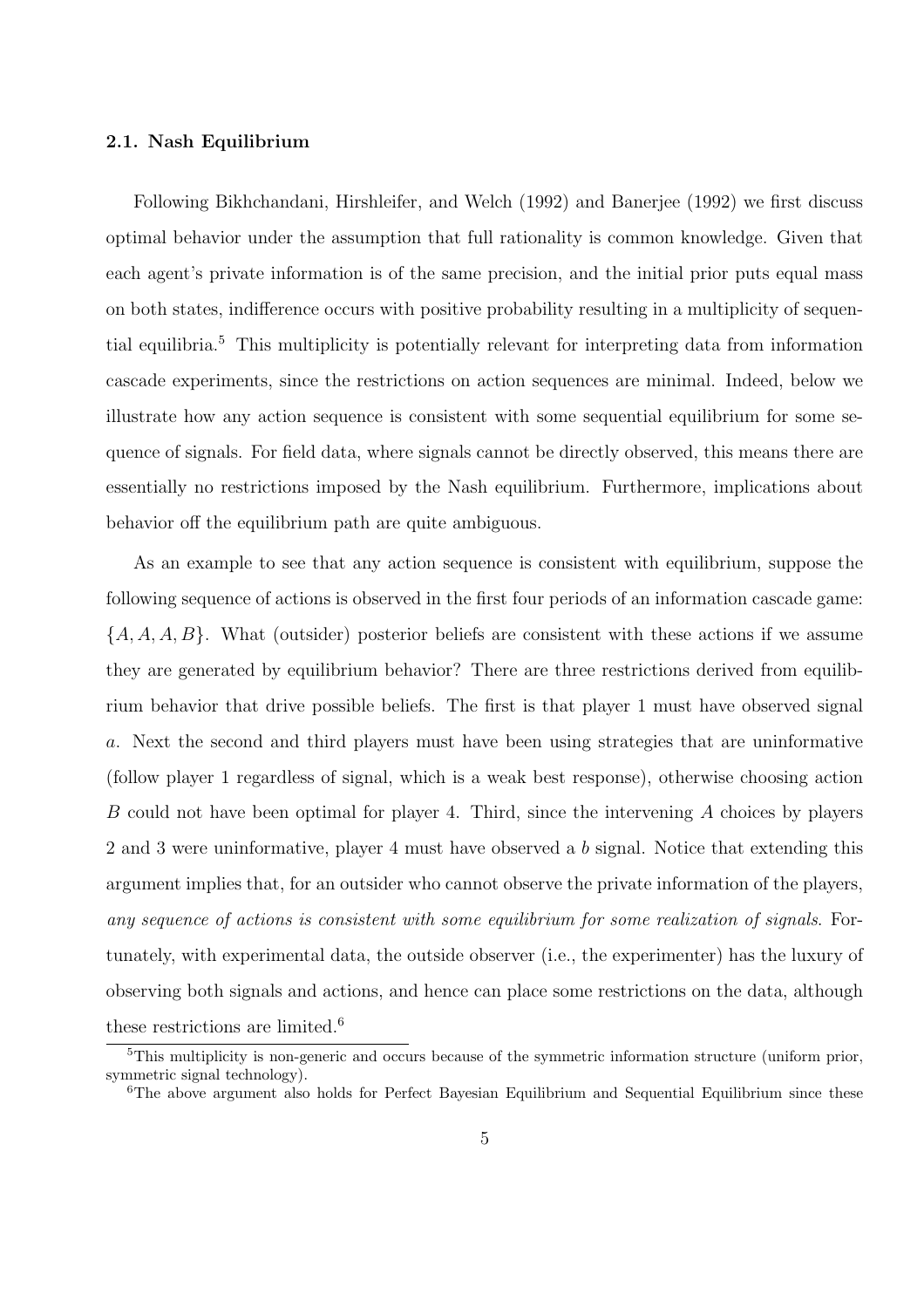The multiplicity of equilibria disappears when indifferent players follow their signal with non-zero probability, no matter how small. In this case, the "pure cascade" Nash equilibrium identified by Bikhchandani, Hirshleifer and Welch (1992) is the only equilibrium.<sup>7</sup>

The pure cascade Nash equilibrium works as follows.<sup>8</sup> The first agent chooses A if  $s_1 = a$ , and chooses B if  $s_1 = b$ , so that her choice perfectly reveals her signal. If the second agent's signal agrees with the first agent's choice, the second agent chooses the same alternative, which is strictly optimal. On the other hand, if the second agent's signal disagrees with the first agent's choice, the second agent is indifferent, as she effectively has a sample of one  $a$  and one  $b$ . Rather than making a specific assumption, suppose she follows her signal with some probability  $\beta \geq \frac{1}{2}$  $\frac{1}{2}$ . The third agent faces two possible situations: (i) the choices of the first two agents coincide, or (ii) the first two choices differ. In case (i), it is strictly optimal for the third agent to make the same choice as her predecessors, even if her signal is contrary. Thus her choice imparts no information to her successors, resulting in the onset of a cascade. The fourth agent is then in the same situation as the third, and so also makes the same choice, a process which continues indefinitely. In case (ii), however, the choices of the first two agents reveal that they have received one a signal and one b signal, leaving the third agent in effectively the same position as the first. Her prior (before considering her private information) is  $\frac{1}{2}$ , so that her signal completely determines her choice. The fourth agent would then be in the same situation as the second agent described above, et cetera.

One quantity of interest is the probability that "correct" and "incorrect" cascades have formed after a particular number of choices. After the first two choices, the probabilities of a correct cascade, no cascade, and an incorrect cascade are

$$
q(1 - \beta(1 - q)), 2\beta q(1 - q), (1 - q)(1 - \beta q),
$$

refinements do not rule out indifferent players always following the cascade.

<sup>&</sup>lt;sup>7</sup>In fact, the trembling-hand perfect equilibrium selects a unique equilibrium in which indifferent players follow their signal with probability 1.

<sup>8</sup>As we will see, most data are not consistent with this "pure cascade" Nash equilibrium. In fact, most sequences of choices observed in the laboratory are not consistent with *any* Nash equilibrium.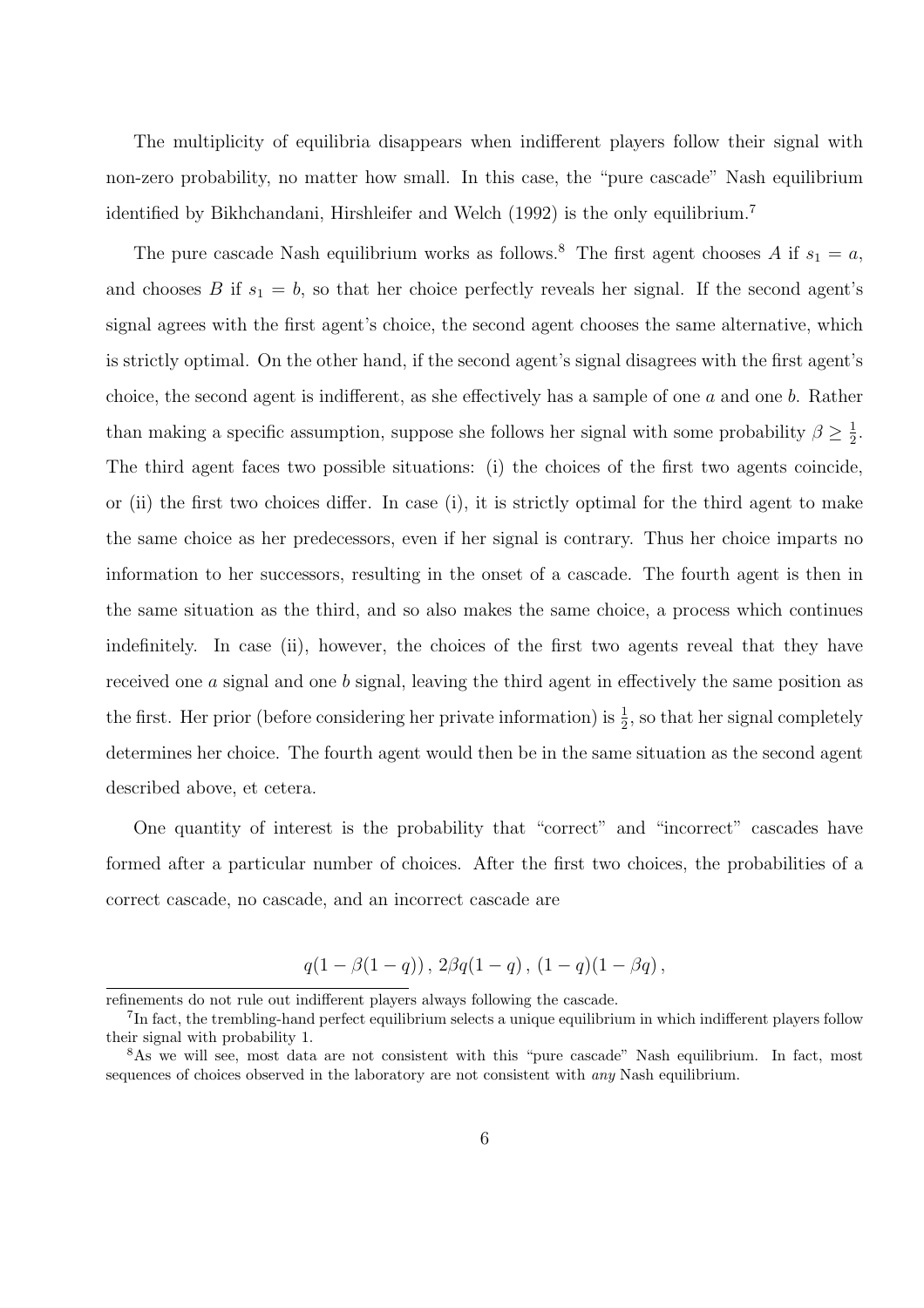respectively. More generally, after 2t choices, these probabilities are

$$
q(1-\beta(1-q))\Big(\frac{1-(2\beta q(1-q))^t}{1-2\beta q(1-q)}\Big)\,,\,(2\beta q(1-q))^t\,,\,(1-q)(1-\beta q)(\frac{1-(2\beta q(1-q))^t}{1-2\beta q(1-q)}\Big)\,.
$$

Taking limits as t approaches infinity yields the long run probabilities of the three regimes. First note that the probability of not being in a cascade vanishes as  $t$  grows. The probability of eventually reaching a correct cascade is  $\frac{q(1-\beta(1-q))}{1-2\beta q(1-q)}$ , and the complementary probability of eventually reaching an incorrect cascade is  $\frac{(1-q)(1-\beta q)}{1-2\beta q(1-q)}$ .<sup>9</sup> Once a cascade has formed, all choices occur independently of private information, and hence public beliefs remain unchanged. The points at which public beliefs settle are the posteriors that obtain after two consecutive choices for the same alternative, beginning with uninformative priors.

#### 2.2. Quantal Response Equilibrium

We now describe the logit quantal response equilibrium (QRE) of the model described above. In the logit QRE, each individual  $t$  privately observes a payoff disturbance for each choice, denoted  $\epsilon_t^A$  and  $\epsilon_t^B$ . The payoff-relevant information for agent t is summarized by the difference  $\epsilon_t \equiv \epsilon_t^A - \epsilon_t^B$ . Denote agent t's type by  $\theta_t = (s_t, \epsilon_t)$ . The logit specification assumes that the  $\epsilon_t$  are independent and obey a logistic distribution with parameter  $\lambda$ .<sup>10</sup> The disturbance,  $\epsilon_t$ , can be interpreted is several different ways. For example, it could represent a stochastic part of decision making due to bounded rationality, or it could be an individual-specific preference shock that occurs for other reasons. Irrespective of the interpretation of the noise, the resulting logit choice model implies that the stronger the belief that A is correct, the more likely action A is chosen. The logit QRE model assumes that the distribution of the payoff disturbances is common knowledge.<sup>11</sup> The logit QRE is calculated as the sequential equilibrium of the resulting game of incomplete information, where each player observes only her own type  $\theta = (s, \epsilon)$ .

<sup>&</sup>lt;sup>9</sup>Thus as q increases from  $\frac{1}{2}$  to 1, the probability of eventually reaching a good cascade grows from  $\frac{1}{2}$  to 1. <sup>10</sup>This arises, when  $\epsilon_t^A$  and  $\tilde{\epsilon}_t^B$  are *i.i.d.* extreme-value distributed.

<sup>&</sup>lt;sup>11</sup>In general, the distributions of payoff disturbances in a logit QRE need not be the same for every decision maker, but these distributional differences would be assumed to be common knowledge.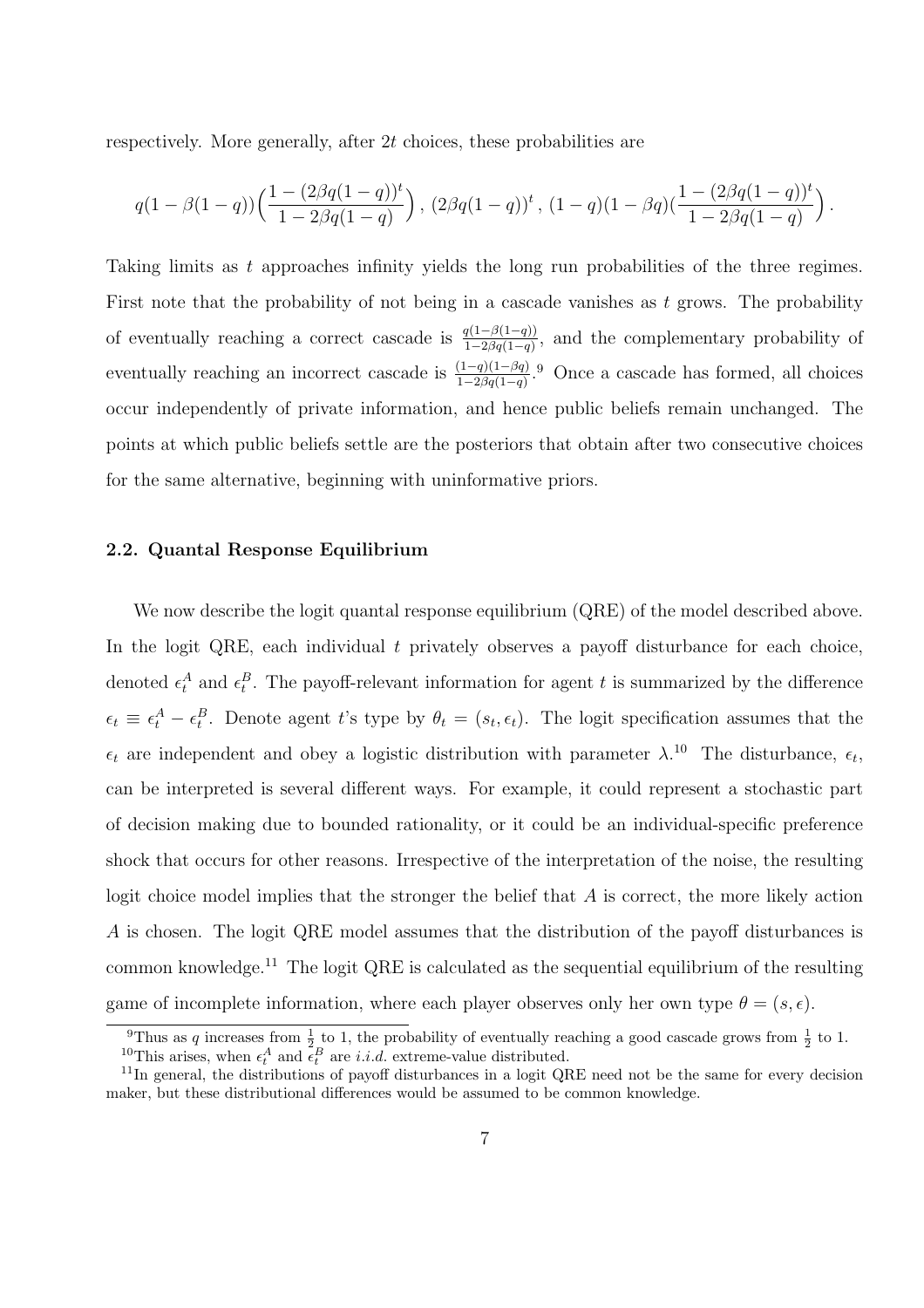It is straightforward to characterize the optimal decision of agent t given her type  $\theta_t$  and the history  $H_t$  (which determines public beliefs  $p_t$ ). The expected payoff of choosing A is  $\pi_t^{s_t}(p_t) + \epsilon_t$ , and that of selecting alternative B is  $1 - \pi_t^{s_t}(p_t)$ . Thus given agent t's signal, the probability of choosing A is given by  $12$ 

$$
P(c_t = A|H_t, s_t) = P(\epsilon_t > 1 - 2\pi_t^{s_t}(p_t))) = \frac{1}{1 + \exp(\lambda(1 - 2\pi_t^{s_t}(p_t)))},
$$
(2.3)

and B is chosen with complementary probability  $P(c_t = B|H_t, s_t) = 1 - P(c_t = A|H_t, s_t)$ . When  $\lambda \to \infty$  choices are fully rational in the sense that they do not depend on the private realizations  $\epsilon_t$  and are determined solely by beliefs about the correct alternative. It is easy to show that the logit QRE converges to the pure cascade Nash equilibrium (with  $\beta = \frac{1}{2}$  $(\frac{1}{2})$  in this limit. On the other hand, as  $\lambda$  approaches 0 choices are independent of beliefs and become purely random.<sup>13</sup>

The dynamics of posterior beliefs depend on  $\lambda$ . To derive the evolution of the public belief that A is correct, note that given  $p_t$  there are exactly two values that  $p_{t+1} = P(\omega = A | H_t, c_t)$ can take depending on whether  $c_t$  is A or B. These are denoted  $p_t^+$  and  $p_t^-$  respectively. The computation of the posterior probabilities  $p_t^+$  and  $p_t^-$  given  $p_t$  is carried out by agents who do not know the true state, and so cannot condition their beliefs on that event. In contrast, the transition probabilities of going from  $p_t$  to  $p_t^+$  or  $p_t^-$  (i.e., of a choice for A or B) depend on the objective probabilities of  $a$  and  $b$  signals as dictated by the true state. Thus when computing these transition probabilities, it is necessary to condition on the true state. Conditional on  $\omega = A$ , the transition probabilities are:

$$
T_t^{\omega = A} = P(c_t = A|H_t, \omega = A)
$$
  
=  $P(c_t = A|H_t, s_t = a)P(s_t = a|\omega = A) + P(c_t = A|H_t, s_t = b)P(s_t = b|\omega = A)$   
=  $\frac{q}{1 + \exp(\lambda(1 - 2\pi_t^a(p_t)))} + \frac{1 - q}{1 + \exp(\lambda(1 - 2\pi_t^b(p_t)))},$ 

 $12$ Note that indifference occurs with probability zero under the logit specification, and hence plays no role.

<sup>&</sup>lt;sup>13</sup>For any  $\lambda \in (0, \infty)$ , an agent chooses equi-probably when indifferent. Thus the logit QRE naturally selects exactly one of the continuum of Nash equilibria as  $\lambda$  diverges to infinity.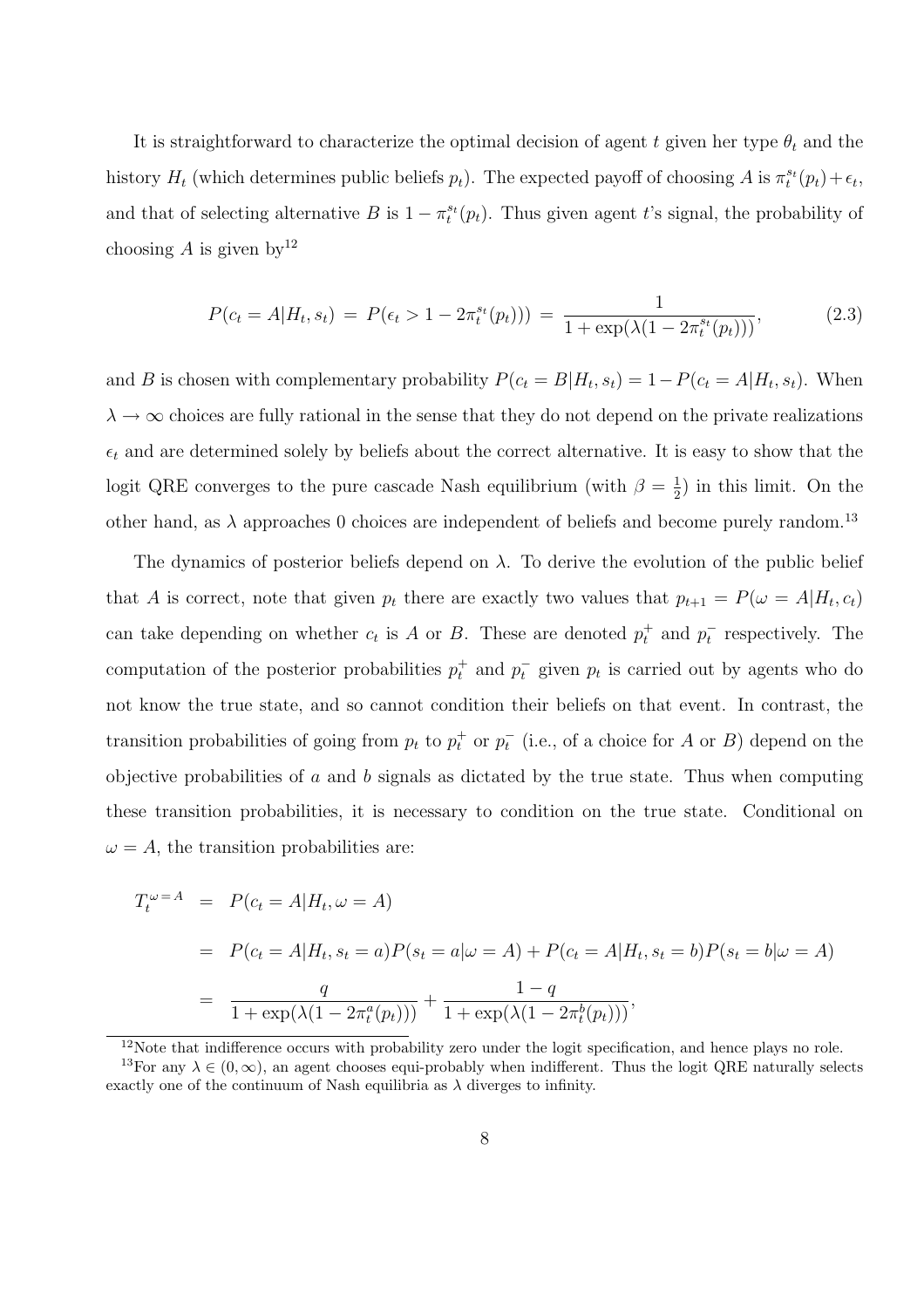with the probability of a B choice given by  $1 - P_t^A$ . Similarly, conditional on  $\omega = B$ , the probability agent t chooses A is

$$
T_t^{\omega=B} = \frac{1-q}{1+\exp(\lambda(1-2\pi_t^a(p_t)))} + \frac{q}{1+\exp(\lambda(1-2\pi_t^b(p_t)))}.
$$

Using Bayes' rule, we now obtain the two values that  $p_{t+1}$  may take as

$$
p_t^+ \equiv P(\omega = A | H_t, c_t = A) = \frac{p_t T_t^{\omega = A}}{p_t T_t^{\omega = A} + (1 - p_t) T_t^{\omega = B}},
$$
\n(2.4)

and

$$
p_t^- \equiv P(\omega = A | H_t, c_t = B) = \frac{p_t (1 - T_t^{\omega = A})}{p_t (1 - T_t^{\omega = A}) + (1 - p_t)(1 - T_t^{\omega = B})}.
$$
(2.5)

These expressions can be used to derive the following properties of the belief dynamics (see Appendix A for proofs), where without loss of generality we assume the true state is  $\omega = A$ .

#### Proposition 1. In the logit QRE:

- (i) Beliefs are interior:  $p_t \in (0,1)$  for all  $t \in \mathcal{T}$ .
- (ii) Actions are informative:  $p_t^- < p_t < p_t^+$  for all  $t \in \mathcal{T}$ .
- (iii) Beliefs about the true state rise on average:  $E(p_{t+1}|p_t, \omega = A) > p_t$  for all  $t, t + 1 \in \mathcal{T}$ .
- (iv) Beliefs converge to the truth: conditional on  $\omega = A$ ,  $\lim_{t\to\infty} p_t = 1$  almost surely.

#### 2.3. Testable Restrictions on the Data

We formalize different kinds of cascade-like behavior.<sup>14</sup> A pure A (B) cascade is said to form at time  $t \leq T$  if after period  $t - 1$  the number of A (B) choices exceed the number of B (A)

<sup>&</sup>lt;sup>14</sup>One might argue that we should use the term "herd" instead of cascade, since cascade refers to belief dynamics, while "herds" refer to choice dynamics. In the context of quantal response equilibrium, this distinction is artificial, since neither herds nor cascades ever arise in a logit equilibrium.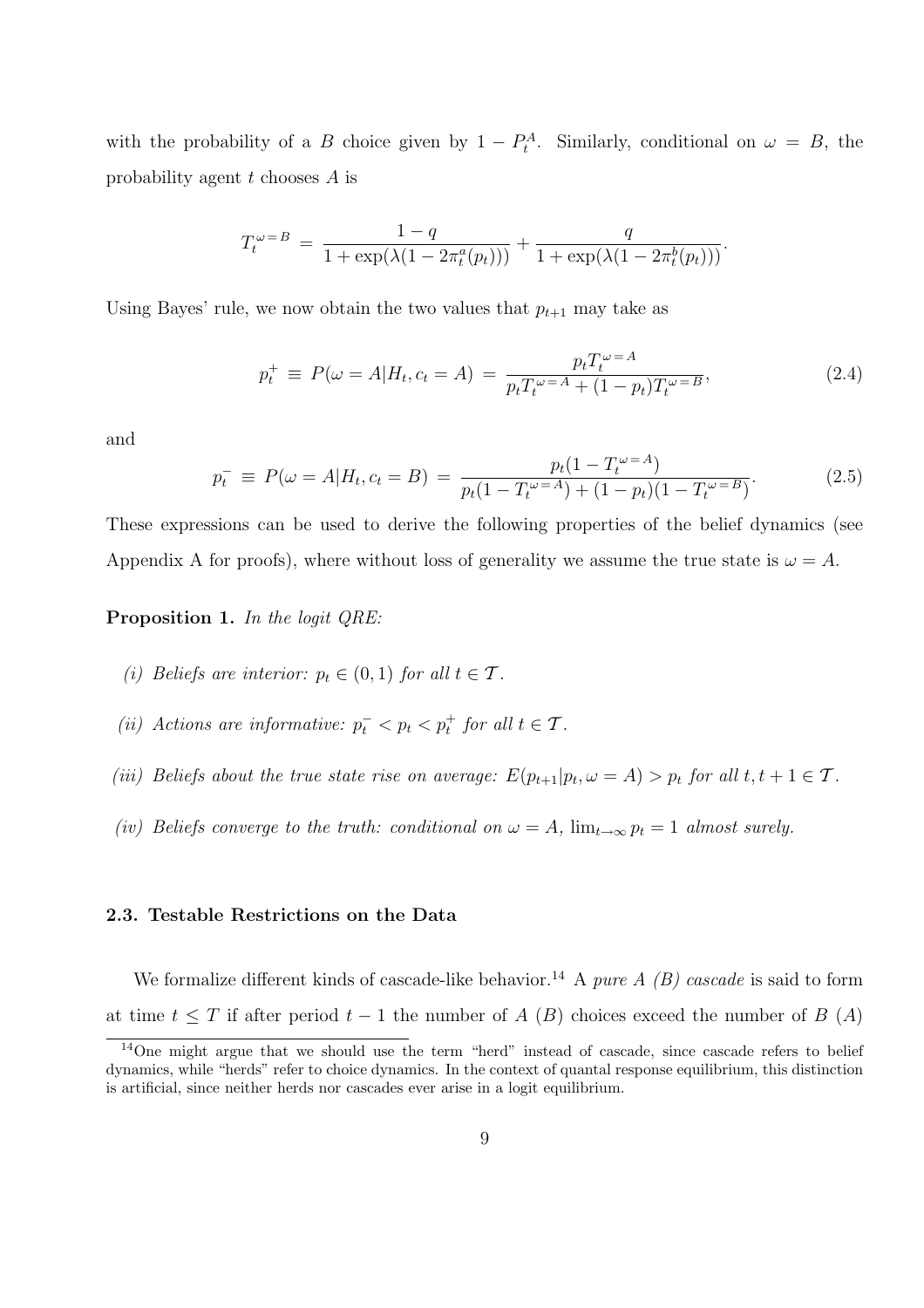choices by 2 for the first time, and all choices from t to T are  $A(B)$  choices. Thus, for example, if  $T = 6$  and the sequence of choices is  $\{A, B, A, A, A, A\}$ , then we say a pure A cascade forms at  $t = 5$ . In periods 5 and 6, we say the decision makers are in a pure A cascade. Note that any pure cascade beginning at time t, will have length  $T - t + 1$ .

A temporary A (B) cascade or A (B) craze<sup>15</sup> is said to form at time  $t \leq T$  if after period  $t-1$  (but not after period  $t-2$ ) the number of theoretically informative A (B) choices<sup>16</sup> exceed the number of theoretically informative B (A) choices by 2 and some decision maker  $\tau$ , with  $t \leq \tau \leq T$ , makes a contrary choice.<sup>17</sup> The number of periods decision makers follow the craze,  $\tau - t$ , defines the *length* of a craze. Note that in the sequence of decisions  $\{A, A, B\}$  we say that an A craze of length zero occurs at  $t = 3$ .

Temporary cascades are particularly interesting because subsequent play of the game is off the equilibrium path. Moreover, if the sequence is long enough it is possible for a new cascade to form after a temporary cascade has broken. Following AH, we define a simple counting procedure to classify sequences of decisions and determine whether a new cascade has formed. This ad hoc counting rule roughly corresponds to Bayesian updating when the probability that indifferent subjects follow their signals,  $\beta$ , equals the probability that subjects who break cascades hold contrary signals.<sup>18</sup> Under the counting rule, every A decision when *not* in a cascade increases the count by 1 and every  $B$  decision when not in a cascade decreases the count by 1. Recall that we enter the first cascade of a sequence when the count reaches 2 or  $-2$ . Then the decisions during the cascade do not change the count, until there is an action that goes against the cascade, which decreases the count to 1 if it was an A cascade or increases the count to  $-1$  if it was a B cascade. The count continues to change in this way, until the count reaches either 2 or  $-2$ again, and then we are in a new cascade, which we call a secondary cascade.

<sup>&</sup>lt;sup>15</sup>According to the Oxford English Dictionary (1980), a craze is defined as a "great but often short-lived enthusiasm for something."

<sup>16</sup>Choices made during a (temporary) cascade are called theoretically uninformative.

<sup>&</sup>lt;sup>17</sup>These definitions extend in a natural way to more complex environments.

<sup>18</sup>These conditions are closely approximated in our data, where we find 85% of indifferent subjects go with their signals and 84% of cascade breakers received contrary signals.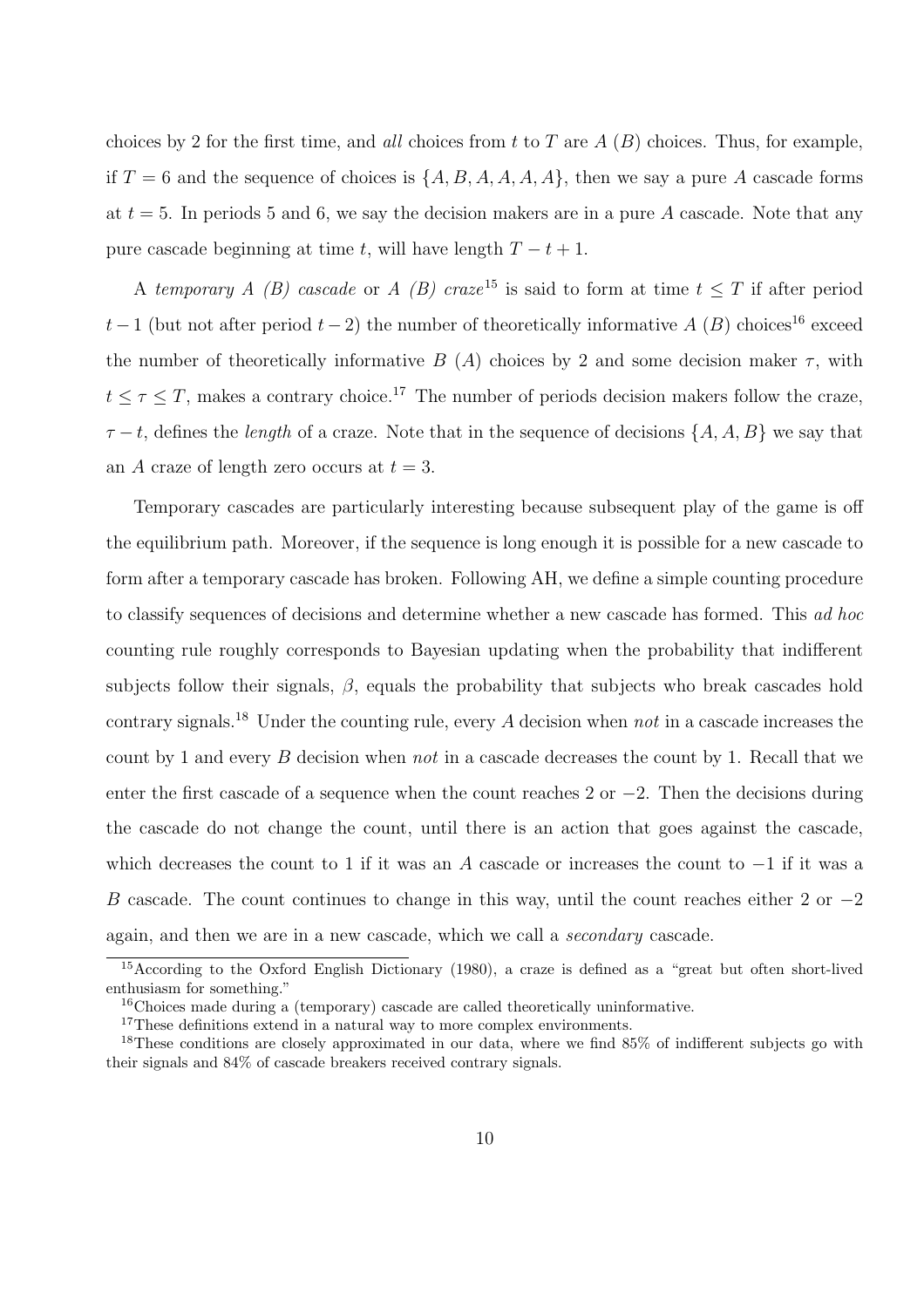We distinguish three different kinds of secondary cascades. One possibility is that actions cascade on the same state as the previous cascade: a repeat cascade. The other possibility is that the actions cascade on a different state: a reverse cascade. If a cascade reverses from the incorrect state to the correct state, it is called a self-correcting cascade.

The logit equilibrium implies several properties of the length and frequency of different kinds of cascades, and how this depends on our two main treatment parameters,  $q$  and  $T$ .<sup>19</sup>

#### Properties. In the logit QRE:

- (P1) The probability that a pure cascade breaks is increasing in T and decreasing in q.
- $(P2)$  For any q the probability of a pure cascade goes to 0 as T gets large.
- $(P3)$  The number of cascades is increasing in T and decreasing in q.
- $(P4)$  The length of cascades is increasing in T and q.
- (P5) Incorrect cascades are shorter than correct cascades.
- (P6) Incorrect cascades reverse (self correction) more frequently than correct cascades reverse, for any  $T \geq 6^{20}$
- (P7) Correct cascades repeat more frequently than incorrect cascades, for any  $T > 4$ .<sup>21</sup>
- (P8) Later cascades are more likely to be correct than earlier ones.
- $(P9)$  The *ex ante* (i.e., before player t has drawn a private signal) probability of a correct decision is increasing in both  $t$  and  $q$ . An interim version of this statement is true, but

<sup>&</sup>lt;sup>19</sup>These properties are stated informally here: they have been verified by extensive simulations and in some cases can be proved formally.

 $^{20}$ Six periods are required for a reverse cascade, at least two periods to start the first cascade, and then at least four periods to reverse itself. For example,  $\{A, A, B, B, B, B\}$  is the shortest possible sequence for a reverse from an A cascade to a B cascade. If  $T < 6$  then there is not enough time for a reverse cascade to occur, illustrating the necessity of conducting experiments with sufficiently long sequences.

<sup>&</sup>lt;sup>21</sup>Repeat cascades require at least 4 periods. For example,  $\{A, A, B, A\}$  is the shortest possible sequence for a repeated A cascade.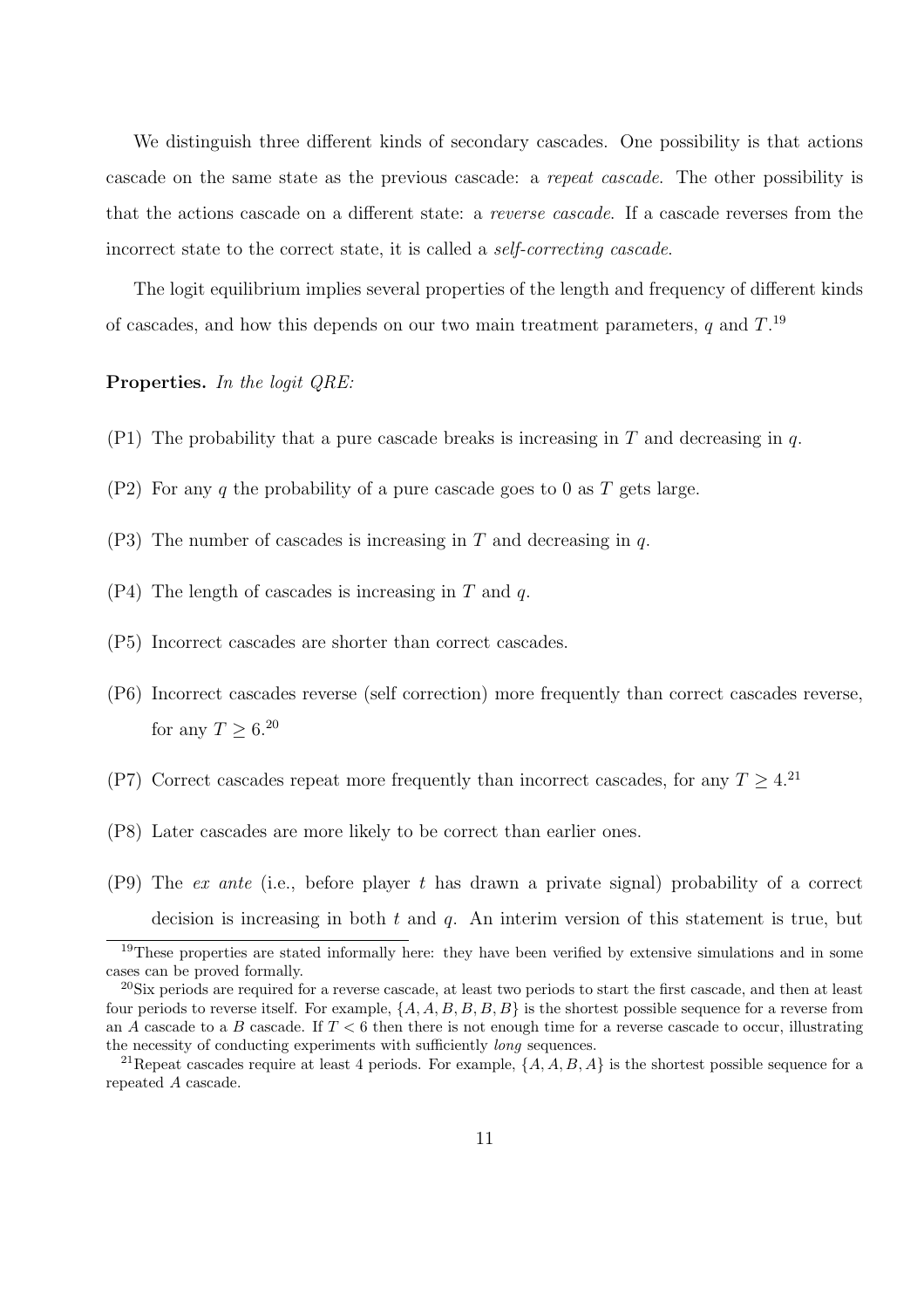only conditional on receiving an incorrect signal.<sup>22</sup>

 $(P10)$  More informative signals lead to faster learning. That is, the rate of increase in the ex ante probability of a correct decision as t increases is increasing in  $q$ . An interim version of this statement is true, but only conditional on receiving an incorrect signal.

(P11) The probability of a correct decision is higher for a correct than for an incorrect signal.

While the last three properties are also true for the initial few decisions in the Nash equilibrium model, the effects go away quickly with longer sequences.<sup>23</sup>

# 3. Experimental Design

In order to assess the quality of these models in the cascade setting, and to gain insights into how the basic model might be improved, we conducted a set of experiments implementing the situation described above under controlled laboratory conditions. These experiments were conducted at the Social Sciences Experimental Laboratory (SSEL) at Caltech and the California Social Sciences Experimental Laboratory (CASSEL) at UCLA between September 2002 and May 2003. The subjects included students from these two institutions who had not previously participated in a cascade experiment.<sup>24</sup>

We employ a  $2 \times 2$  design, where we consider two values of both the signal quality q and the number of individuals T. Specifically, q takes values  $5/9$  and  $6/9$ , and T takes values 20 and 40. The number of games in each session is denoted M. Table 3 summarizes the experimental sessions.

 $^{22}$ It is not true conditional on receiving a correct signal. To see this, note that the interim probability of a correct decision at time  $t = 1$  with a correct signal is 1 as it is optimal to follow one's signal. In later periods, it is less than 1, because of the probability of a cascade on the wrong state.

<sup>23</sup>An exception is the second part of property 8. In the perfect Nash equilibrium, the probability of a correct decision is approximately equal to the probability of ending up in a correct cascade, which quickly approaches  $q^2/(q^2 + (1-q)^2)$  and rises with q.

<sup>&</sup>lt;sup>24</sup>There was one subject who had previously participated in a related pilot experiment.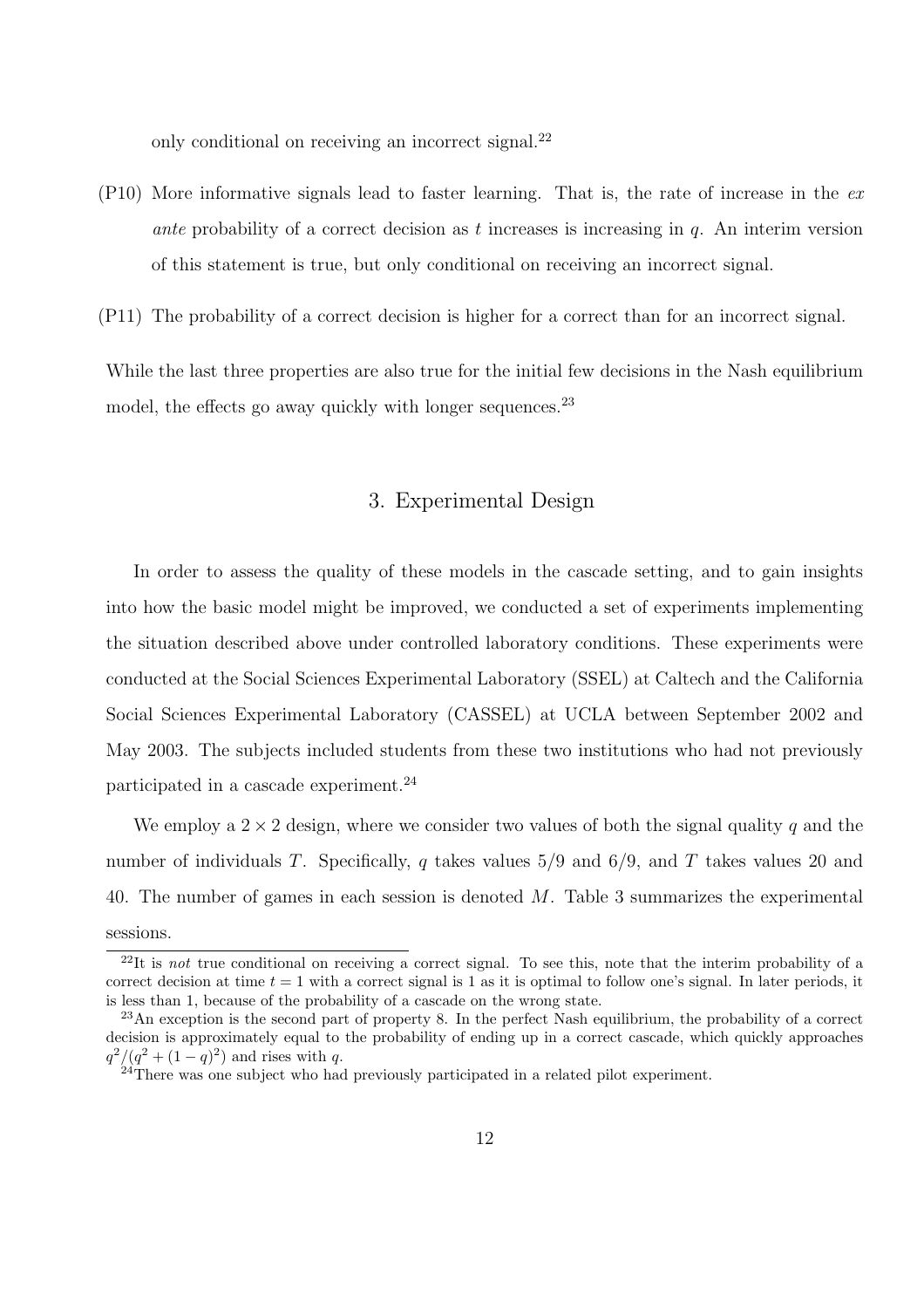| Session    | T  | q   | M  | Subject Pool |
|------------|----|-----|----|--------------|
| 03/14/03A  | 20 | 5/9 | 30 | Caltech      |
| 09/26/02B  | 20 | 5/9 | 30 | Caltech      |
| 09/19/02A  | 20 | 5/9 | 26 | Caltech      |
| 04/03/03AB | 20 | 5/9 | 30 | <b>UCLA</b>  |
| 04/14/03A  | 20 | 6/9 | 30 | <b>UCLA</b>  |
| 04/14/03C  | 20 | 6/9 | 30 | <b>UCLA</b>  |
| 04/14/03E  | 20 | 6/9 | 30 | <b>UCLA</b>  |
| 05/05/03D  | 40 | 5/9 | 17 | <b>UCLA</b>  |
| 05/05/03F  | 40 | 5/9 | 19 | <b>UCLA</b>  |
| 05/05/03G  | 40 | 5/9 | 20 | <b>UCLA</b>  |
| 04/16/03B  | 40 | 6/9 | 20 | <b>UCLA</b>  |
| 04/21/03C  | 40 | 6/9 | 20 | <b>UCLA</b>  |
| 04/21/03E  | 40 | 6/9 | 20 | <b>UCLA</b>  |

Table 3. Experimental sessions.

In each session, a randomly chosen subject was selected to be the "monitor" and the remaining subjects were randomly assigned to computer terminals in the laboratory. All interaction among subjects took place through the computers; no other communication was permitted. Instructions were given with a voiced-over Powerpoint presentation in order to minimize variations across sessions.<sup>25</sup> After logging in, the subjects were taken slowly through a practice trial (for which they were not paid) in order to illustrate how the software worked, and to give them a chance to become familiar with the process before the paid portion of the experiment started.

Before each trial, the computer screen displayed two urns. For the  $q = 5/9$  treatment, one urn contained 5 blue balls and 4 red balls and the other contained 4 blue balls and 5 red balls. For the  $q = 6/9$  treatment, one urn contained 6 blue balls and 3 red balls and the other contained 3 blue balls and 6 red balls. The monitor was responsible for rolling a die at the beginning of each game to randomly choose one of the urns with equal probabilities. This process, and the instructions to the monitor (but not the outcome of the roll) was done publicly. At this point, the subjects

 $^{25}$ See http://www.hss.caltech.edu/ $\widetilde{\ }$ rogers/exp/index6.html for the instructions.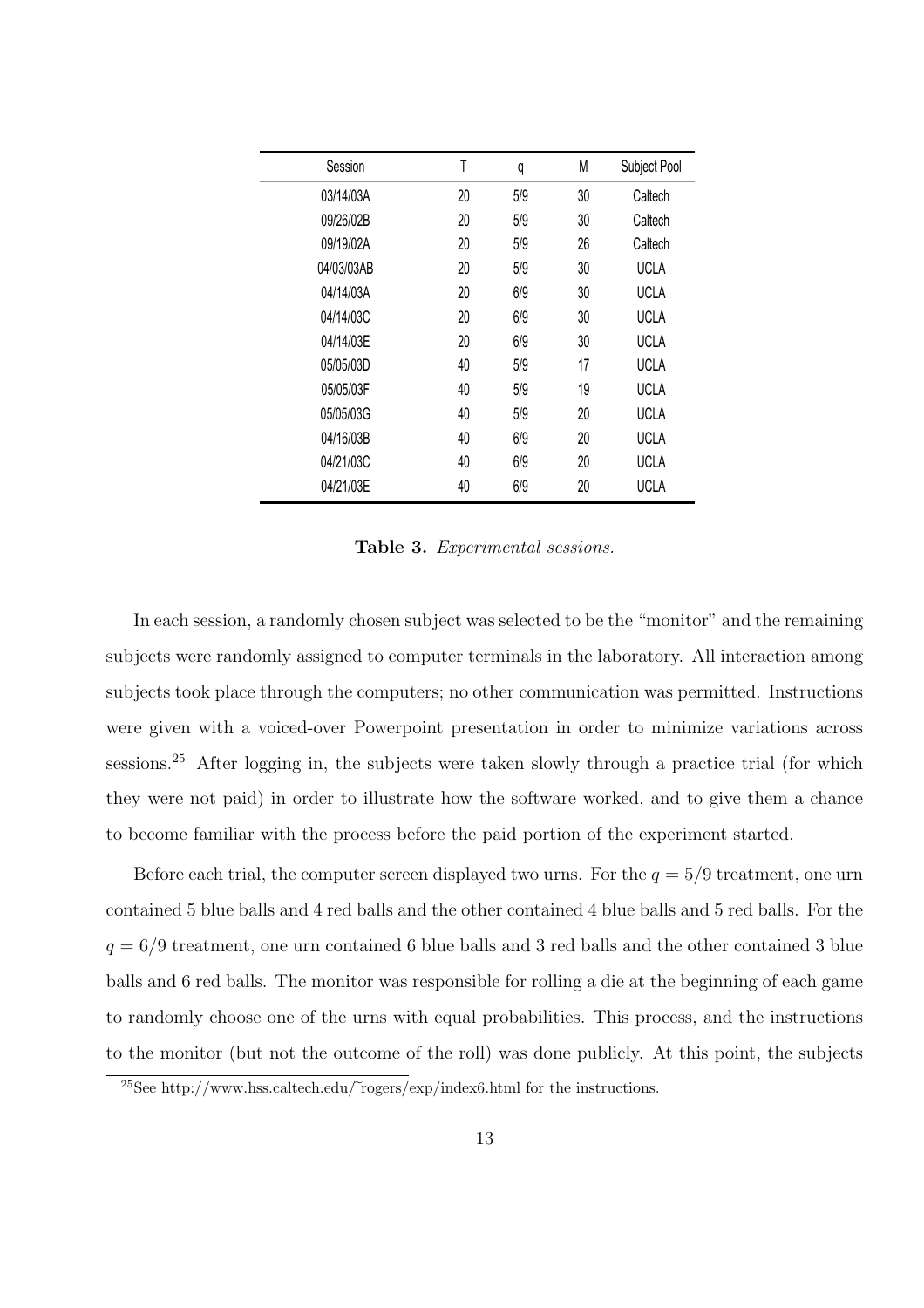saw only one urn on the computer screen, with all nine balls colored gray, so that they could not tell which urn had been selected. Each subject then independently selected one ball from the urn on their screen to have its color revealed. Then, in a random sequence, subjects sequentially guessed an urn. During this process, each guess was displayed on all subjects' screens in real time as it was made, so each subject knew the exact sequence of guesses of all previous subjects. After all subjects had made a choice, the correct urn was revealed and subjects recorded their payoffs accordingly. Subjects were paid \$1.00 for each correct choice and \$0.10 for each incorrect choice. Subjects were required to record all this information on a record sheet, as it appeared on their screen. Due to time constraints, the number of matches (sequences of  $T$  decisions) was  $M = 30$  in each  $T = 20$  session and  $M = 20$  in each  $T = 40$  session.<sup>26</sup> After the final game, payoffs from all games were summed and added to a show-up payment, and subjects were then paid privately in cash before leaving the laboratory.

# 4. Results I: Cascades and Off-the-Equilibrium-Path Behavior

In this section, we provide some descriptive aggregate summary information about the extent of cascade formation, off-the-equilibrium-path behavior, and the number and lengths of cascades of different kinds. We also compare these aggregate features across our four treatments, and compare them to the shorter (6-period) cascade experiment reported in AH.

#### 4.1. Infrequency of Pure Cascades and Frequency of Crazes

In AH's experiment with only  $T = 6$  decision makers, all cascades were necessarily very short making it difficult to sort out pure cascades from crazes. In contrast, our experiments investigated sequences of  $T = 20$  and  $T = 40$  decision makers, allowing for the first time an opportunity to observe long cascades and the length distribution of crazes. As Table 4 shows

<sup>&</sup>lt;sup>26</sup>A few sessions contained fewer sequences due to technical problems.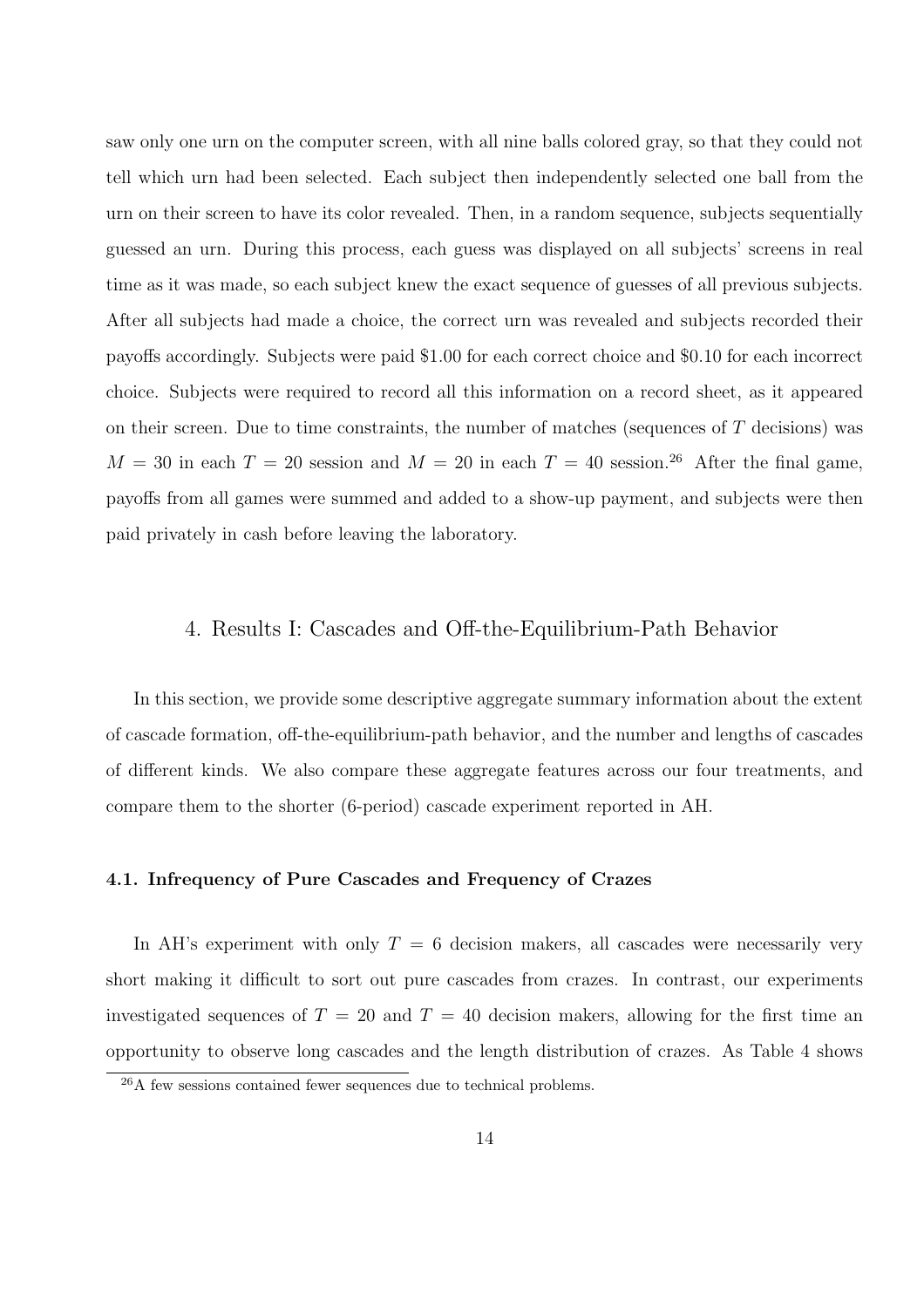|          |           | Our Data  |          |           | AH Data   | <b>HP</b> Data |           | Nash | QRE - BRF           |           |
|----------|-----------|-----------|----------|-----------|-----------|----------------|-----------|------|---------------------|-----------|
|          |           | $q = 5/9$ |          | $q = 6/9$ | $q = 6/9$ | $q = 6/9$      | $q = 5/9$ |      | $q = 6/9$ $q = 5/9$ | $q = 6/9$ |
|          | $N = 20$  | $N = 40$  | $N = 20$ | $N = 40$  | $N = 6$   | $N = 10$       |           |      |                     |           |
|          | $M = 116$ | $M = 56$  | $M = 90$ | $M = 60$  | $M = 45$  | $M = 89$       |           |      |                     |           |
| First 6  | 36        | 36        | 50       | 53        | 64        | 70             | 98        | 99   | 29                  | 45        |
| First 10 | 15        | 14        | 31       | 42        |           | 62             | 100       | 100  | 11                  | 29        |
| First 20 | 4         | 2         | 13       | 32        |           |                | 100       | 100  | 1                   | 15        |
| First 40 |           | 0         |          | 13        |           |                | 100       | 100  | 0                   | 7         |

Table 4. Percentages of pure cascades by treatment.

very clearly, pure cascades essentially do not happen in the longer trials. The cascades that persisted in the AH experiments simply appear to be pure cascades, a likely artifact of the short horizon. Our numbers are comparable to those of AH when we consider only the first six decision makers in our sequences. These numbers are given in the row marked "First 6" in Table 4. In contrast, we observe pure cascades in only 17 our of 206 sequences with  $T = 20$  decision makers, and only 8 of 116 sequences with  $T = 40$  decision makers.

The final columns of Table 4 give the predicted frequency of pure cascades according to the Nash equilibrium (and the QRE-BRF model, which we will discuss later). In general, the equilibrium probability of a pure cascade with T decision makers is  $1 - (2\beta q(1-q))^{T/2}$ , with  $\beta = 0.85$  the fraction of indifferent subjects who follow their signals. The data contradicts this in three ways. First, the data exhibit far fewer pure cascades than theory predicts. Second, according to theory, the frequency of pure cascades increases with  $T$  but it goes the other way in the data. Third, the frequency of pure cascades in the data is steeply increasing in  $q$ , while the Nash equilibrium predicts almost no effect. In our data, pure cascades occurred nearly five times as often in the  $q = 6/9$  treatment than when  $q = 5/9$  (20/150 compared to 5/172).<sup>27</sup>

In contrast to pure cascades, crazes are quite common in all treatments. Table 5 shows the frequency of temporary cascades in our data. The rows and columns mirror Table 4, but the

<sup>&</sup>lt;sup>27</sup>Further evidence indicates this continues to increase with q. In a single additional session with  $q = 3/4$  and  $T = 20$ , we observed pure cascades in 28/30 sequences.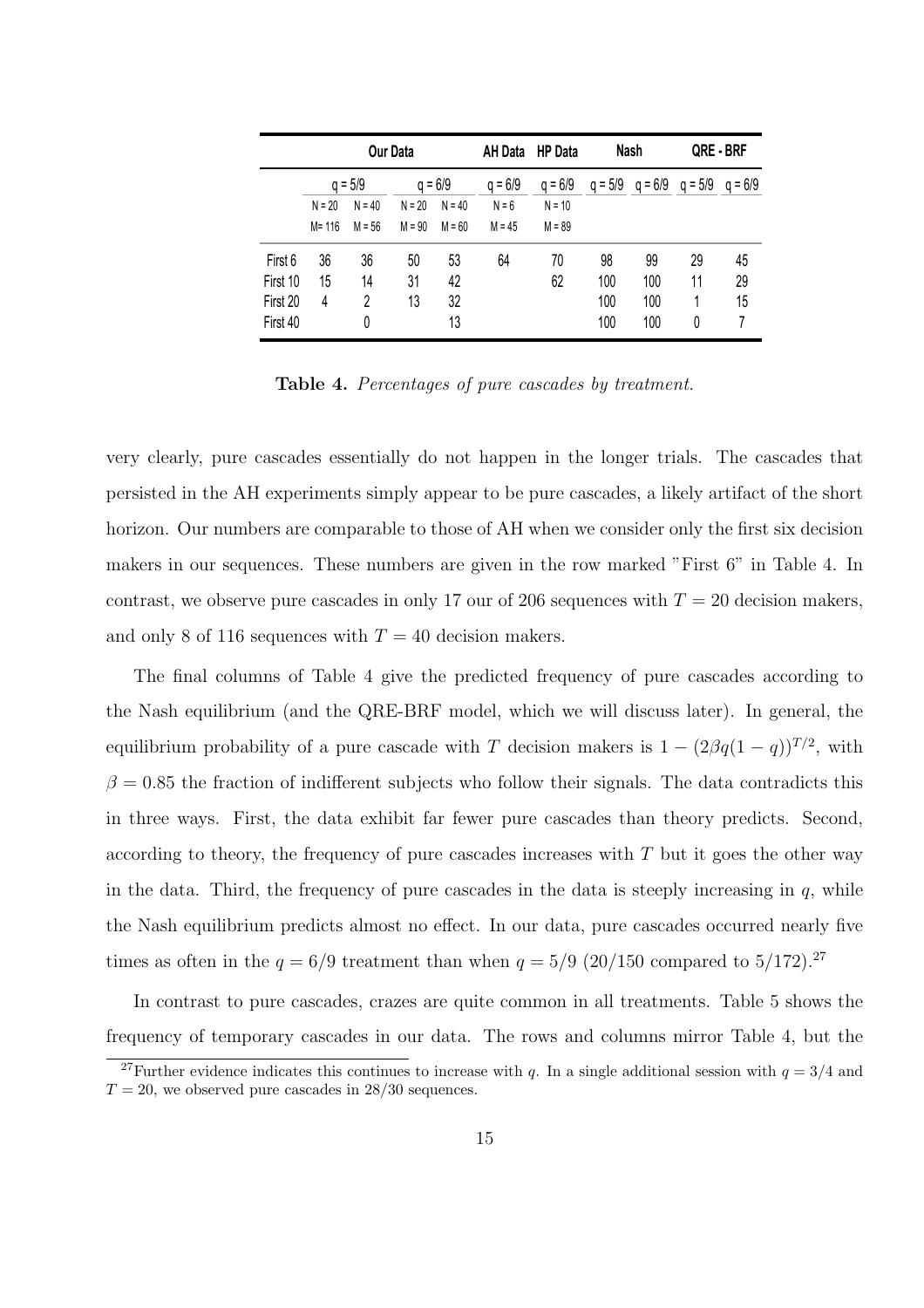|          | <b>Our Data</b> |           |          | AH Data   | <b>HP Data</b> |           | Nash      | QRE-BRF |                     |           |
|----------|-----------------|-----------|----------|-----------|----------------|-----------|-----------|---------|---------------------|-----------|
|          |                 | $q = 5/9$ |          | $q = 6/9$ | $q = 6/9$      | $q = 6/9$ | $q = 5/9$ |         | $q = 6/9$ $q = 5/9$ | $q = 6/9$ |
|          | $N = 20$        | $N = 40$  | $N = 20$ | $N = 40$  | $N = 6$        | $N = 10$  |           |         |                     |           |
|          | $M = 116$       | $M = 56$  | $M = 90$ | $M = 60$  | $M = 45$       | $M = 89$  |           |         |                     |           |
| First 6  | 58              | 55        | 42       | 38        | 27             | 24        | 0         | 0       | 62                  | 49        |
| First 10 | 84              | 84        | 69       | 55        |                | 38        | 0         | 0       | 88                  | 70        |
| First 20 | 96              | 98        | 87       | 68        |                |           | 0         | 0       | 99                  | 86        |
| First 40 |                 | 100       |          | 87        |                |           | 0         | 0       | 100                 | 93        |

Table 5. Percentages of temporary cascades by treatment.

entries now indicate the proportion of sequences in a given treatment that exhibit at least one temporary cascade that falls apart. Clearly, for large T, essentially all cascades we observe are temporary. Even with the short horizon of the AH experiment, crazes occur 27% of the time.

#### 4.2. Number and Lengths of Crazes

For larger  $T$ , we generally observe *multiple* crazes along a single sequence. On average, there are three or more crazes per sequence in all treatments, see Table 6. Furthermore, the number of crazes rises with the sequence length,  $T$ , and falls with the signal precision,  $q$ , in the sense of first-degree stochastic dominance, see the top panel of Figure 1. This figure also shows the Nash prediction of exactly 1 cascade per sequence, independent of  $q$  and  $T$ , and the predictions of the QRE-BRF model discussed below.

The average length of crazes also varies by treatment. Recall that in the Nash model, cascades can only begin after an even number of choices. Moreover, for t even, the probability a cascade forms after  $t+2$  choices conditional on one not having yet formed after t choices is  $1-2\beta q(1-q)$ , with  $\beta = 0.85$  see section 2.1. Finally, in the Nash model, once a cascade forms it persists through period T. The predicted length distributions of crazes can be calculated easily, see Table 6 and the bottom panel of Figure 1. The Nash predictions are virtually independent of  $q$  and contrast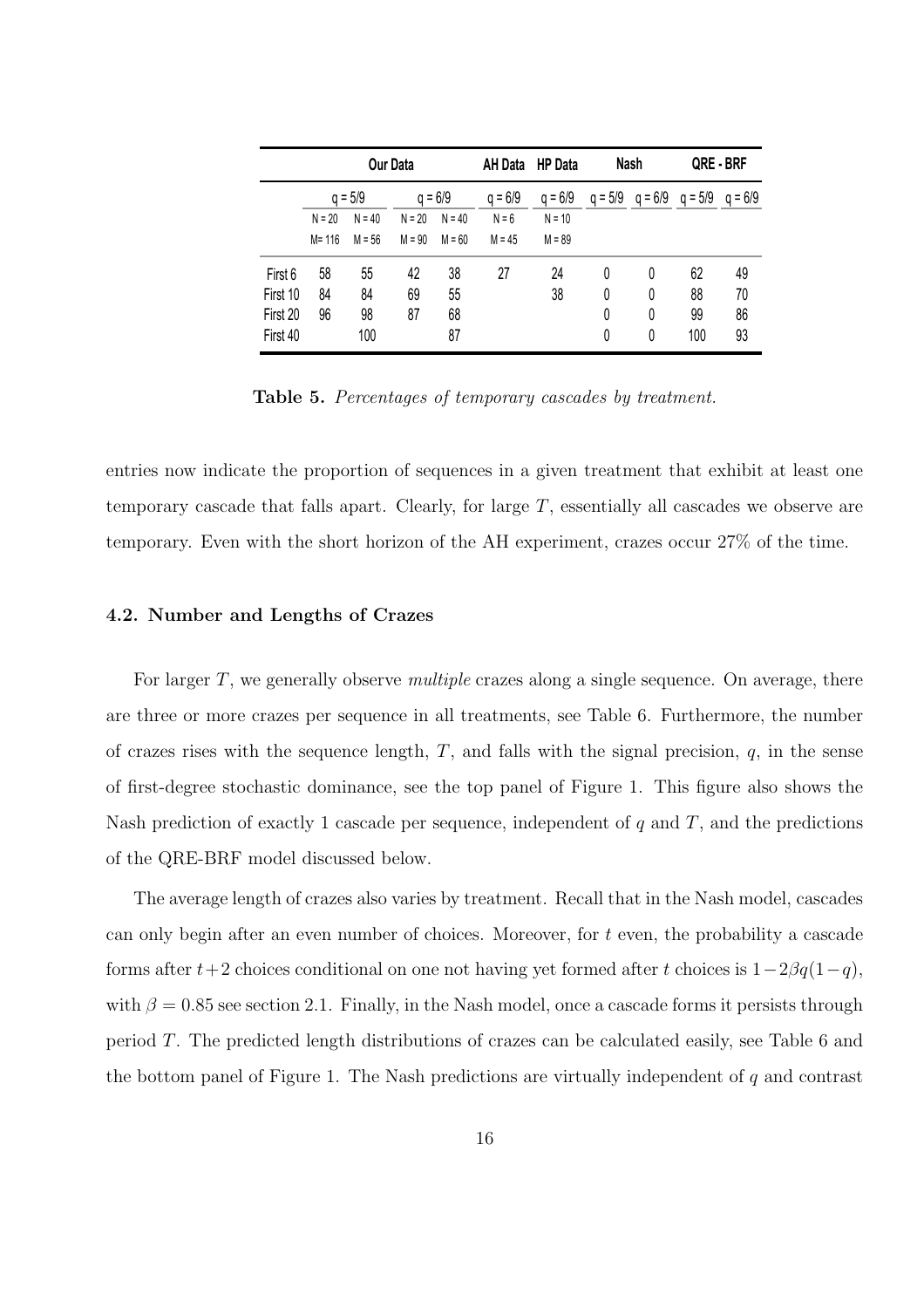|                         |           |           | $q = 5/9$ | $q = 6/9$ |          |  |
|-------------------------|-----------|-----------|-----------|-----------|----------|--|
|                         |           | $N = 20$  | $N = 40$  | $N = 20$  | $N = 40$ |  |
|                         |           | $M = 116$ | $M = 56$  | $M = 90$  | $M = 60$ |  |
|                         | Our Data  | 3.47      | 7.54      | 2.99      | 3.73     |  |
| average number cascades | QRE - BRF | 3.85      | 7.31      | 2.81      | 4.19     |  |
|                         | Nash      | 1.00      | 1.00      | 1.00      | 1.00     |  |
|                         | Our Data  | 2.43      | 2.00      | 3.27      | 7.83     |  |
| average length cascades | QRE - BRF | 1.59      | 2.04      | 3.79      | 6.50     |  |
|                         | Nash      | 17.32     | 37.25     | 17.43     | 37.44    |  |

Table 6. Number and lengths of cascades by treatment.

sharply with the observed (average) lengths. In contrast, the QRE-BRF model does reasonably well and captures the comparative static effects predicted by the different treatments.

#### 4.3. Off-the-Equilibrium-Path Behavior

The previous subsections show that the vast majority (92%) of cascades are temporary and short in duration, and nearly all  $(90\%)$  sequences of length  $T = 20$  and  $T = 40$  exhibit multiple cascades. One immediate conclusion is that there are many choices off the (Nash) equilibrium path. Table 2 in the Introduction characterizes a subset of these choices for the different treatments as a function of the signals of the deviating decision maker. The table shows the behavior of what we call cascade breakers, since these are all terminal decisions of a temporary cascade.

In the continuation play following such actions, choices can rationally depend on private signals again if subsequent players believe with sufficiently high probability<sup>28</sup> that cascade breakers received contrary signals. Under these beliefs, a subject who observes a deviation from the cascade and also receives a contrary signal would rationally follow the previous subject's deviation,

<sup>&</sup>lt;sup>28</sup>The critical probability-level depends on the behavior of indifferent agents. In the data, indifferent agents follow their signal with probability 0.85 and cascade breakers received contrary signals with probability 0.84. These numbers imply that immediately after a break, subjects with signals contrary to the recent cascade are (close to) indifferent and it is rational for them to follow their signals. Those with signals confirming the recent cascade should rationally follow their signals as well and re-start the cascade. In our data, 75% of the choices following a cascade break are in line with the signals received.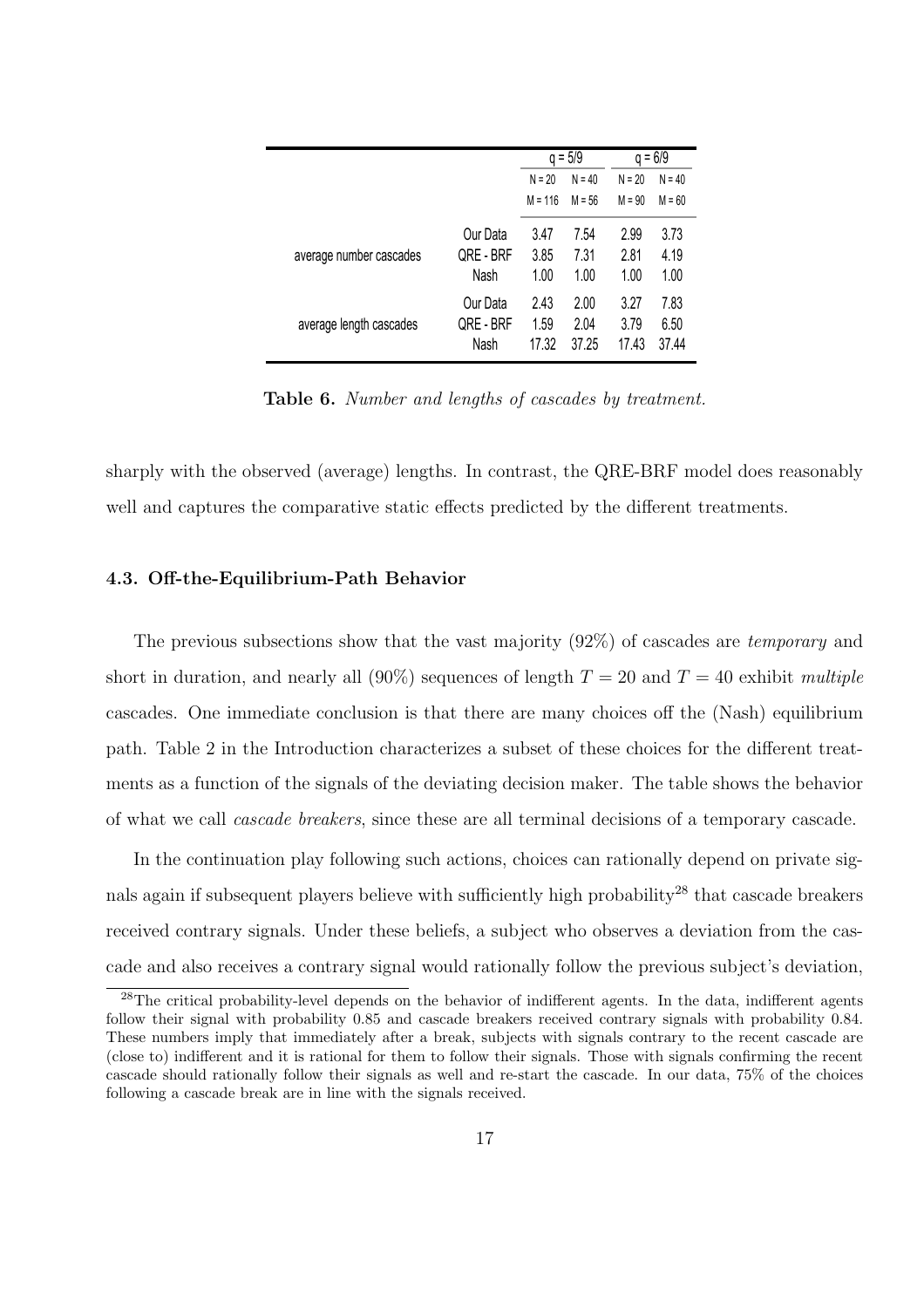

Figure 1: The left panels depict the observed distributions of the number of cascades (top) and of cascade lengths (bottom), color coded by treatment: dark (light) gray lines correspond to  $q = 5/9$  ( $q = 6/9$ ) and they are solid (broken) for  $T = 40$  $(T = 20)$ . The right panels show predictions of the Nash and QRE-BRF models. In the top right panel, the solid line that jumps to 100% at 1 corresponds to Nash predictions and the other lines the QRE-BRF predictions. In the bottom right panel, the lines that jump to 100% at  $T-2$  correspond to Nash predictions and the others to QRE-BRF predictions.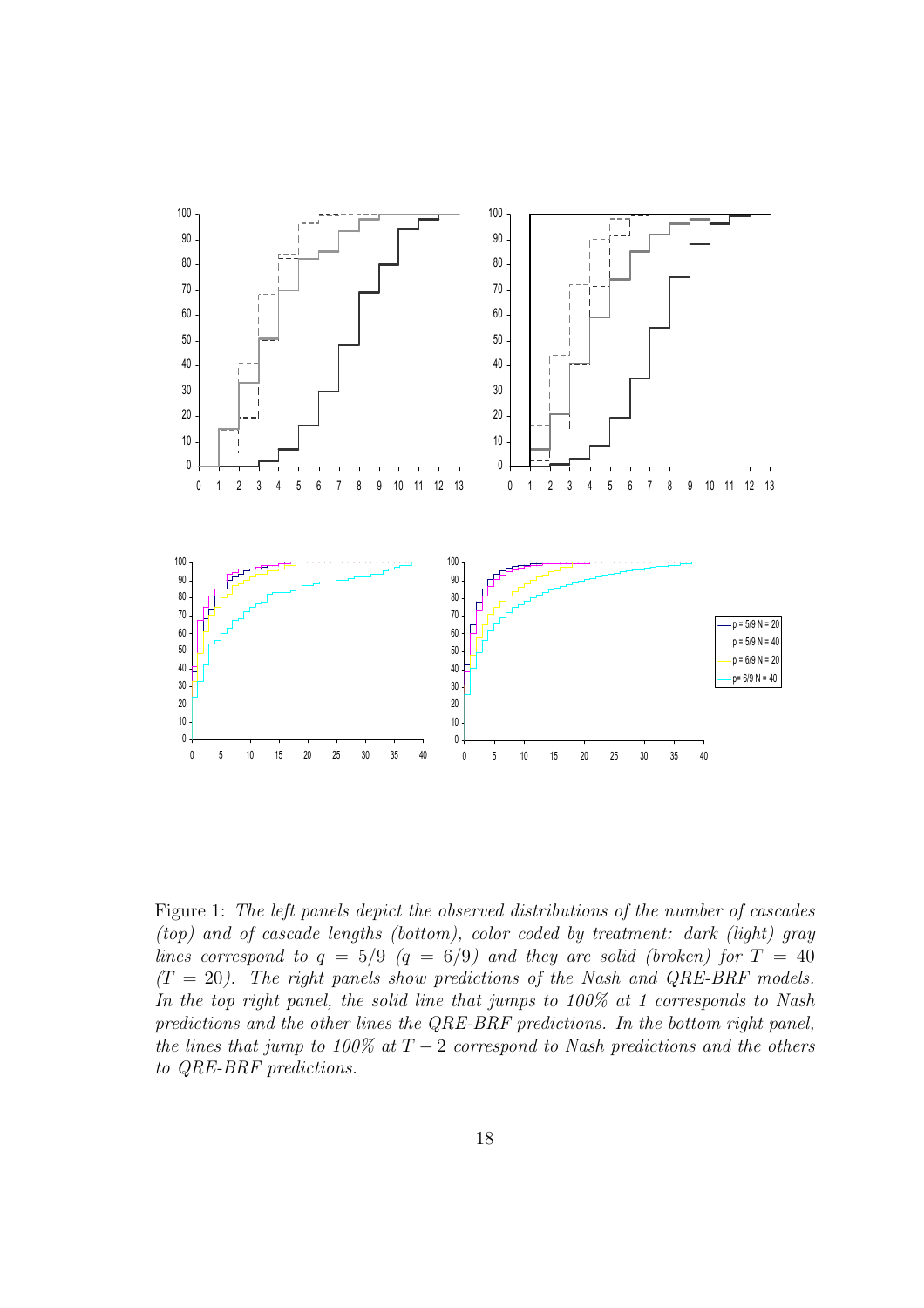|           |                   | $T=20$     |          |                              | T=40  |          |
|-----------|-------------------|------------|----------|------------------------------|-------|----------|
|           | Decision \ Signal | Confirming | Contrary | Decision \ Signal Confirming |       | Contrary |
| $q = 5/9$ | Confirming        | 42.8%      | 20.9%    | Confirming                   | 45.4% | 20.3%    |
|           | Contrary          | 3.3%       | 33.0%    | Contrary                     | 8.4%  | 25.9%    |
|           | # $obs = 306$     |            |          | # $obs = 379$                |       |          |
|           |                   |            |          |                              |       |          |
|           | Decision \ Signal | Confirming | Contrary | Decision \ Signal Confirming |       | Contrary |
| $q = 6/9$ | Confirming        | 48.4%      | 14.7%    | Confirming                   | 58.2% | 26.7%    |
|           | Contrary          | 6.3%       | 30.5%    | Contrary                     | 2.4%  | 12.7%    |
|           | # $obs = 190$     |            |          | # $obs = 165$                |       |          |

Table 7. Percentages of choices confirming/contradicting the recent cascade after a break.

whereas she would follow the cascade if she receives a signal consistent with the cascade (as should future subjects, regardless of their signal). This observation allows us to classify the behavior of the person following the deviator, since we observe the signal they draw.<sup>29</sup> For example, in the sequence  $\{A, A, B, B\}$ , player 3 is a deviator, and player 4 is on some equilibrium path of the continuation game if and only if he observed a b signal. A player who observes a signal consistent with the recent cascade must follow the cascade, a prediction that is borne out by our data: only 10% of these players are secondary deviators who follow the recent break. More generally, choices directly after a break are in line with the received signals more than 75% of the time, indicating that play can be on the equilibrium path of the continuation game after a break occurs. Table 7 gives a complete breakdown of the choices directly following a cascade break, by treatment.

The two key conclusions of the analysis above is that play off the equilibrium path occurs frequently, and that play off the equilibrium path is informative. The second of these observations has been made in AH, but the first observation, indicating that the standard cascade theory is completely contradicted by the data, was underplayed in AH, as this could easily be missed in short sequences. While it would in principle be impossible to design an experiment to observe

<sup>&</sup>lt;sup>29</sup>Of course subjects in the experiment cannot observe the signal of the deviator and the follower, and so cannot rule anything out.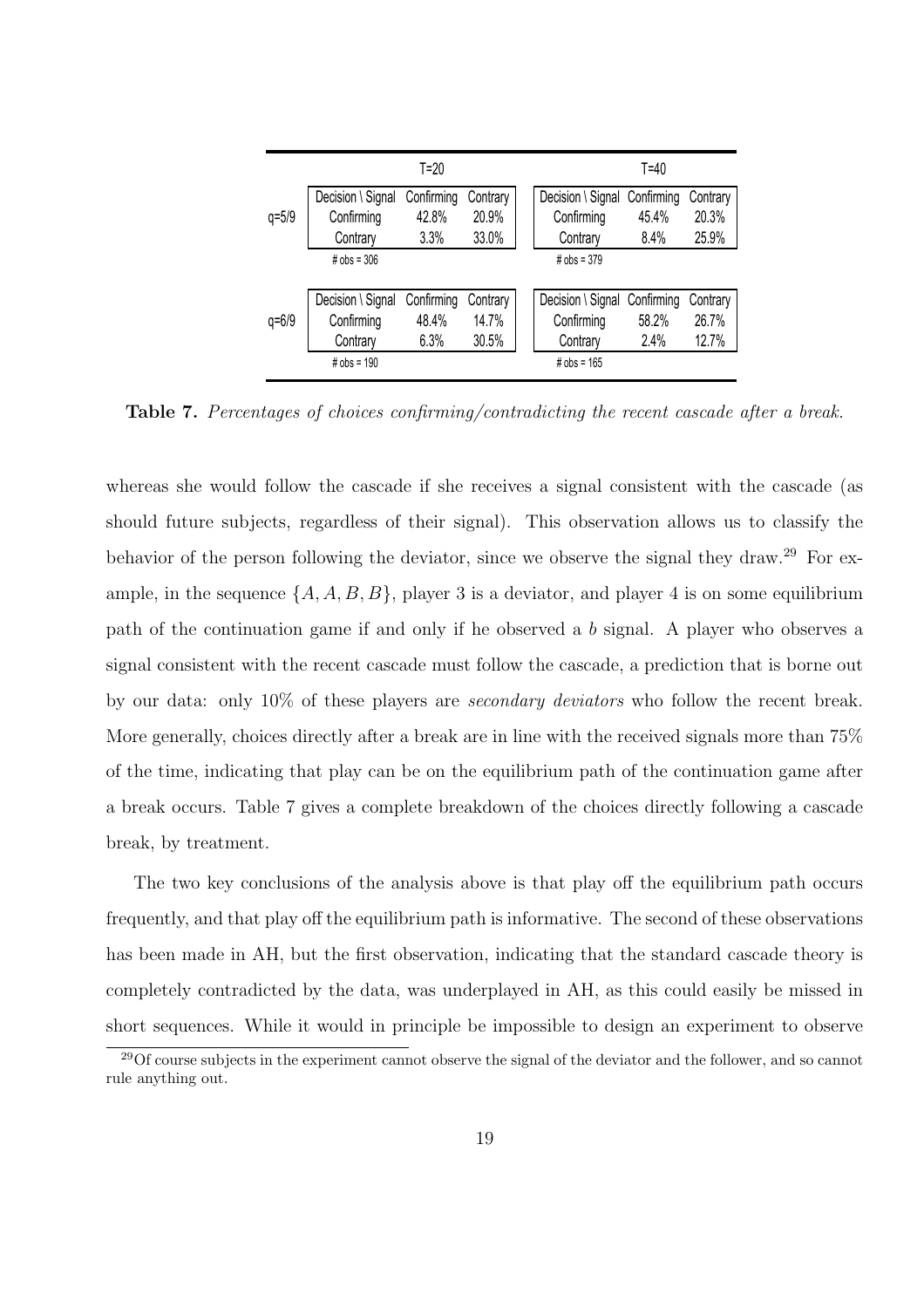|                                  |           |           | $q = 5/9$ |          | $q = 6/9$ |
|----------------------------------|-----------|-----------|-----------|----------|-----------|
|                                  |           | $T = 20$  | $T = 40$  | $T = 20$ | $T = 40$  |
|                                  |           | $M = 116$ | $M = 56$  | $M = 90$ | $M = 60$  |
|                                  | Our Data  | 2.14      | 5.98      | 1.69     | 2.60      |
| average number repeat cascades   | QRE - BRF | 2.40      | 5.31      | 1.56     | 2.86      |
|                                  | Nash      | 0.00      | 0.00      | 0.00     | 0.00      |
|                                  | Our Data  | 0.34      | 0.55      | 0.30     | 0.13      |
| average number reversed cascades | QRE-BRF   | 0.46      | 0.98      | 0.25     | 0.34      |
|                                  | Nash      | 0.00      | 0.00      | 0.00     | 0.00      |

Table 8. Frequency of repeated and reversed cascades by treatment.

an infinite sequence of identical choices, it is quite simple to ask whether the data does or does not contradict the predictions of cascade models.

#### 4.4. Repeated and Reversed Cascades: Self Correction

In past information aggregation experiments, with short sequences of few decision makers, there are many fewer observations off the equilibrium path. Since this off-path behavior is central to the dynamic properties of QRE (where such behavior is actually not off-path) and to the resulting convergence of beliefs, our design, with much longer sequences, should allow us to better observe the kinds of complex dynamics predicted by the theory, particularly the phenomenon of self correction.

Table 8 shows the average number of repeated and reversed cascades per sequence, by treatment. Theoretical expectations according to the Nash and QRE-BRF models are also given. The latter model predicts the observed number of reversed and repeated cascades remarkably well, while the Nash equilibrium erroneously predicts these types of cascades do not exist.

Table 9 shows how frequently correct and incorrect crazes repeat or reverse themselves.<sup>30</sup> Averaging over the four treatments shows that when a correct cascade breaks, it reverses to an

<sup>&</sup>lt;sup>30</sup>The percentages listed are based on the total number of correct (or incorrect) crazes minus the number of final correct (or incorrect) crazes, since the latter cannot repeat or reverse themselves because of the finite time horizon.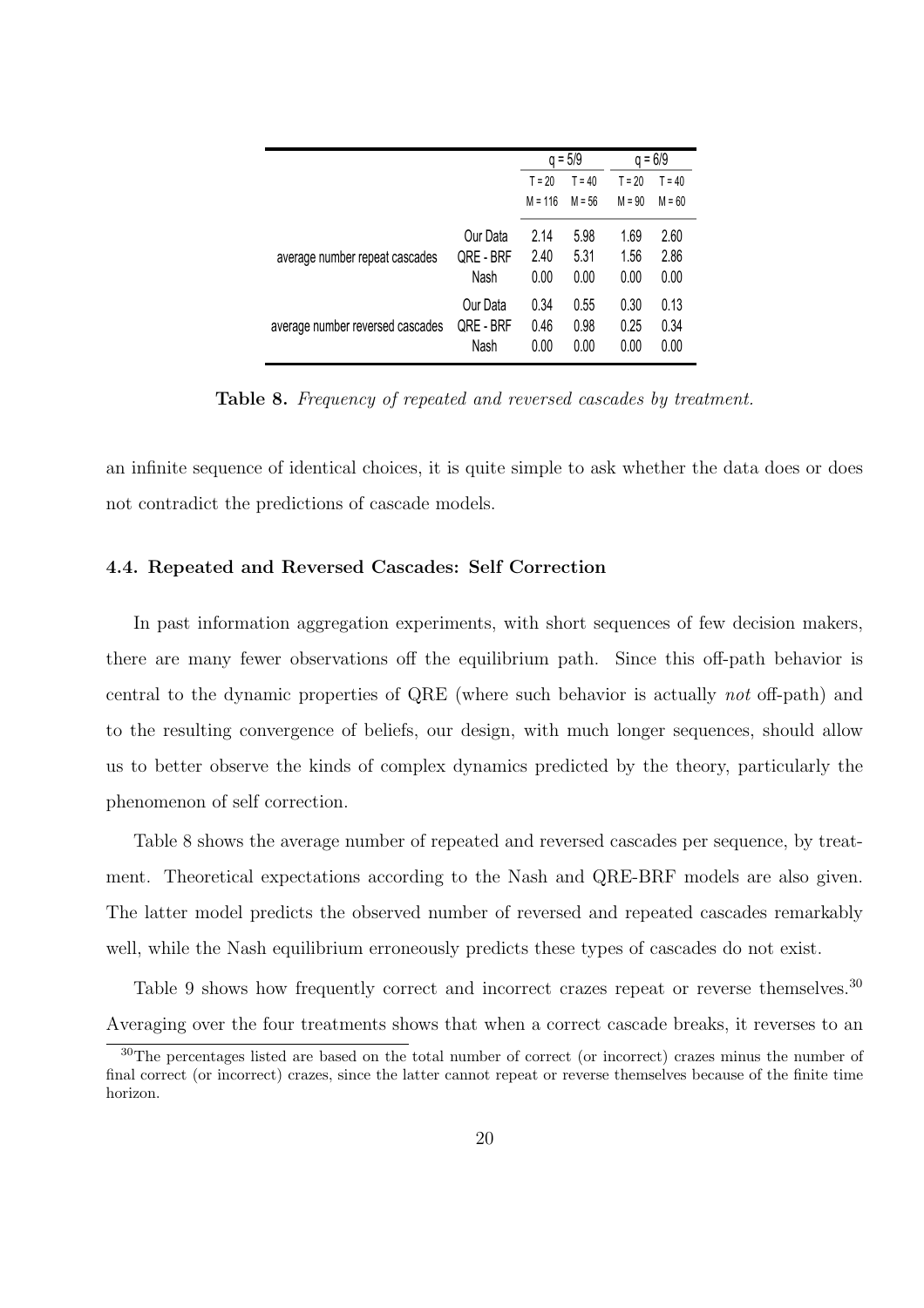|           |           | $T = 20$ |           |           | $T = 40$ |           |
|-----------|-----------|----------|-----------|-----------|----------|-----------|
|           | From\To   | Correct  | Incorrect | From\To   | Correct  | Incorrect |
| $q = 5/9$ | Correct   | 92.7%    | 7.3%      | Correct   | 93.6%    | 6.4%      |
|           | Incorrect | 22.7%    | 77.3%     | Incorrect | 11.0%    | 89.0%     |
|           | $# obs =$ |          |           | $# obs =$ |          |           |
|           |           |          |           |           |          |           |
|           | From\To   | Correct  | Incorrect | From\To   | Correct  | Incorrect |
| $q = 6/9$ | Correct   | 91.4%    | 8.6%      | Correct   | 98.7%    | 1.3%      |
|           | Incorrect | 30.5%    | 69.5%     | Incorrect | 20.0%    | 80.0%     |
|           | $# obs =$ |          |           | $# obs =$ |          |           |
|           |           |          |           |           |          |           |

Table 9. Transitions between correct and incorrect cascades in our data.

incorrect one in less than 6% of all cases. In contrast, an incorrect cascade that breaks leads to a self-corrected cascade in more than 21% of all cases. Table 9 also lists the initial, final, and total number of correct and incorrect crazes by treatment. Notice that the fraction of correct crazes is always higher among the final cascades than among the initial cascades, confirming the predictions of Proposition 1.

### 4.5. Summary of Results

Here we summarize our findings by relating them to the properties of the logit QRE discussed in section 2.3.

- Properties P1 and P2: The occurrence of pure cascades decreases with T and increases with q. The effect of  $T$  is obvious from comparing the different rows in Table 4. Both for  $q = 5/9$  and  $q = 6/9$ , the percentages of pure cascades fall quickly with each successive row. Comparing columns 1 and 3 and columns 2 and 4 in Table 4 shows the effect of signal informativeness.
- Property P3: The number of cascades increases with T and decreases with q. See Table 6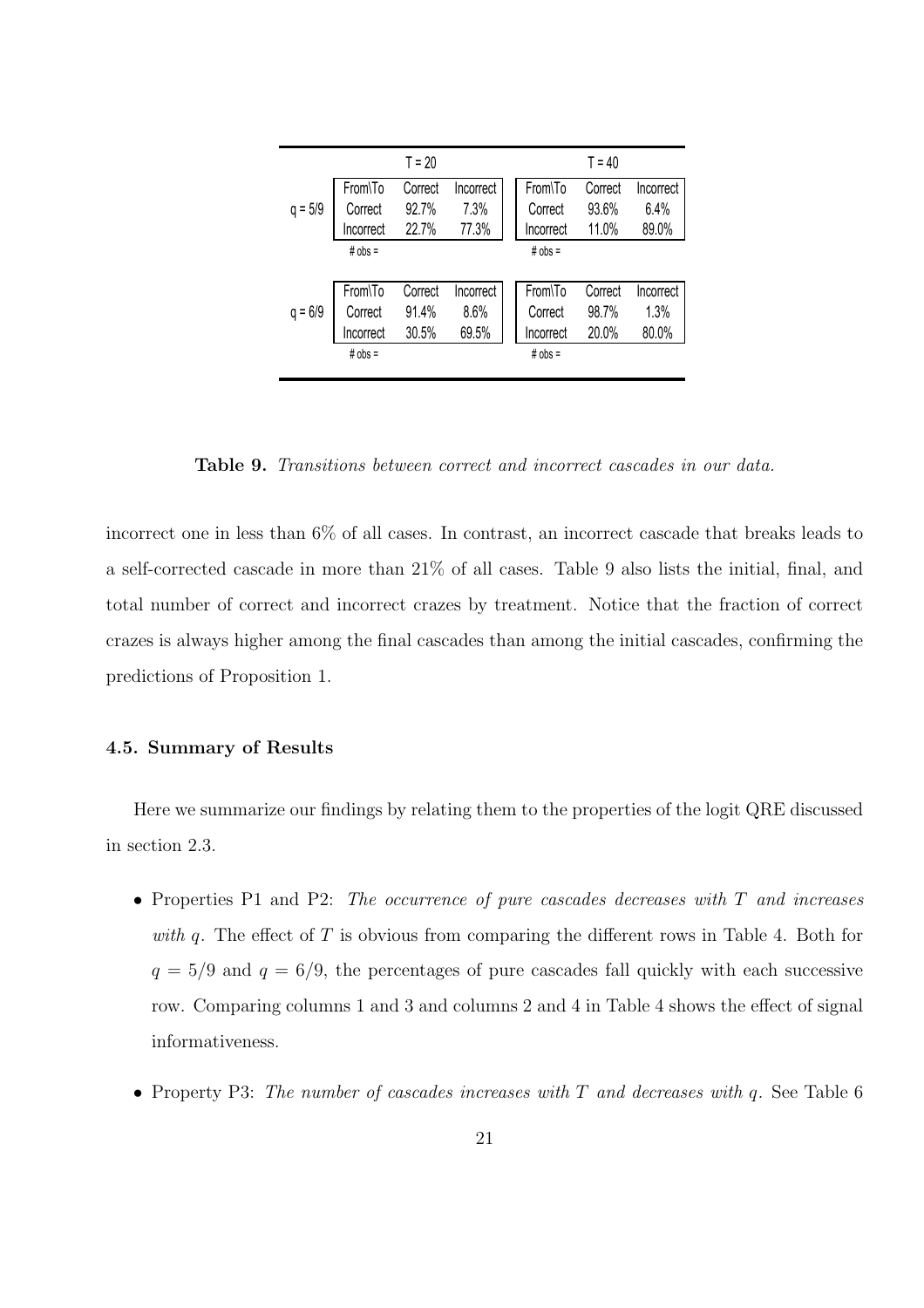and Figure 1. Longer sequences have more cascades because they allow for more cycles of formation and collapse. This in contrast to the Nash equilibrium, where repeat cascades cannot arise and there is a single cascade per sequence in all treatments. These effects are barely noticeable in short sequences: AH's experiment averaged slightly more than 1 cascade per sequence.

- Property P4: Cascades lengths increase with T for  $q = 6/9$  and increase with  $q^{31}$ . These comparative static effects are clear from Table 6 and Figure 1. Again, these differences are barely noticeable in past experiments because the sequences were so short. Note that the effect of T is not borne out by the  $q = 5/9$  data, where the distributions of cascade lengths are very similar for the  $T = 20$  and  $T = 40$  treatments.<sup>32</sup>
- Property P5: *Correct crazes last longer on average*. The observed average lengths of (correct, incorrect) crazes in the different treatments are:  $(2.55, 2.24)$  for  $q = 5/9$  and  $T = 20$ ,  $(2.08, 1.91)$  for  $q = 5/9$  and  $T = 40$ ,  $(3.42, 2.85)$  for  $q = 6/9$  and  $T = 20$ , and  $(8.31, 5.50)$  for  $q = 6/9$  and  $T = 40$ . So, this is found in every treatment.
- Properties P6 and P7: Reverse cascades are usually corrected cascades. See Table 9. Across the four treatments, the probability that a reversed cascade is a self-corrected cascade is 63% (even though there are many more correct than incorrect crazes to reverse from). It is this feature of the dynamics that produces the asymptotic full information aggregation result of Proposition 1.
- Property P8: Later cascades are correct more frequently than earlier ones. See Table 9, which lists the number of (in)correct cascades among initial and final cascades.

 $31$ The first result is due to two different effects that lead to censoring. First, and most obvious, if T is short then some cascades that would have lasted longer are interrupted at T. Second, the probability of collapse is decreasing in the duration of the cascade. That is, the probability of a collapse in period  $t + s$ , given the cascade started in period  $t$  is decreasing in  $s$ . This second effect is predicted by QRE but not by Nash. These two effects combined result in a fat tail of the length distribution and in a mass of cascades at  $T - 2$ .

<sup>&</sup>lt;sup>32</sup>This may be due to subject pool effects, since the  $(q = 5/9, T = 20)$  treatment was the only one that used mostly Caltech students.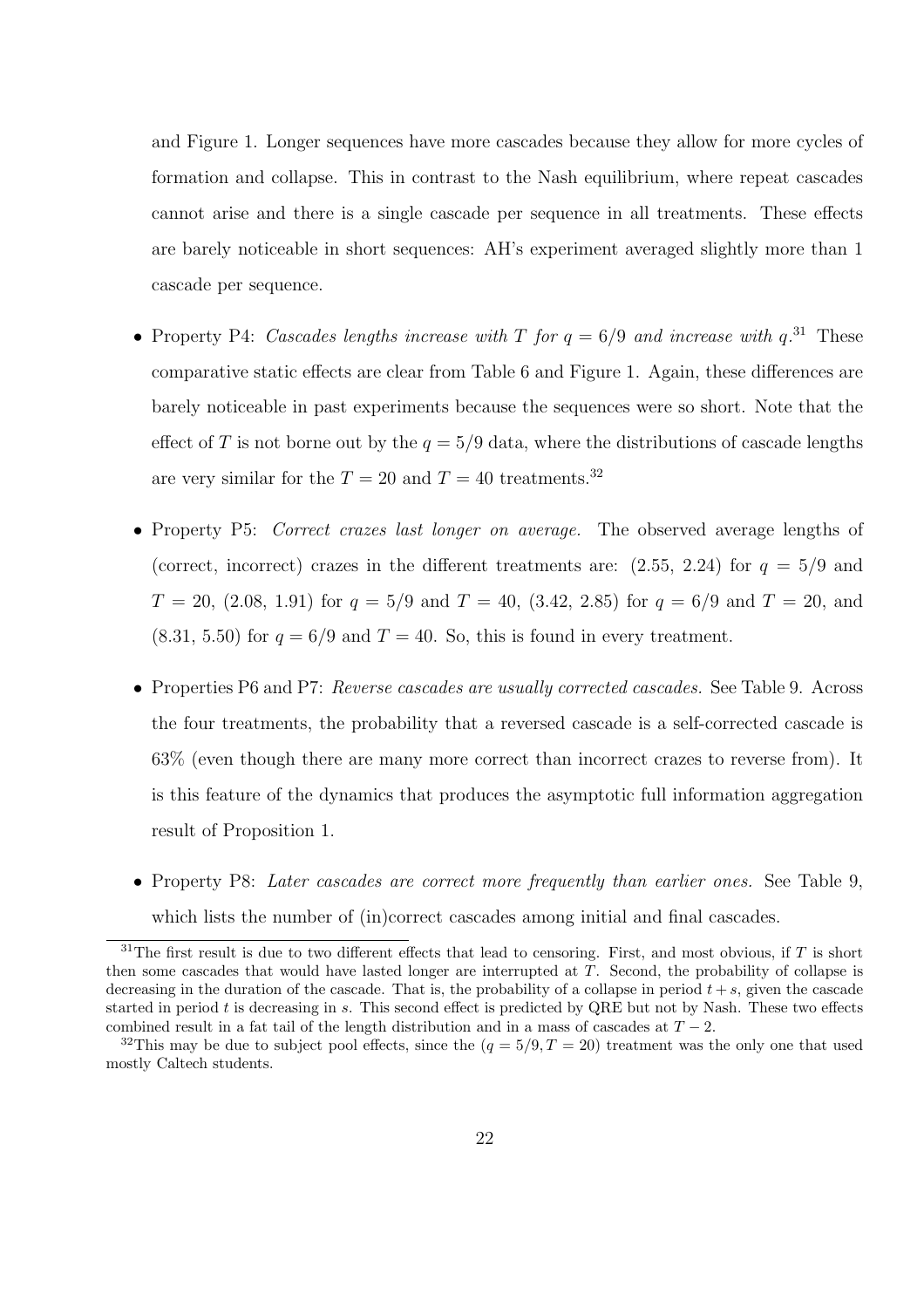#### 5. Results II: Estimation

We start by describing the estimation procedure for the basic logit QRE model. The only parameter being estimated is the slope of the logit response curve, which in the context of these games can be interpreted as a proxy for rationality, experience, and task performance skill. In subsequent subsections, we jointly estimate logit and other parameters, using standard maximum likelihood estimation. For comparability, we choose to normalize payoffs in all experiments to equal 1 if a subject guesses the state correctly and 0 otherwise.

Since subjects' choice behavior will depend on  $\lambda$ , the public belief follows a stochastic process that depends on  $\lambda$ . The evolution of the public belief can be solved recursively (see equations (2.4) and (2.5)), so implicitly we can write  $p_t(c_1, \dots, c_{t-1}|\lambda)$ . Given  $\{\lambda, s_t, (c_1, \dots, c_{t-1})\}$ , the probability of observing player t choose A is:

$$
P(c_t = A | \lambda, s_t, c_1, \cdots, c_{t-1}) = \frac{1}{1 + \exp(\lambda(1 - 2\pi_t^{st}(p_t(c_1, \cdots, c_{t-1}|\lambda))))},
$$

and  $P(c_t = B | \lambda, s_t, c_1, \dots, c_{t-1}) = 1 - P(c_t = A | \lambda, s_t, c_1, \dots, c_{t-1})$ . Therefore, the likelihood of a particular sequence of choices,  $c = (c_1, \dots, c_T)$ , given the sequence of signals is simply:

$$
l(c|\lambda) = \prod_{t=1}^T P(c_t|\lambda, s_t, c_1, \cdots, c_{t-1}).
$$

Finally, assuming independence across sequences, the likelihood of observing a set of M sequences  $\{c^1, \cdots, c^M\}$  is just:

$$
L(c^1, \cdots, c^M|\lambda) = \prod_{m=1}^M l(c^m|\lambda).
$$

The estimation results for the logit QRE model are given in Table B1 of Appendix B, which also contains a detailed estimation program written in GAUSS. The  $\lambda$  estimates for the four treatments are quite stable and the pooled estimate is close to that estimated from the AH data. Notice that the estimated value of  $\lambda$  for the  $(q = 5/9, T = 20)$  treatment is somewhat greater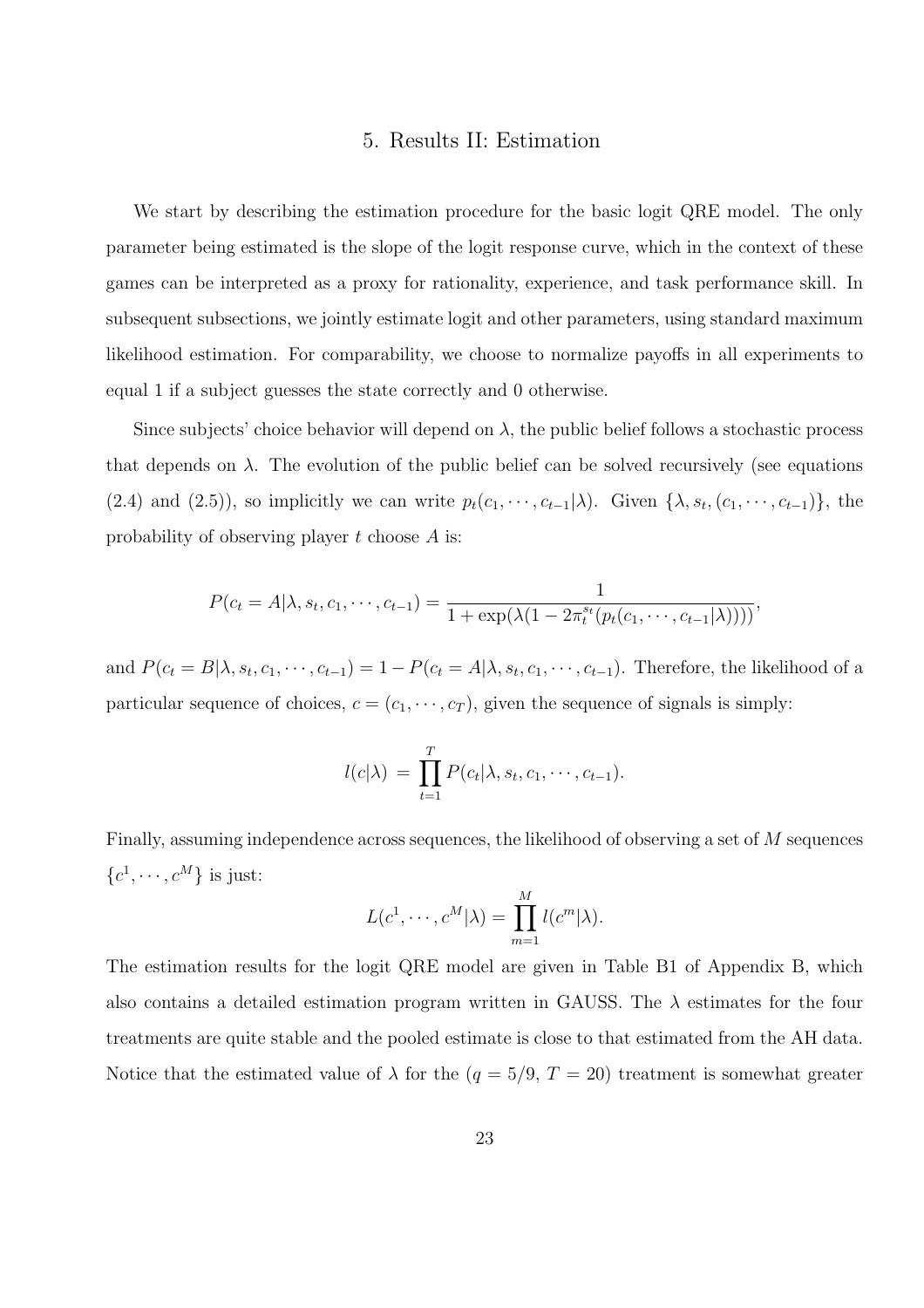than the other three treatments. We attribute this to subject pool effects, since that treatment was the only one that used mostly Caltech students.

#### 5.1. Alternative Models: the Base Rate Fallacy

In their seminal article, Kahneman and Tversky (1973) present experimental evidence showing that individuals' behavior is often at odds with Bayesian updating. A particularly prevalent judgement bias is the Base Rate Fallacy (BRF), or as Camerer (1995, pp. 597-601) more accurately calls it, "base rate neglect". In the context of our social learning model, the base rate fallacy amounts to the assumption that agents weight their own signal more than they should relative to the public prior. We formalize this idea as a non-Bayesian updating process in which a private signal is counted as  $\alpha$  signals, where  $\alpha \in (0,\infty)$ .<sup>33</sup> Rational agents correspond to  $\alpha = 1$ , while agents have progressively more severe base-rate fallacies as  $\alpha$  increases above 1.<sup>34</sup>

We assume that decision makers do not overweight the actions of others, but treat them without bias, so the public belief process unfolds as in the Nash equilibrium. The updating rules in  $(2.1)$  and  $(2.2)$  now become

$$
\pi_t^a(p_t|\alpha) = \frac{q^{\alpha} p_t}{q^{\alpha} p_t + (1-q)^{\alpha} (1-p_t)}.
$$
\n(5.1)

and

$$
\pi_t^b(p_t|\alpha) = \frac{(1-q)^{\alpha} p_t}{(1-q)^{\alpha} p_t + q^{\alpha}(1-p_t)}
$$
(5.2)

respectively.<sup>35</sup>

Before we report estimation results, let us provide some intuition for why this alternative model may better describe some features of the data. First, when  $\alpha = 1$ , QRE predicts that

<sup>33</sup>This could also be interpreted as a parametric model of "overconfidence" bias in the sense of Griffin and Tversky (1992). See also Kariv (2003) and Nöth and Weber (2002).

<sup>&</sup>lt;sup>34</sup>Values of  $\alpha$  < 1 correspond to under-weighting the signal, or "conservatism" bias, as discussed in Edwards (1968) and Camerer (1995, pp. 601-2). Although this latter kind of bias has less support in the experimental literature, it is sufficiently plausible that we choose not to assume it away.

<sup>&</sup>lt;sup>35</sup>From these equations, it is easy to see that for  $\alpha > 1$  the learning process is faster as agents' choices depend more on their own signals, in the sense that the expected change in posterior is greater.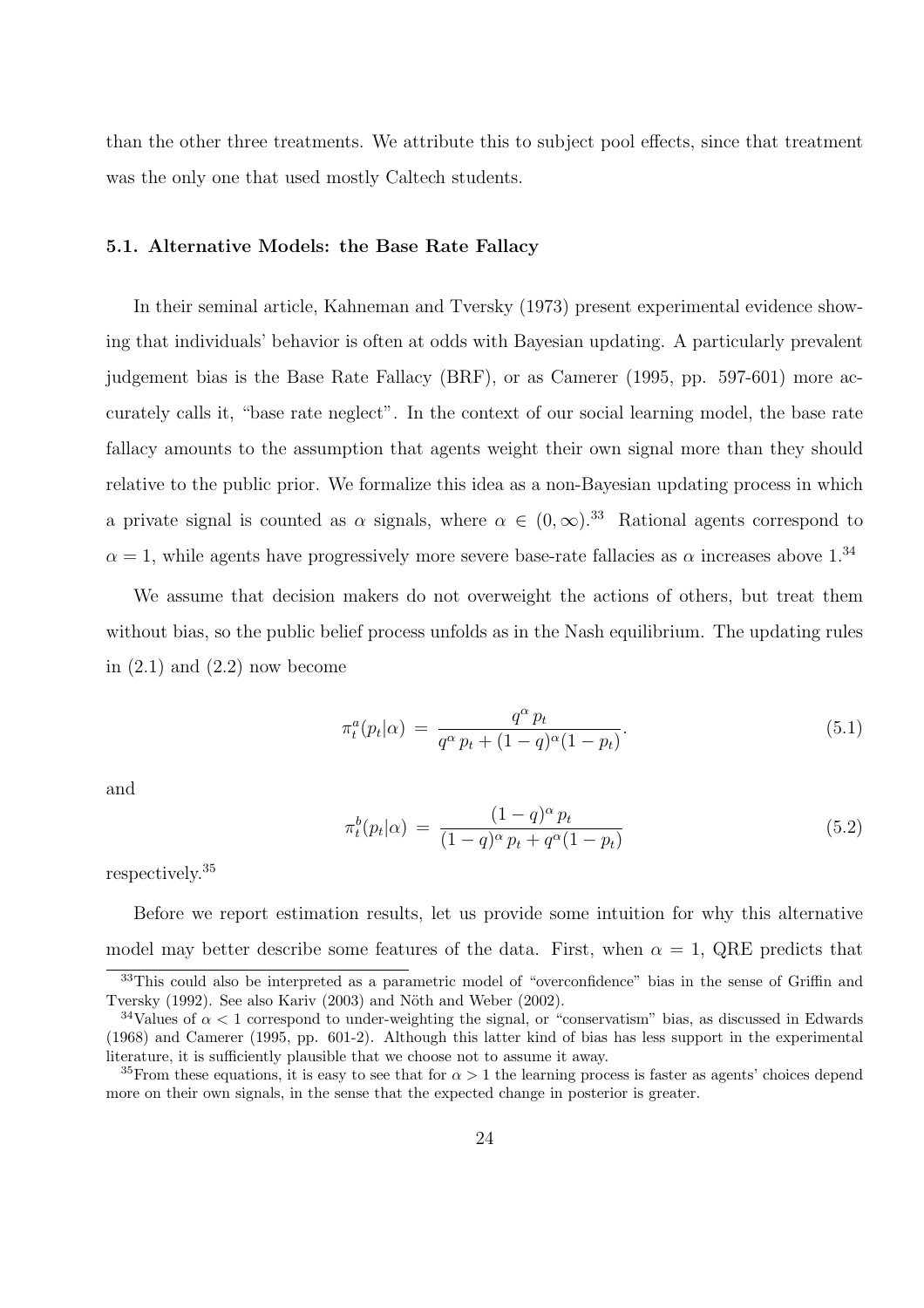indifferent agents randomize uniformly, while the data show that 85% of the indifferent subjects follow their signals. This prediction is in line with  $\alpha > 1$ . Furthermore, when  $\alpha > 1$ , cascades take longer to start. For example, after two A choices the third decision maker need not choose A if she sufficiently overweighs her b signal. The base rate fallacy therefore provides one possible explanation for the prevalence of length zero crazes in our data set (see Figure 1).

The estimation results for the QRE-BRF model are reported in the second panel of Table B1. For all treatments, the BRF parameter,  $\alpha$ , is significantly greater than 1. To test for significance we can simply compare the loglikelihood of the QRE-BRF model to that of the constrained model (with  $\alpha = 1$ ) in the top panel. Obviously, the BRF parameter is highly significant.<sup>36</sup> Furthermore, the constrained model yields a significantly (at the 0.01 level) higher estimate of  $\lambda$  for all treatments.

#### 5.2. Alternative Models: Non-Rational Expectations

It is possible that players update incorrectly because they do not have rational expectations. The QRE model implicitly assumes that  $\lambda$  is common knowledge. In particular, if players believed other players'  $\lambda$  were lower than it truly was, this could lead to a phenomenon that would be qualitatively similar to base rate neglect. Accordingly, we consider a model that allows for separate belief and action precision parameters, as proposed by Weizsäcker (2003). These different parameters are labelled  $\lambda_a$  (action lambda) and  $\lambda_b$  (belief lambda). That is, players choice probabilities follow the logit choice function with parameter  $\lambda_a$  but they believe that other players' choice probabilities follow a logit choice function with parameter  $\lambda_b$ . We call this the non-rational expectations model, or QRNE model.

The estimation results for the QRNE model are also given in Table B1 in Appendix B. While the two-parameter model performs significantly better than the QRE model, the increase in likelihood is not overwhelming. This is especially true when the model is combined with the

 $36$ For the pooled data the difference in loglikelihoods is nearly 200. A simple t-test also rejects the hypothesis that  $\alpha = 1$ , with a t-statistic of 14.6. Tests conducted for the AH data also reject the constrained model, with a slightly lower estimate of  $\alpha$ .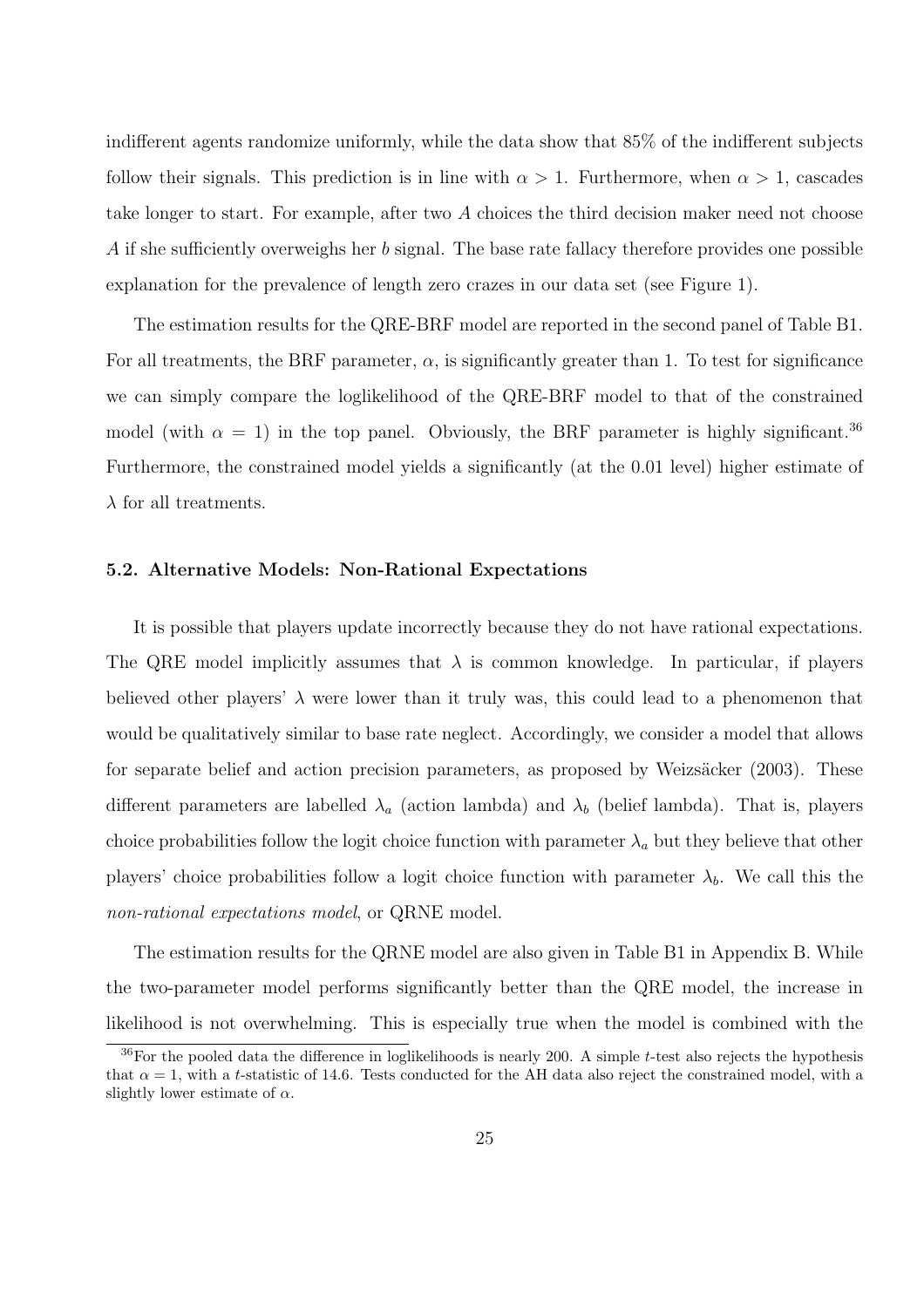base rate fallacy. In this case, the action and belief  $\lambda$  are virtually identical when estimated from the pooled data, and the increase in likelihood barely significant. A similar conclusion holds for the AH data, indicating the assumption of rational expectations is (approximately) valid.

#### 5.3. Alternative Models: Cognitive Heterogeneity

As a final model, suppose there exists heterogeneity in the cognitive sophistication across players. For example, some players may behave completely randomly, while other players optimize against such behavior. Following Camerer, Chong, and Ho (2003), we extend this to allow for multiple levels of sophistication.<sup>37</sup> Specifically, level 0 players are random, level 1 believe all the other players are level 0, level 2 players believe all others are a mixture of level 0 and level 1, and so forth. The proportion of level k players is given by a Poisson distribution with parameter  $\tau$ . Players are assumed to have truncated rational expectations, i.e. level k players believe all other players are a mixture of levels less than  $k$  with the mixture distribution given by the Poisson distribution, truncated at  $k$ . This is called the *cognitive hierarchy (CH) model*, see Camerer, Chong, and Ho (2003).

The presence of level 0 players will lead higher-level players to implicitly discount the information contained in the choices of their predecessors. This way the CH model can pick up some of the same features of the data as QRE. Furthermore, like QRE, the CH model is "complete" in the sense that it is consistent with any sequence of choices and signals. Hence we can obtain estimates of the  $\tau$  parameter, without using QRE, see Table B1 in Appendix B.

The CH model is also estimated together with QRE to allow for comparison with QRE. All three models are then re-estimated including the BRF parameter, also for purposes of model comparison. Note that the estimates for the combined QRE-BRF-CH model are stable across data sets and generally result in the highest likelihood. All three are significant factors, based

<sup>37</sup>Stahl and Wilson (1995) explored a related model with levels of sophistication to study behavior in experimental games, but that model was different from the one considered here. See Camerer, Chong, and Ho (2003) for a discussion of the differences between the two models.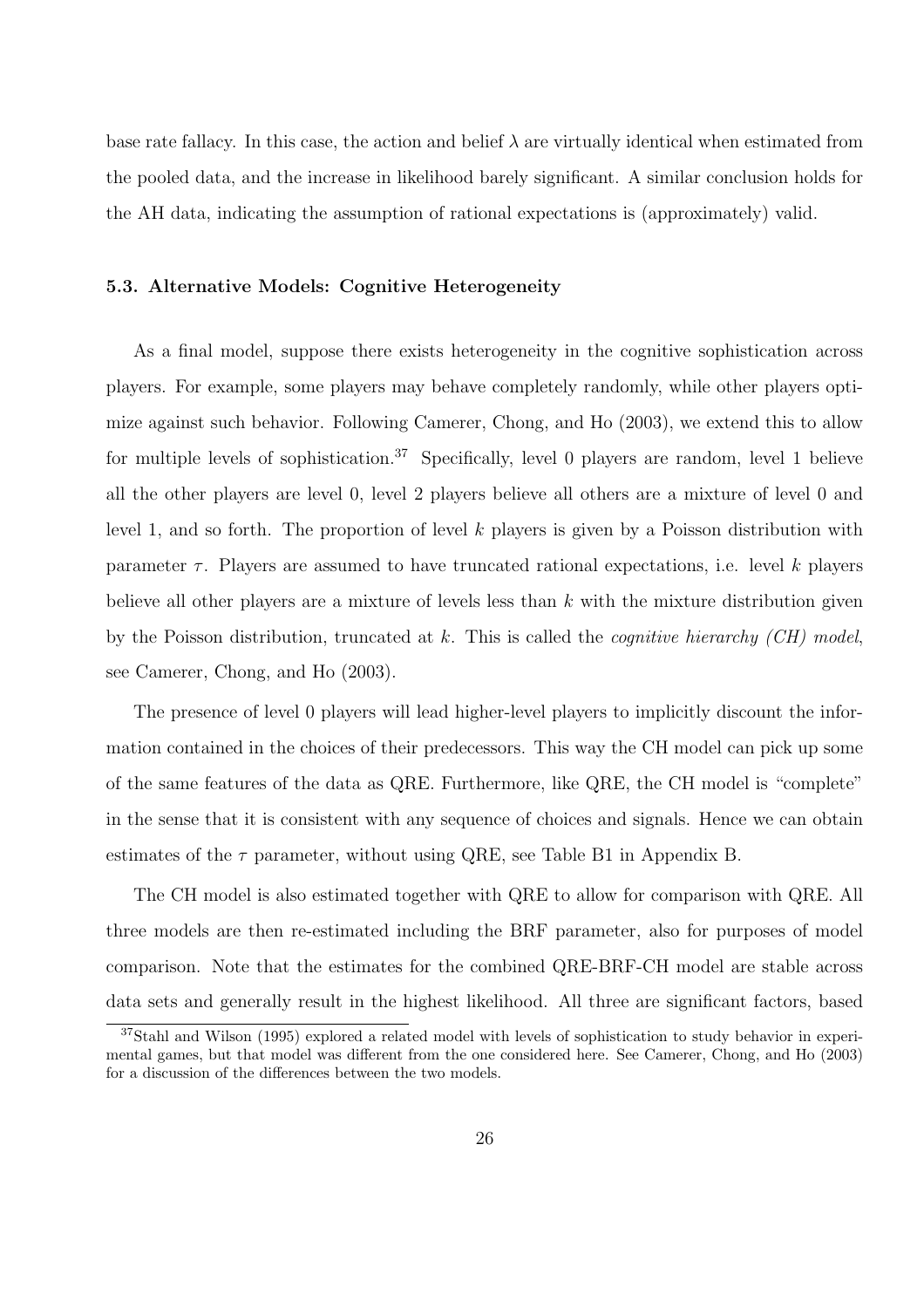| <b>Model</b>      |                         |            |            |                |                   |         |
|-------------------|-------------------------|------------|------------|----------------|-------------------|---------|
|                   | λ                       | a          | T          | Λ <sub>Α</sub> | $\Lambda_{\rm B}$ | logL    |
| QRE               | 6.12(0.14)              |            |            |                |                   | -3650   |
| QRE-BRF           | 4.23 (0.11) 2.46 (0.10) |            |            |                |                   | $-3466$ |
| <b>QNRE</b>       |                         |            |            | 6.32(0.14)     | 4.48(0.28)        | $-3636$ |
| QNRE-BRF          |                         | 2.59(0.12) |            | 4.09(0.12)     | 4.92(0.33)        | $-3462$ |
| СH                |                         |            | 1.91(0.02) |                |                   | $-3648$ |
| QRE-CH            | 13.12 (0.75)            |            | 2.54(0.08) |                |                   | -3486   |
| <b>QRE-CH-BRF</b> | 7.69(0.50)              | 1.81(0.08) | 2.90(0.10) |                |                   | $-3411$ |

Table 10. Comparison of model estimates with our pooled data.

on likelihood ratio tests, and leaving out any one of these factors changes the magnitudes of the other estimates.<sup>38</sup>

#### 5.4. Summary of Estimation Results

Table 10 presents the pooled estimates for all models. The estimation confirms our intuition that these models are alternative good explanations. However, the models are really quite different conceptually, and the BRF model is clearly a significant factor even if other behavioral factors are also present. The QRE-BRF model is simple and intuitively appealing, which is why we used it for simulation and comparisons with data (see Tables 4-8 and Figures 1-4). The QRE-CH-BRF model results in a slightly higher likelihood, but the model is conceptually harder and the effects on the descriptive statistics reported in the previous section are negligible.

<sup>&</sup>lt;sup>38</sup>The only unusual finding is that the estimate for  $\tau$  is larger in magnitude than has been typically found in other settings. Camerer, Chong, and Ho (2003) report estimates in the range of 1.5 to 2.5, while our estimate in the combined model is 2.9 (with a standard error of 0.10). This appears to be due to an interaction between τ , λ, and α. The estimate of τ in the pure CH model is 1.9, and its estimate in the CH-QRE model (without BRF) is 2.5. Combining QRE and CH also leads to substantially larger estimates of  $\lambda$ . The reason for this is that both are rationality parameters that substitute for each other. The 0 types in the CH model absorb a lot of the randomness in the QRE model. In other words, the random behavior that can only be explained by 0 types in the CH model, is also explained by quantal response randomness. Hence we find relatively low values of either parameter if the models are estimated separately, but both increase significantly when the models are combined.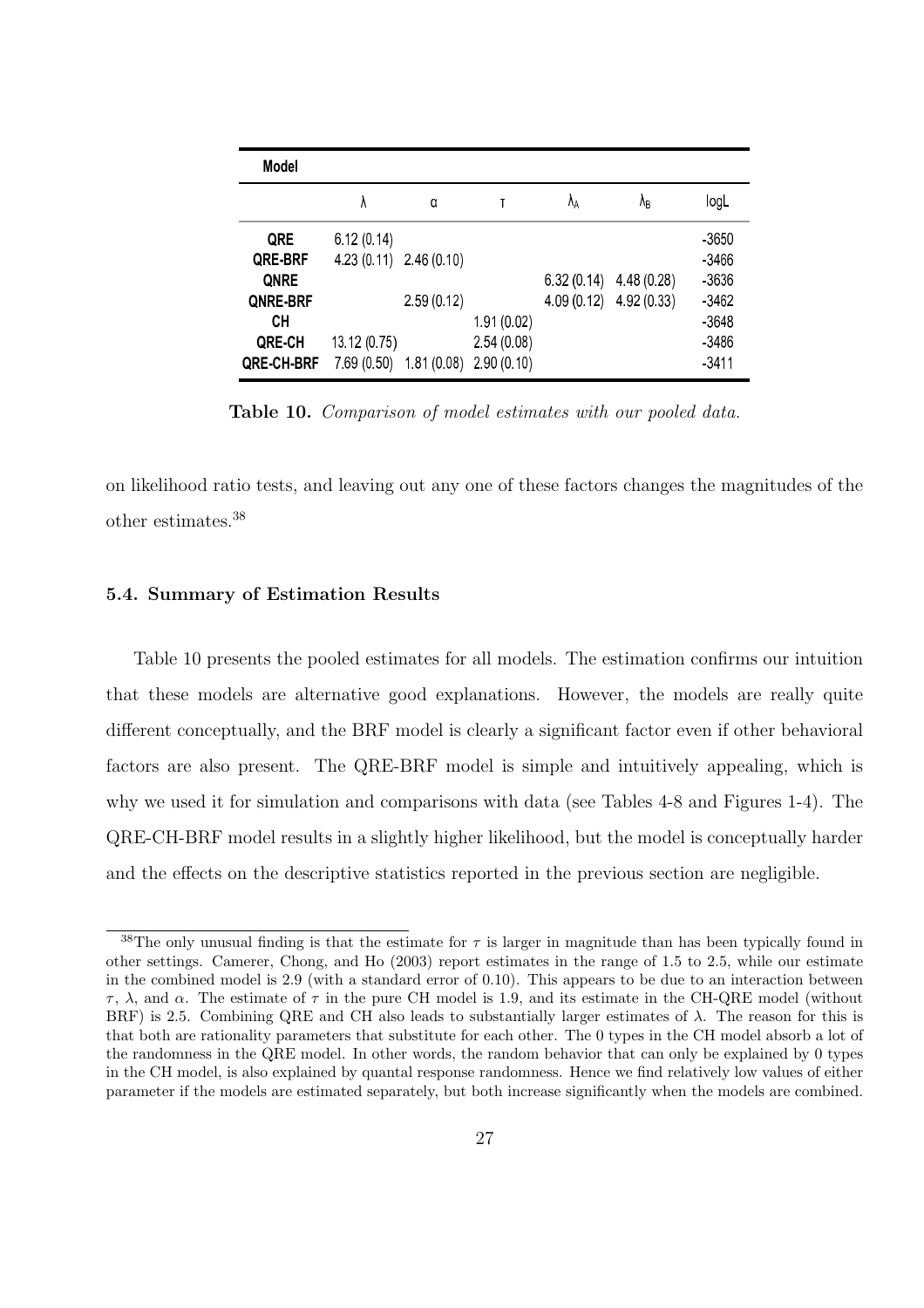#### 6. Results III: Efficiency

We consider both informational efficiency and allocative efficiency. Regarding informational efficiency the relevant questions are: How well is the information from private signals aggregated? How close to 1 is the public belief about to the correct alternative? How does this vary with our treatment variables,  $q$  and  $T$ ? In contrast, allocative efficiency concerns a different set of questions: How frequently are actions correct? How does this change over time? And how does this change as a function of signal informativeness?

#### 6.1. Informational Efficiency

As shown in the theoretical section of the paper, in a QRE the public belief about the correct alternative converges to 1 with probability 1 as T approaches infinity. This process converges more slowly for the  $q = 5/9$  treatments than for the  $q = 6/9$  treatments. Of course, in any finite sequence, information cannot possibly reveal the correct alternative, because of noise in the signal generation process. Moreover, this noise in signal generation is compounded by strategic considerations that affect the social learning process.

We have three hypotheses about informational efficiency:

- H1. For each q, the public belief about the correct alternative is closer to 1 in the final period of the  $T = 40$  treatments than in the  $T = 20$  treatments.
- H2. For each t, the public belief about the correct alternative is closer to 1 in the  $q = 6/9$ treatments than in the  $q = 5/9$  treatments.
- H3. For all treatments, the average public belief about the correct alternative rises with  $t$ .

Since we do not observe beliefs directly, we use the theoretical QRE-BRF model together with the observed choice data to obtain estimated public belief paths.<sup>39</sup> This is done for each

<sup>39</sup>Domowitz and Hung (2003) recently reported a social learning experiment using a belief elicitation procedure. We did not elicit beliefs for several reasons. For example, it introduces incentive problems, as noted by the authors.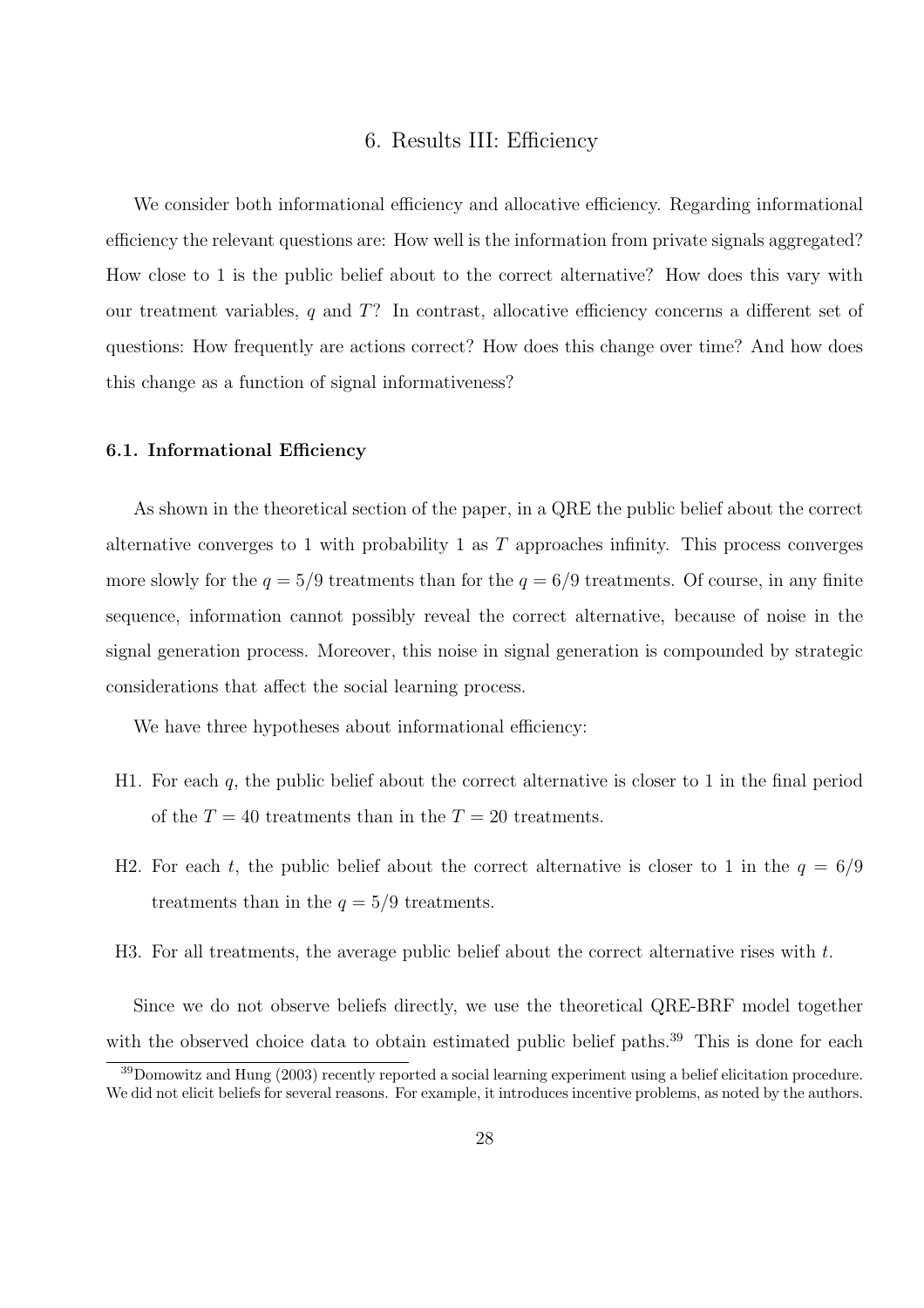

Figure 2: Estimated beliefs using the QRE-BRF model for all sequences in one of the  $(q = 5/9, T = 20)$  sessions.

sequence. Using the pooled estimates  $\lambda = 4.23$  and  $\alpha = 2.46$ , each sequence of action choices implies a unique public belief. This is illustrated in Figure 2, which shows the belief paths for all sequences in one of the  $q = 6/9$  and  $T = 20$  sessions. Here the horizontal axis represents the sequence of decisions, and the vertical axis the belief about the correct alternative. Each upward tick in the belief paths corresponds to a correct choice and each downward tick to an incorrect choice. Theoretically, for long enough sequences, the belief paths for almost all sequences should converge to 1.

The simplest way to test Hypotheses 1-3 is to average the public belief about the correct alternative across all sequences for a given treatment. This produces the four curves in the left panel of Figure 3. The middle and right panels depict simulated average beliefs using the QRE-BRF model and Nash model respectively. The curves are obviously consistent with the theoretical hypotheses. The right most panel shows that the difference between the two  $q = 6/9$ treatments is caused by the particular signals drawn in these treatments.

The comparison between the different  $q$  treatments is admittedly a weak test since the paths are constructed using the theoretical model. That is, even if the sequences of signals and decisions were exactly the same for all sequences in  $q = 6/9$  and  $q = 5/9$  session, the  $q = 6/9$  curves necessarily would lie strictly above the  $q = 5/9$  curves. That said, the ordering also reflects a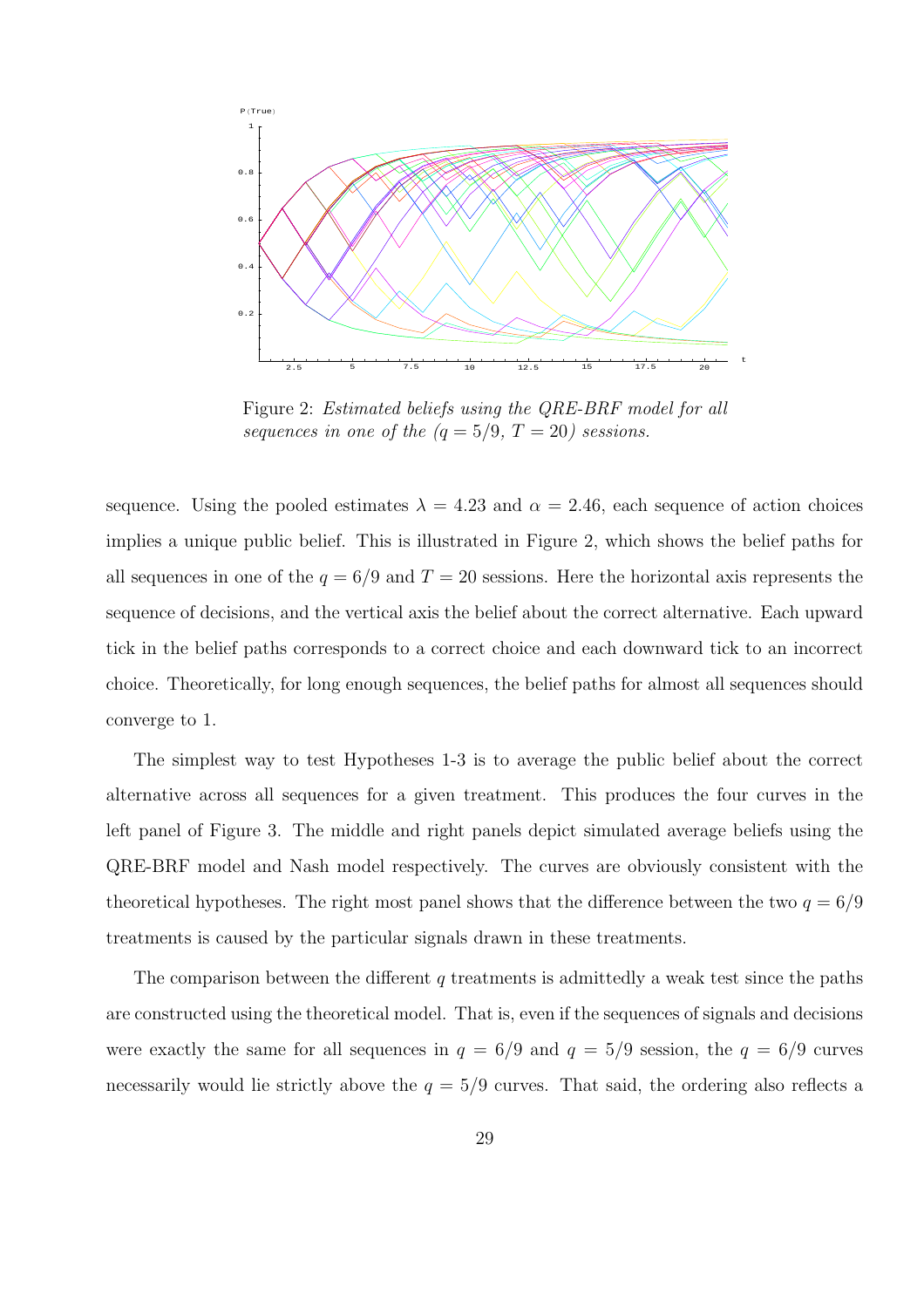

Figure 3: Estimated public beliefs about the true state by treatment (coded as in Figure 1). In the left panel, estimated beliefs are based on observed signals and decisions. The middle panel is based on the average of 100 QRE-BRF simulations of decisions, always using the same sequence of signals as in the experiment. The right panel shows estimated beliefs implied by Nash decisions based on the sequence of signals employed in the experiment.

salient difference between our  $q = 5/9$  and  $q = 6/9$  data, namely that cascades fall apart more quickly, and are more often incorrect in the  $q = 5/9$  data than in the  $q = 6/9$  data (see Tables 5-8 of the previous section).

However, that the curves are increasing in  $t$  is not an artifact of the construction, but simply reflects the fact that there are more good cascades and fewer bad cascades toward the end of a session than toward the beginning. To summarize, we find strong support for hypotheses H1 and H3 and somewhat weaker support for hypothesis H2.

### 6.2. Allocative Efficiency

Allocative efficiency is quite a different story from informational efficiency, for at least two reasons. First, in contrast to beliefs, allocative efficiency is directly measured (by the proportion of correct decisions), since both the state and the action of each individual is observed in the data. Second, full allocative efficiency will not be theoretically achieved in a quantal response equilibrium, even for arbitrarily large  $T^{40}$  After beliefs have converged to the true state, deci-

 $^{40}$ If  $\lambda$  increased without bound as T increased, then full allocative efficiency may be possible, but here we are only considering QRE models with constant precision.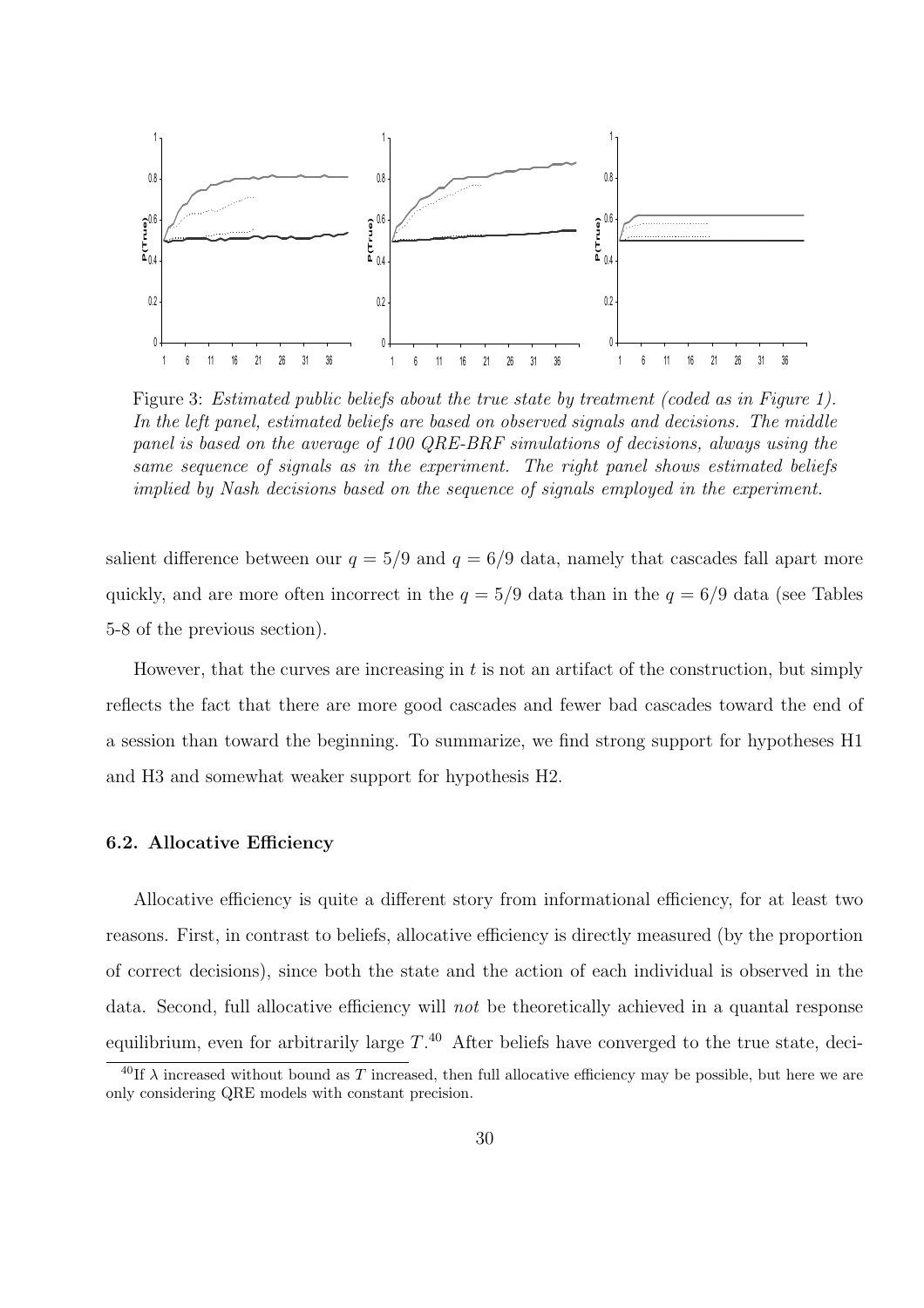sions keep fluctuating because of the stochastic nature of QRE, resulting in efficiency losses.<sup>41</sup> At one extreme, when  $\lambda$  is close to 0, choice behavior is random and decisions are correct 50% the time, regardless of history, signal, or  $q$ . We take this as a plausible lower bound for allocative efficiency.<sup>42</sup>

The hypotheses we have regarding allocative efficiency are based on Properties 9-11 of the logit QRE listed in section 2.3. First, average allocative efficiency will increase over time because expected beliefs converge monotonically to the true state. Also, allocative efficiency should be positively affected by signal informativeness, in three ways. There is the direct effect that more good signals are received with a higher  $q$ , but there are two indirect effects as well: with more informative signals, social learning is faster because actions are more informative, and conditional on being in a cascade, the cascade is more likely to be correct.<sup>43</sup> Because of these two indirect effects, there should be a difference in allocative efficiency in the different q treatments *controlling* for the signals subjects receive. Summarizing:

H4. The probability of a correct choice is increasing in  $t^{44}$ .

H5. The probability of a correct choice is higher for a correct than for an incorrect signal.

H6. Controlling for signal correctness, the probability of a correct choice is increasing in  $q$ .

H7. The rate of increase of the probability of a correct choice as t increases is increasing in  $q$ .

Figure 4 shows the time-dependence of decision accuracy. Each row corresponds to a treatment while the columns (from left to right) represent Nash predictions, data, and logit simu-

 $41$ The base rate neglect, at least as we have modelled it, is another source of inefficiency. Again, this contrasts with informational efficiency, where base rate neglect speeds up the learning process.

<sup>&</sup>lt;sup>42</sup>This is the lower bound in an aggregate analysis that looks at average efficiency over many sequences. The theoretical lower bound for any particular sequence is even lower, since it is possible for every action in a sequence to be incorrect. In fact this happens in two of our sequences, where a pure cascade on the wrong state starts at the very beginning.

 $^{43}$ A third minor effect going in the same direction is that with a higher q the posterior beliefs are, on average, further from  $\frac{1}{2}$ , so the expected payoff difference between a correct and incorrect action is generally increasing in q.

 $^{44}$ As pointed out in the theory section, this is true ex ante and conditional on receiving an incorrect signal, but not conditional on receiving a correct signal.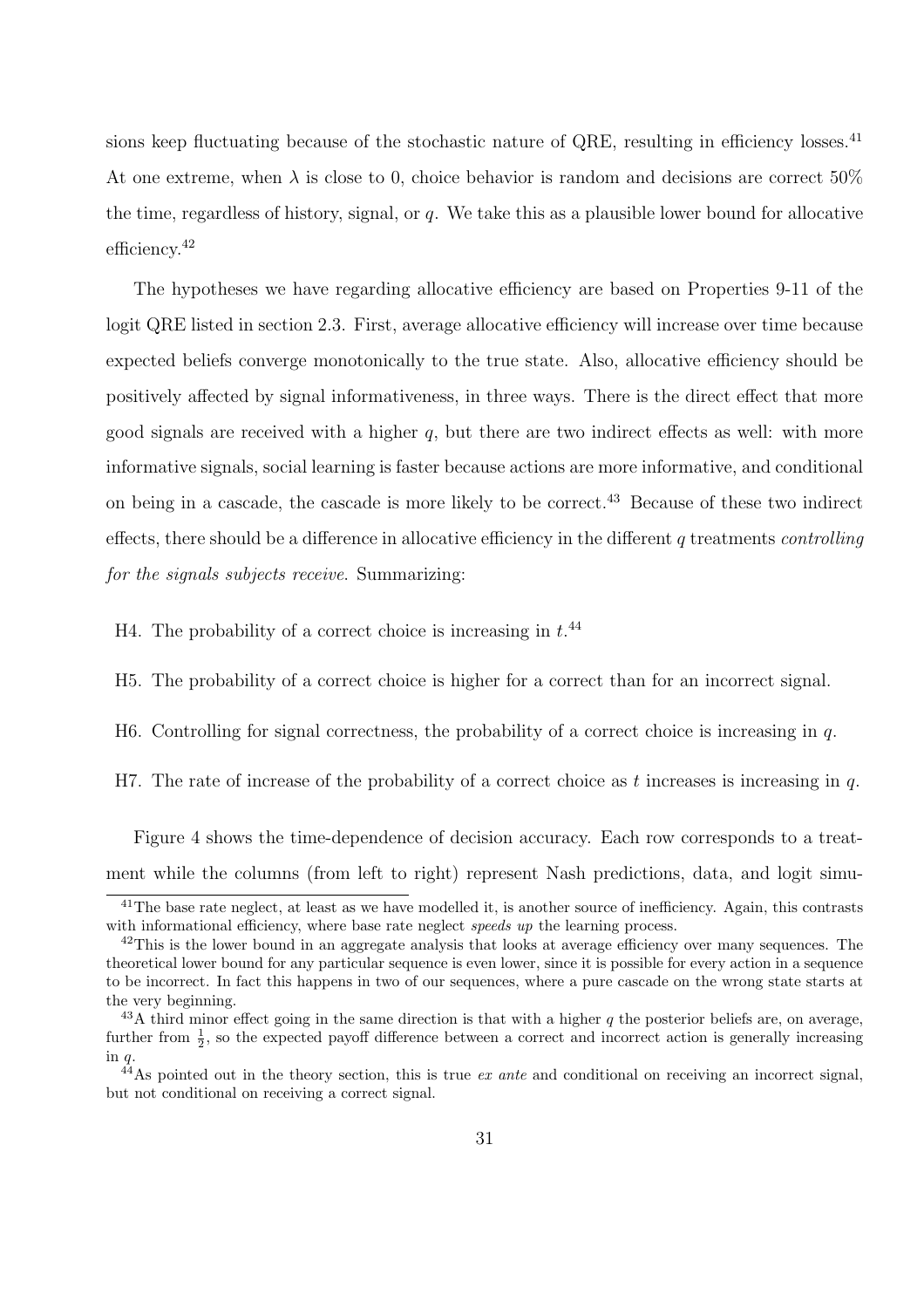lations respectively. In each graph, the thick solid black line shows decision accuracy (i.e. the fraction of correct choices) for all signals, the dashed red line for correct signals, and the thin blue line for incorrect signals.

In the Nash equilibrium, decision accuracy becomes independent of signals very quickly, reflecting the formation of pure cascades. The decision accuracy for (in)correct signals (rises) falls for a few rounds and then levels off. As a result, the unconditional decision accuracy increases for only a short amount of time as nearly all cascades are formed in the first 6 periods and never break. This contrasts sharply with the dynamics in the actual data, and in the QRE-BRF simulations, where unconditional decision accuracy continues to rise as the sequence of decision makers passes through cycles of temporary cascades that break and re-form. Furthermore, there is a strong signal dependence that persists throughout the experiment. The decision accuracy for incorrect signals is always less than for correct signals in both the actual data and the QRE-BRF simulations, in contrast to the Nash model. For incorrect signals, there is a clear and strong upward trend in decision accuracy, indicating that information continues to be aggregated. There is only a very small, early, downward trend for decision makers with correct signals, due to the possibility of being in a wrong cascade. This levels off or even reverses sign later, because later cascades are more likely to be correct ones due to the phenomenon of self-correction. The net effect is almost neutral, as reflected by the flat dashed lines in the middle and right panels of Figure 4.

For a more formal test of hypotheses H4-H7, we conduct a Probit regression with six independent explanatory variables:  $t, q, q * t$ , signal, signal  $*t$ , match. Signal is dummy variable that takes on the value of 1 if the signal is correct. The variable  $q * t$  is an interaction of signal informativeness and time period,<sup>45</sup> which, according to hypothesis H4, should be positive. The variable signal  $\ast t$  is an interaction between time and signal correctness. From hypothesis H1, the effect of t on decision accuracy should be positive only for incorrect signals, with a possible small negative effect for correct signals. Match is a variable that is included to control for possible

<sup>&</sup>lt;sup>45</sup>Here  $q * t$  equals 0 if  $q = 5/9$  and  $q * t$  equals t if  $q = 6/9$ .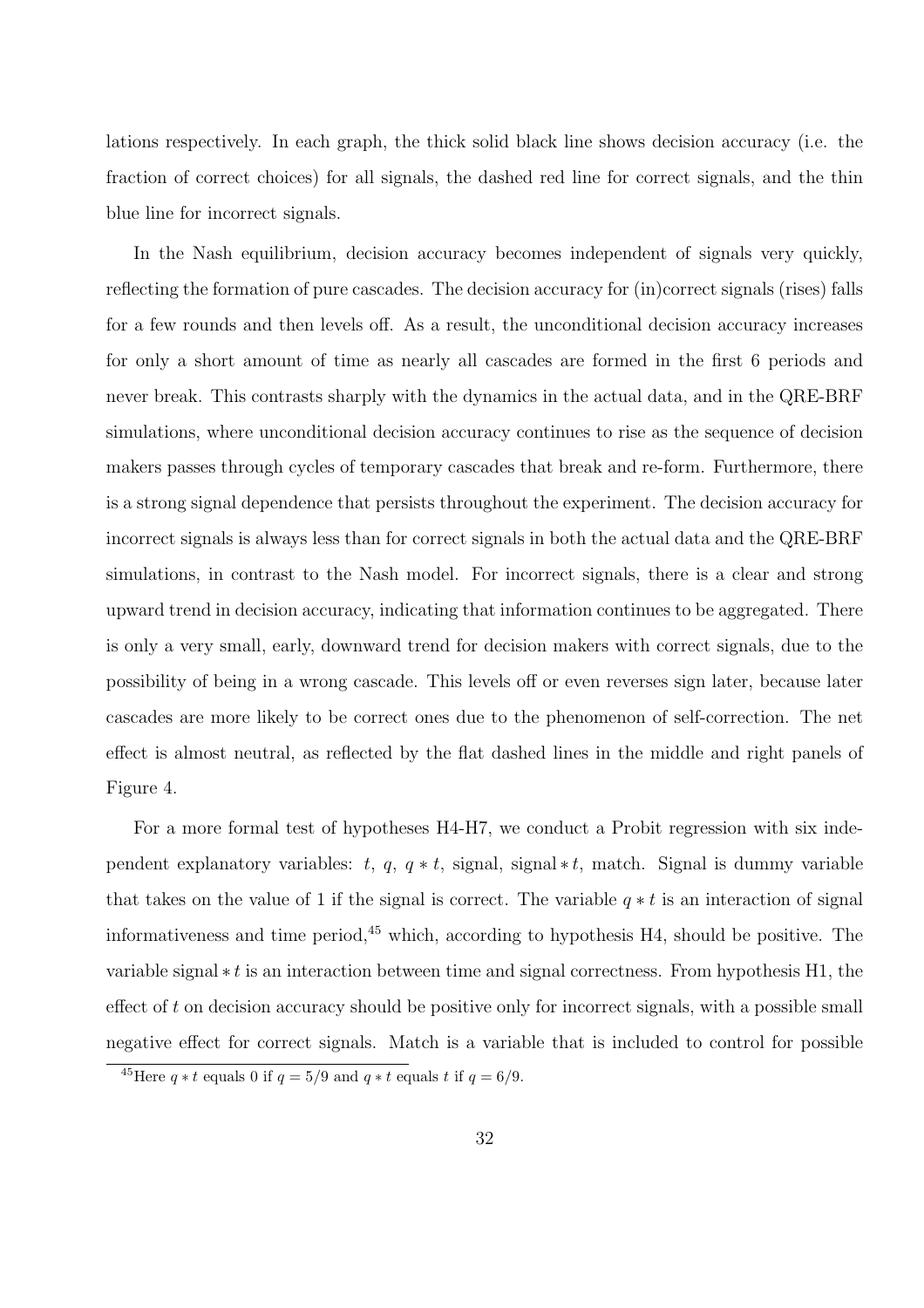

Figure 4: Decision accuracy along the sequence of decision makers by treatment:  $(q = 6/9,$  $T = 20$ ) top row,  $(q = 6/9, T = 40)$  second row,  $(q = 5/9, T = 20)$  third row, and  $(q = 5/9, T = 40)$  bottom row. In each graph, the thick solid black line shows the fraction of correct choices for all signals, the dashed red line for correct signals, and the thin blue line for incorrect signals. The lines show moving averages: a point at time t represents average decision accuracy between  $t - 2$  and  $t + 2$  for  $3 \le t \le T - 2$ . The left column gives Nash predictions, the middle column data, and the right column QRE-BRF simulations, all based on the actual signals used in the experiment.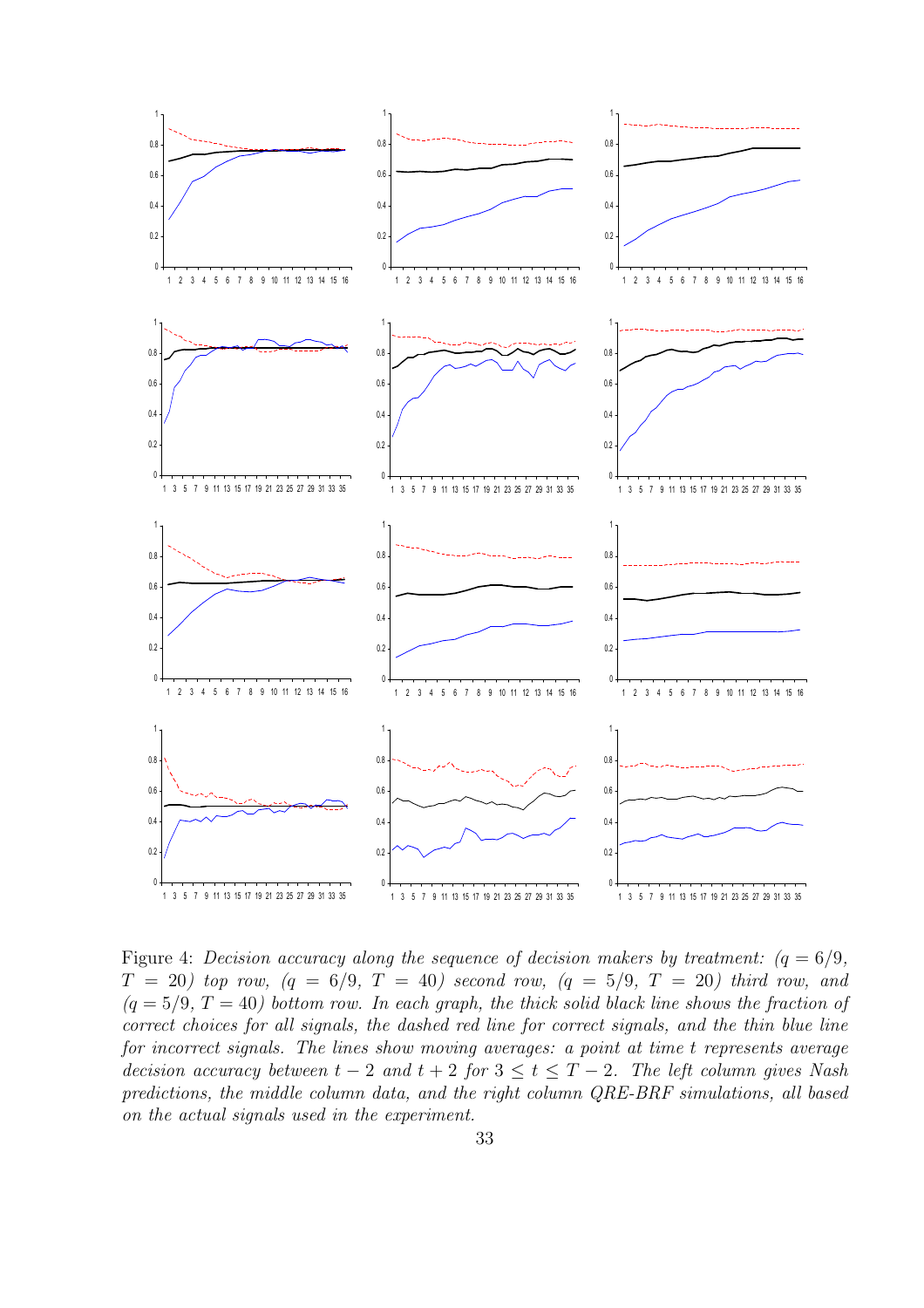| Dependent Variable<br><b>Correct Choice</b> | Data             | Simulation 1     | Simulation 2      |
|---------------------------------------------|------------------|------------------|-------------------|
| Constant                                    | $-1.57(0.30)$    | $-2.58(0.33)$    | $-3.27(0.32)$     |
| q                                           | 1.26(0.51)       | 2.52(0.55)       | 4.51(0.53)        |
| t                                           | 0.021(0.0025)    | 0.033(0.0026)    | 0.019(0.0025)     |
| q*t                                         | 0.017(0.0029)    | 0.016(0.0031)    | 0.012(0.0031)     |
| signal * t                                  | $-0.037(0.0029)$ | $-0.049(0.0031)$ | $-0.027(0.0030)$  |
| signal                                      | 1.76(0.055)      | 2.23(0.059)      | 1.71(0.057)       |
| match                                       | 0.0047(0.0021)   | 0.0077(0.0022)   | $-0.0015(0.0006)$ |
| $#$ obs                                     | 8760             | 8760             | 8760              |
| logL                                        | $-4620$          | $-4021$          | -4178             |

Table 11. Probit estimation of the effects of q and t on efficiency.

experience effects. Notice that we do not include  $T$  in the regression, because the theory does not predict any effect except through the variable t.

The second column of Table 11 shows the estimated coefficients with standard errors in parentheses. All coefficients have the expected sign and are highly significant. These results deserve closer inspection for at least two reasons. First, the regression is not based on any kind of structural model of decision making. Second, there are obvious dependencies in the data, and un-modelled sources of error, including quantal response errors and variation in signal sequences.

To check the robustness of our findings and to check it against the theoretical model, we generated two simulated data sets based on the QRE-BRF model, using the pooled estimates  $\lambda = 4.23$  and  $\alpha = 2.46$ . The first of these simulations uses the same signal sequences as in the laboratory experiment but decisions are generated by the QRE-BRF model. The second simulation uses a completely new draw of signal sequences. The Probit estimations based on the simulated data sets are reported in columns 3 and 4 of Table 11. While there are some small differences in magnitude, all coefficients of theoretical interest are significant with the correct sign.<sup>46</sup> Note that the log-likelihoods for the simulated data are higher than for the real data.

<sup>46</sup>The only notable difference is the experience variable, which is not significant in the simulation using a new batch of signal sequences, suggesting that its significance was spurious, due to more favorable order of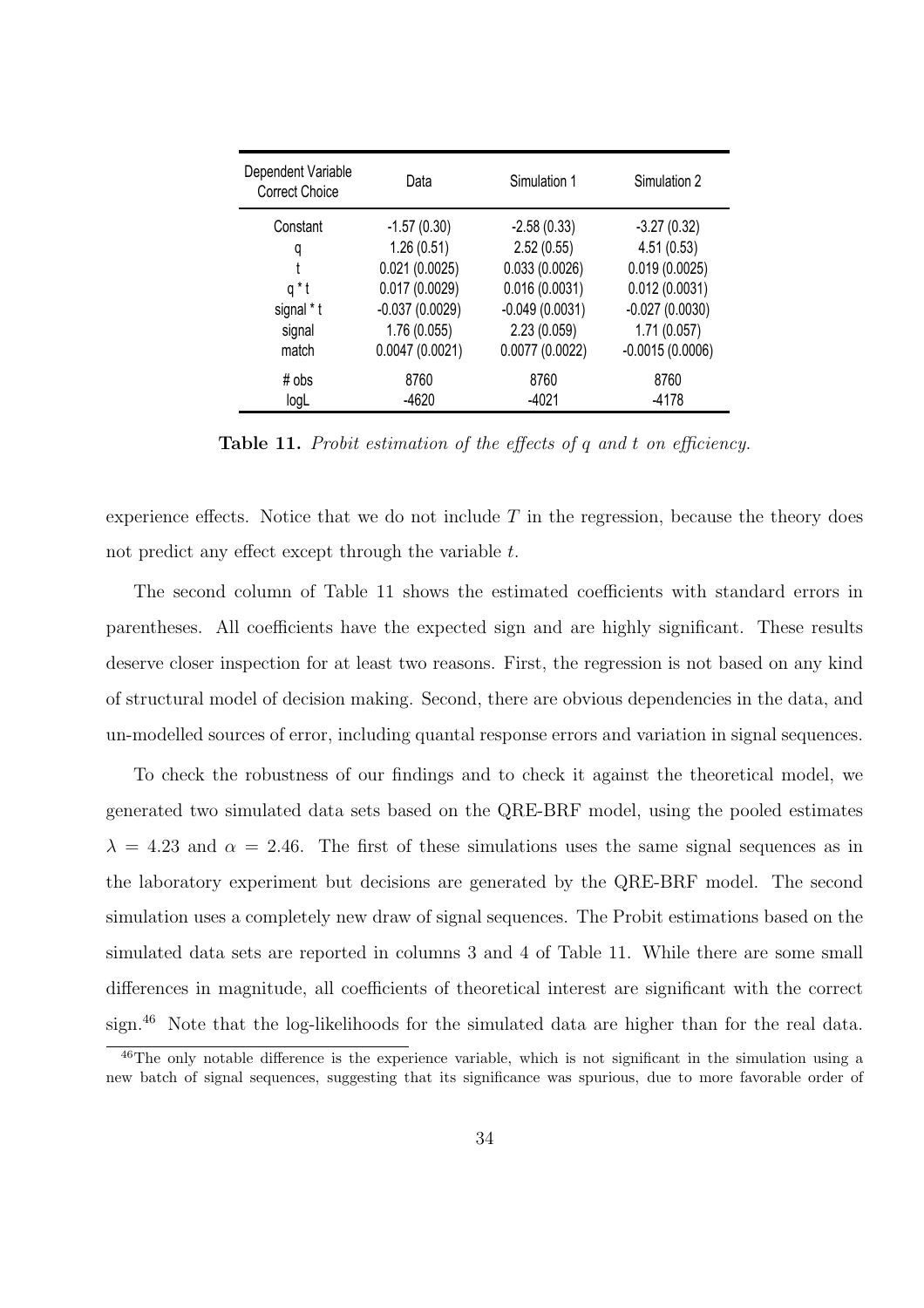This is likely caused by the fact that the simulations assume homogeneous agents, while we would expect some heterogeneity to be present in the laboratory data.

To conclude it is interesting to ask whether or not decision accuracy is improved by the stochastic choice and the base-rate neglect inherent in the QRE-BRF model. Information is aggregated better under this model than under Nash (see Proposition 1), but subjects are making decision errors. From Figure 4 we can see that the latter effect dominates early on while the positive effects of information aggregation dominate in later periods. In the long run as T grows large, beliefs in the QRE-BRF model converge to the true state so that private beliefs and public coincide, independent of signals. Furthermore, this conclusion holds irrespective of the level of base rate neglect ( $\alpha$ ) or the degree of signal informativeness (q). Using the pooled estimate of  $\lambda = 4.23$  we can thus compute the asymptotic decision accuracy: 0.99, i.e. almost full allocative efficiency is achieved in this limit.

# 7. Conclusion

This paper reports the results of an information cascade experiment with two novel features: longer sequences of decisions and systematic variation of signal informativeness. According to standard game theory, neither of these treatments should be interesting, and neither should produce significantly different results. We find, however, that both of these treatment effects are strong and significant, with important implications for social learning, information aggregation, and allocative efficiency.

The longer sequences have several effects. First, they have fewer permanent cascades, more temporary cascades, more repeated cascades, more reversed cascades, and more self-corrected cascades. In contrast, standard theory predicts that longer sequences will have more permanent cascades, and that temporary, repeated, reversed, and self-corrected cascades never occur. The

signals in later matches. (Indeed, there is no reason that experience should have had a significant effect in the first simulation.) In any case, the magnitude of the experience effects, to the extent they may possibly not be spurious, is negligible.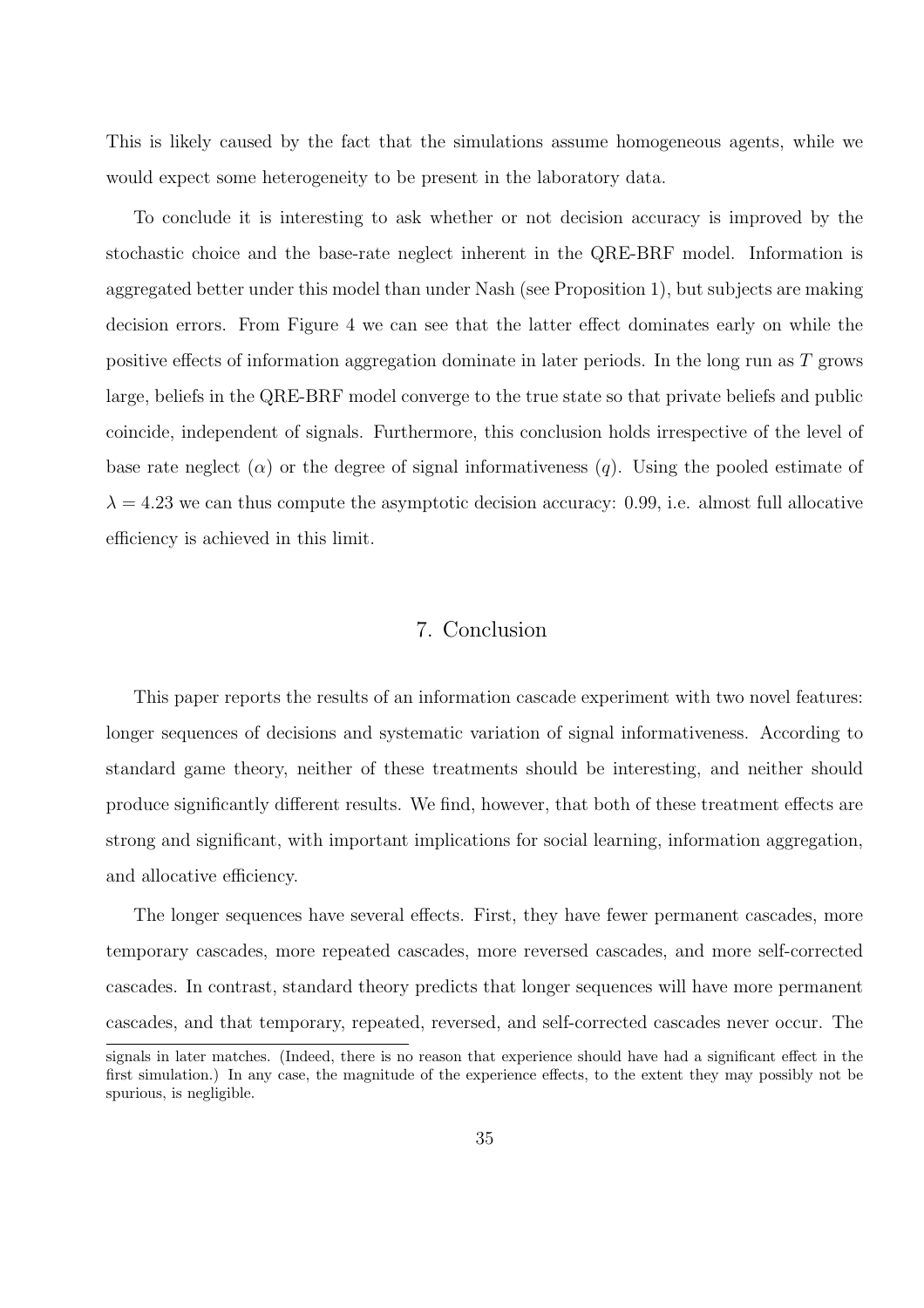observed dynamics are highly dependent on signal informativeness, again in contrast to Nash predictions. Relatively uninformative signals lead to less stable dynamics, in the sense that cascades are much shorter, more frequent, and reverse more often. These subtle but important features of the dynamics are impossible to detect in the short sequences employed in previous experiments (Anderson and Holt, 1997).

To explain the observed features of the dynamics and the dependence on signal informativeness, we consider the logit quantal response equilibrium (QRE). In addition, we apply QRE as a structural model to estimate base rate neglect and to test for heterogeneity in levels of rationality. We find both to be significant factors in observed behavior. In particular, subjects tend to overweight their signals, or, alternatively, underweight the public prior generated by past publicly-observed choices (base rate neglect).

Our experimental results confirm a basic property of the QRE with profound implications in this context: deviations happen and their likelihood is inversely related to their cost. This property implies that cascade breakers more often than not hold contrary signals, and, hence, that deviations from cascades are highly informative. Learning continues in a QRE even after a cascade forms or breaks, and temporary, repeated, reversed, and self-correcting cascades arise as equilibrium phenomena. While standard cascade theory predicts that learning ceases after a few initial decisions, our data show that information is continuously being aggregated, providing evidence for the QRE prediction that ultimately the truth will prevail.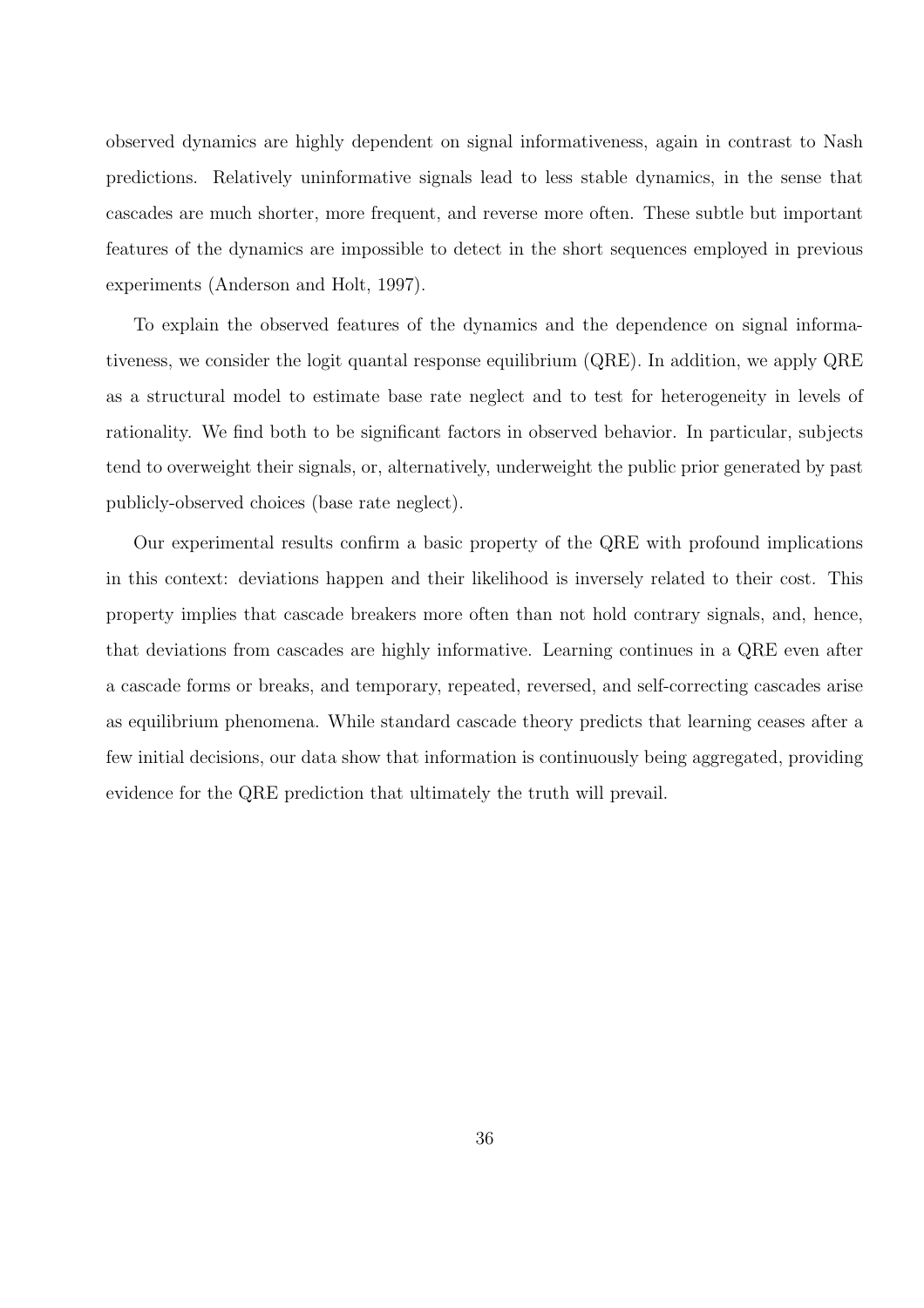# A. Appendix: Proof of Proposition 1

**Proofs of (i) and (ii):** The proof of (i) is by induction. Recall that  $p_1 = \frac{1}{2}$  $\frac{1}{2}$ , so we only need to show that  $0 < p_t < 1$  implies  $0 < p_t^- < p_t < p_t^+ < 1$ . Equation (2.4) can be expanded as

$$
p_t^+ = \frac{qp_t(1 - F_\lambda(1 - 2\pi_t^a)) + (1 - q)p_t(1 - F_\lambda(1 - 2\pi_t^b))}{(qp_t + (1 - q)(1 - p_t))(1 - F_\lambda(1 - 2\pi_t^a)) + ((1 - q)p_t + q(1 - p_t))(1 - F_\lambda(1 - 2\pi_t^b))},
$$

with  $1 > \pi_t^a > \pi_t^b > 0$  defined in (2.1) and (2.2), and  $F_{\lambda}(x) = 1/(1 + \exp(-\lambda x))$  the logistic distribution with parameter  $\lambda$  and support  $(-\infty, \infty)$ . Since  $\frac{1}{2} < q < 1$  and  $0 < p_t < 1$  by assumption, the denominator exceeds the numerator:  $p_t^+ < 1$ . A direct computation shows

$$
p_t^+ - p_t = \frac{p_t(1-p_t)(2q-1)(F_\lambda(1-2\pi_t^b) - F_\lambda(1-2\pi_t^a))}{(qp_t + (1-q)(1-p_t))(1 - F_\lambda(1-2\pi_t^a)) + ((1-q)p_t + q(1-p_t))(1 - F_\lambda(1-2\pi_t^b))},
$$

which is strictly positive because  $\pi_t^a > \pi_t^b$ . The proof that  $0 < p_t^- < p_t$  is similar.  $Q.E.D.$ **Proofs of (iii) and (iv):** Let  $\ell_t = (1 - p_t)/p_t$  denote the likelihood ratio that A is correct. For all  $t \in \mathcal{T}$  we have

$$
E(\ell_{t+1} | \omega = A, \ell_t) = \ell_t,
$$

i.e. the likelihood ratio constitutes a martingale, a basic property of Bayesian updating. Note that  $p_t$  is a strictly convex transformation of the likelihood ratio  $(p_t = (\ell_t + 1)^{-1})$ , so

$$
E(p_{t+1} | \omega = A, p_t) = E((\ell_{t+1} + 1)^{-1} | \omega = A, \ell_t) > (E(\ell_{t+1} + 1 | \omega = A, \ell_t))^{-1} = p_t,
$$

by Jensen's inequality and the fact that  $\ell_t^+ \neq \ell_t^-$ , see (ii). We sketch the proof of (iv), see Goeree, Palfrey, and Rogers (2003) for details. First, limit points of the stochastic belief process  ${p_t}_{t=1,2,\dots}$  have to be invariant under the belief updating process. But (ii) implies that  $p_{t+1} \neq p_t$ when  $p_t \neq \{0, 1\}$ , so the only invariant points are 0 and 1. Next, the Martingale Convergence Theorem implies that  $\ell_t$  converges almost surely to a limit random variable  $\ell_{\infty}$  with finite expectation. Hence,  $\ell_{\infty} < \infty$  with probability one, which implies that  $p_{\infty} > 0$  with probability one and  $p_t$  thus converges to 1 almost surely.  $Q.E.D.$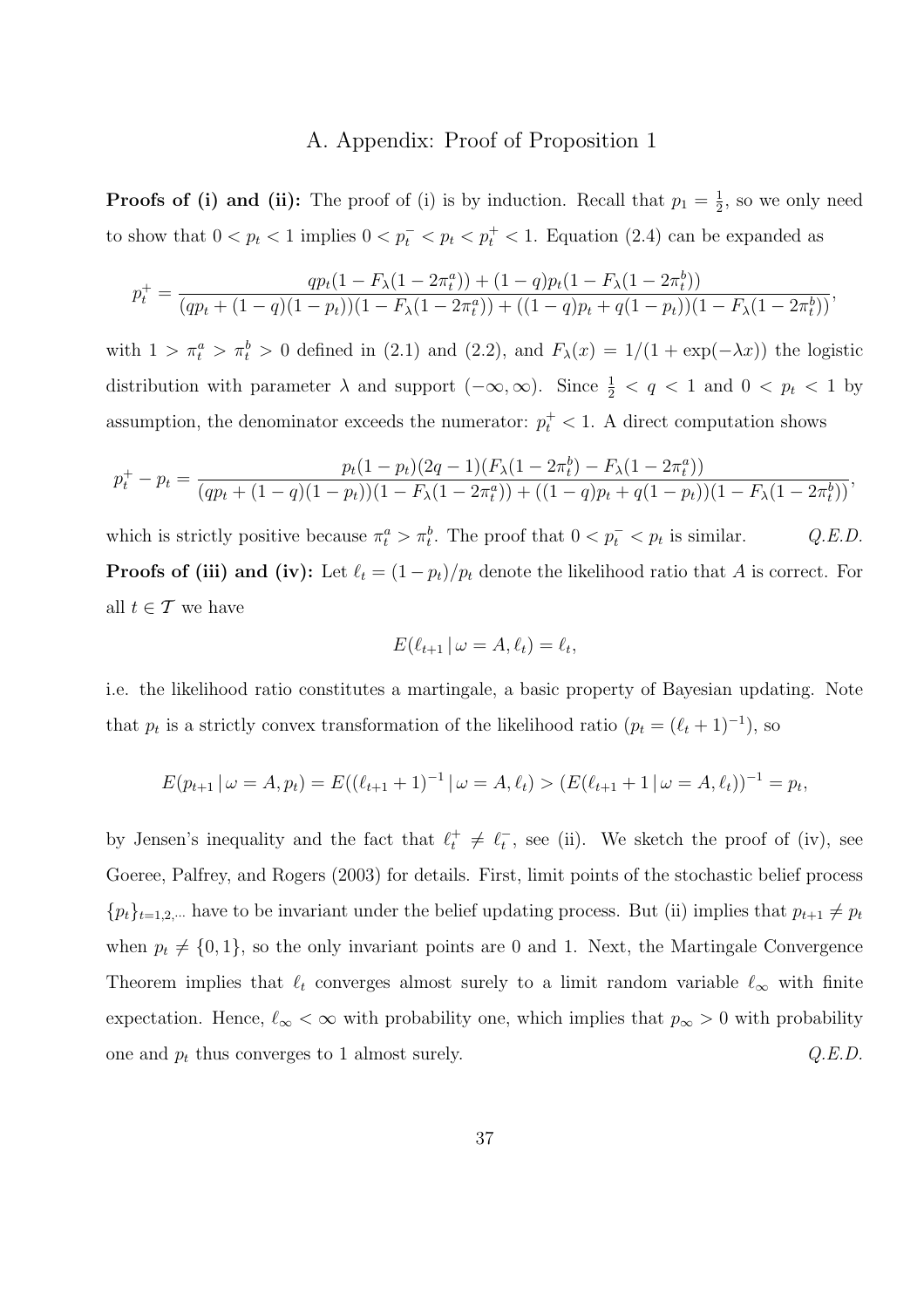# B. Appendix: Estimation Program and Results

Below we assume the experimental data are stored in an  $MT \times 2$  matrix called "data"; every T rows correspond to a single sequence, or run, with a total of  $M$  runs, the first column contains subjects' signals and the second column subjects' choices. The coding is as follows: A choices and a signals are labelled by a 1 and  $B$  choices and  $b$  signals by a 0. The outcome of the procedure is the log-likelihood for a single treatment (i.e. with a fixed precision,  $q$ , and fixed length, T) although it is easy to adapt the procedure to deal with pooled data.<sup>47</sup>

```
PROC loglikelihood(\lambda);
LOCAL logL,signal,choice,m,t,p,\pi^a,\pi^b,P(A|a),P(A|b),P(B|a),P(B|b),p^+, p^-;logL=0; m=1;
  DO WHILE m<=M;
   p=1/2; t=1;
   DO WHILE t<=T;
      \pi^a =qp/(qp+(1-q)(1-p));
      \pi^{b} = (1-q)p/((1-q)p+q(1-p));P(A|a)=1/(1+exp(\lambda(1-2\pi^a))); P(B|a)=1-P(A|a);
      P(A|b)=1/(1+exp(\lambda(1-2\pi^{b}))); P(B|b)=1-P(A|b);
      p^+ = (pqP(A|a)+p(1-q)P(A|b))/((pq+(1-p)(1-q))P(A|a)+(p(1-q)+(1-p)q)P(A|b));p^- = (pqP(B|a)+p(1-q)P(B|b))/((pq+(1-p)(1-q))P(B|a)+(p(1-q)+(1-p)q)P(B|b));signal=data[(m-1)T+t,1]; choice=data[(m-1)T+t,2];IF signal==1 AND choice==1; p=p^+; logL=logL+ln(P(A|a)); ENDIF;
      IF signal == 0 AND choice == 1; p = p^+; logL=logL+ln(P(A|b)); ENDIF;
      IF signal == 1 AND choice == 0; p = p^{-}; logL=logL+ln(P(B|a)); ENDIF;
      IF signal == 0 AND choice == 0; p = p^{-}; logL=logL+ln(P(B|b)); ENDIF;
     t=t+1;
   ENDO;
   m=m+1;
  ENDO;
  RETP(logL);
ENDP;
```
<sup>&</sup>lt;sup>47</sup>The procedure is simple because information cascade experiments concern individual decision-making environments, not games, so there is no need to solve fixed-point equations to compute the QRE.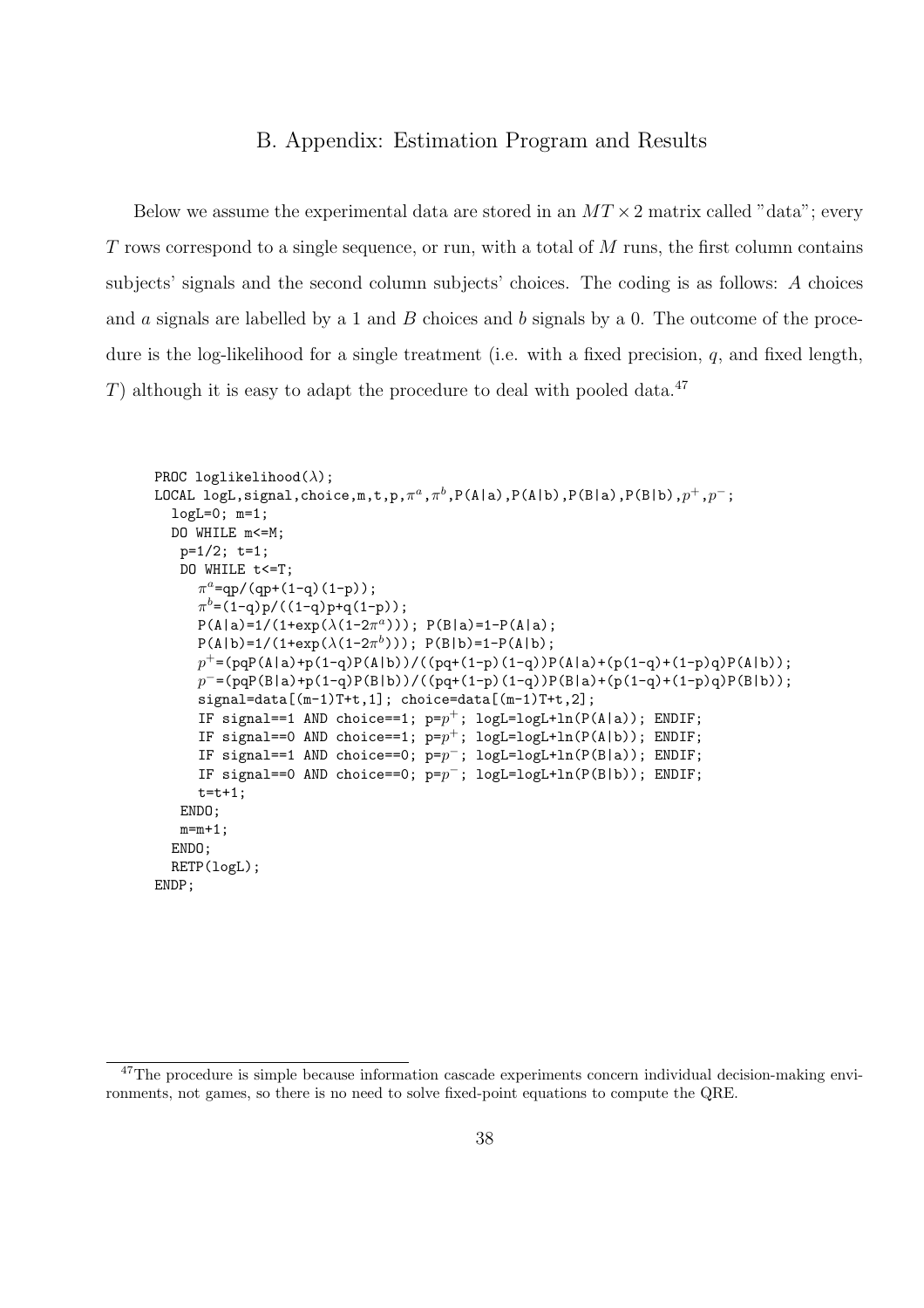|                        |                          |                           | Our Data |                            |                                          | <b>AH Data</b> |
|------------------------|--------------------------|---------------------------|----------|----------------------------|------------------------------------------|----------------|
|                        |                          | $p = 5/9$                 |          | $p = 6/9$                  | Pooled                                   | $p = 6/9$      |
|                        | $T = 20$                 | $T = 40$                  | $T = 20$ | $T = 40$                   |                                          | $T = 6$        |
| # obs                  | 2320                     | 2240                      | 1800     | 2400                       | 8760                                     | 270            |
| QRE                    |                          |                           |          |                            |                                          |                |
| $\lambda$              | 11.36 (0.42) 7.19 (0.32) |                           |          |                            | 4.38 (0.18) $4.69(0.19)$ 6.12 (0.14)     | 6.62(0.72)     |
| logL                   | $-981.0$                 | $-1181.4$                 | $-682.0$ | $-634.0$                   | $-3650.3$                                | $-79.0$        |
| QRE-BRF                |                          |                           |          |                            |                                          |                |
| α                      | 2.33(0.18)               | 2.97(0.36)                |          |                            | $2.01(0.16)$ 1.67 (0.16) 2.46 (0.10)     | 1.51(0.19)     |
| λ                      | 7.07(0.45)               | 3.68(0.32)                |          | $3.47(0.16)$ 4.09 (0.18)   | 4.23(0.11)                               | 5.90(0.76)     |
| logL                   | $-930.7$                 | $-1147.6$                 | $-653.0$ | $-622.5$                   | $-3466.0$                                | $-74.5$        |
| QRNE                   |                          |                           |          |                            |                                          |                |
| $\lambda_{A}$          | 14.45 (0.62)             | 9.82(0.49)                |          |                            | $5.16(0.23)$ 4.74 $(0.18)$ 6.32 $(0.14)$ | 7.93 (0.92)    |
| $\lambda_{\rm B}$      | 4.07(0.37)               | 1.86(0.18)                |          | $1.86(0.18)$ 3.45 $(0.33)$ | 4.48(0.28)                               | 3.78(0.66)     |
| logL                   | $-947.7$                 | $-1156.3$                 | $-660.8$ | $-627.9$                   | $-3636.6$                                | $-74.7$        |
| QRNE-BRF               |                          |                           |          |                            |                                          |                |
| α                      | 3.24(0.34)               | 2.64(0.41)                |          |                            | $1.82(0.24)$ 1.54 $(0.16)$ 2.59 $(0.12)$ | 1.75(0.23)     |
| $\lambda_{\mathsf{A}}$ | 5.43(0.44)               | 4.06(0.51)                |          | $3.65(0.27)$ 4.19 $(0.20)$ | 4.09(0.12)                               | 5.35(0.83)     |
| $\lambda_{\rm B}$      | 12.56 (1.87)             | 3.25(0.47)                |          |                            | $2.93(0.52)$ 3.40 $(0.34)$ 4.92 $(0.33)$ | 15.68 (10.58)  |
| logL                   | $-925.6$                 | $-1147.1$                 | $-652.5$ | $-620.5$                   | $-3462.8$                                | $-73.3$        |
| <b>CH</b>              |                          |                           |          |                            |                                          |                |
| T                      | 1.67(0.06)               | 1.24(0.04)                |          | 1.96 (0.04) 2.82 (0.03)    | 1.91(0.02)                               | 2.20(0.22)     |
| logL                   | $-964.0$                 | $-1180.4$                 | $-694.3$ | $-656.6$                   | $-3648.1$                                | $-77.1$        |
| QRE-CH                 |                          |                           |          |                            |                                          |                |
| T                      | 2.00(0.11)               | 1.67(0.14)                |          |                            | $2.52(0.20)$ $3.63(0.23)$ $2.54(0.08)$   | 2.44(0.25)     |
| λ                      |                          | 26.45 (3.31) 16.99 (2.33) |          |                            | 7.07 (0.86) 6.23 (0.51) 13.12 (0.75)     | 28.34 (14.16)  |
| logL                   | $-940.7$                 | $-1162.1$                 | $-672.3$ | $-632.2$                   | $-3486.3$                                | $-74.3$        |
| <b>QRE-CH-BRF</b>      |                          |                           |          |                            |                                          |                |
| α                      | 1.91(0.16)               | 2.67(0.27)                |          | 1.90(0.16) 1.50(0.15)      | 1.81(0.08)                               | 1.36(0.32)     |
| T                      | 2.56(0.23)               | 3.23(0.73)                |          | 3.70 (0.73) 3.80 (0.28)    | 2.90(0.10)                               | 3.54(2.28)     |
| λ                      | 12.77 (1.80)             | 4.50(0.73)                |          | 3.97 (0.47) 5.21 (0.45)    | 7.69 (0.50)                              | 7.47 (3.96)    |
| logL                   | $-911.9$                 | $-1144.3$                 | $-652.0$ | $-616.1$                   | $-3411.3$                                | $-73.9$        |

Table B1. Parameter estimates for the different models with standard errors in parentheses.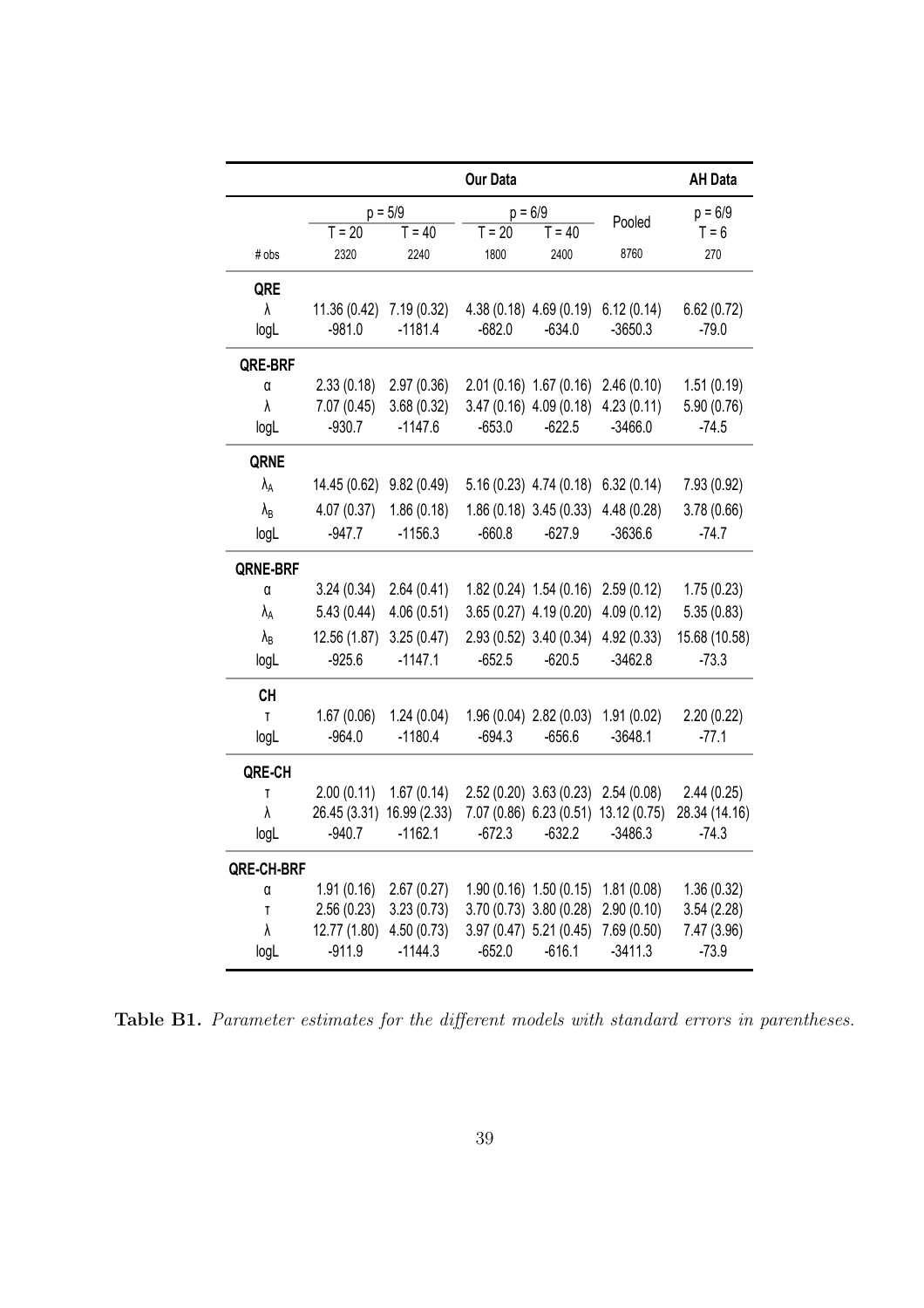# References

- Anderson, L. (2001) "Payoff Effects in Information Cascade Experiments," Economic Inquiry, 39:609-15.
- Anderson, L. and C. Holt. (1997) "Information Cascades in the Laboratory," American Economic Review, 87: 797-817.
- Banerjee, A. (1992) "A Simple Model of Herd Behavior," *Quarterly Journal of Economics*, 107, August, 797-817.
- Bikhchandani, S., Hirshleifer, D., and Welch, I. (1992) "A Theory of Fads, Fashion, Custom, and Cultural Change as Information Cascades," Journal of Political Economy, 100, October, 992-1026.
- Camerer, C. (1995) "Individual Decision Making," in The Handbook of Experimental Economics, ed. J. Kagel and A. Roth, Princeton University Press: Princeton, 587-703.
- Camerer, C., T. Ho, and J. Chong (2004) "A Cognitive Hierarchy Theory of Games," Working Paper, California Institute of Technology, Pasadena, CA.
- Domowitz, J. and A. Hung. (2003) "Homogeneous Actions and Heterogeneous Beliefs: Experimental Evidence on the Formation of Information Cascades." Carnegie Mellon University, Working Paper.
- Edwards, W. (1968). "Conservatism in Human Information Processing," in Formal Representation of Human Judgement, ed. B. Kleinmuntz, New York: Wiley, 17-52.
- Goeree, J., T. Palfrey, and B. Rogers (2003), "Social Learning with Private and Common Values," Social Science Working Paper 1187, California Institute of Technology, Pasadena, CA.